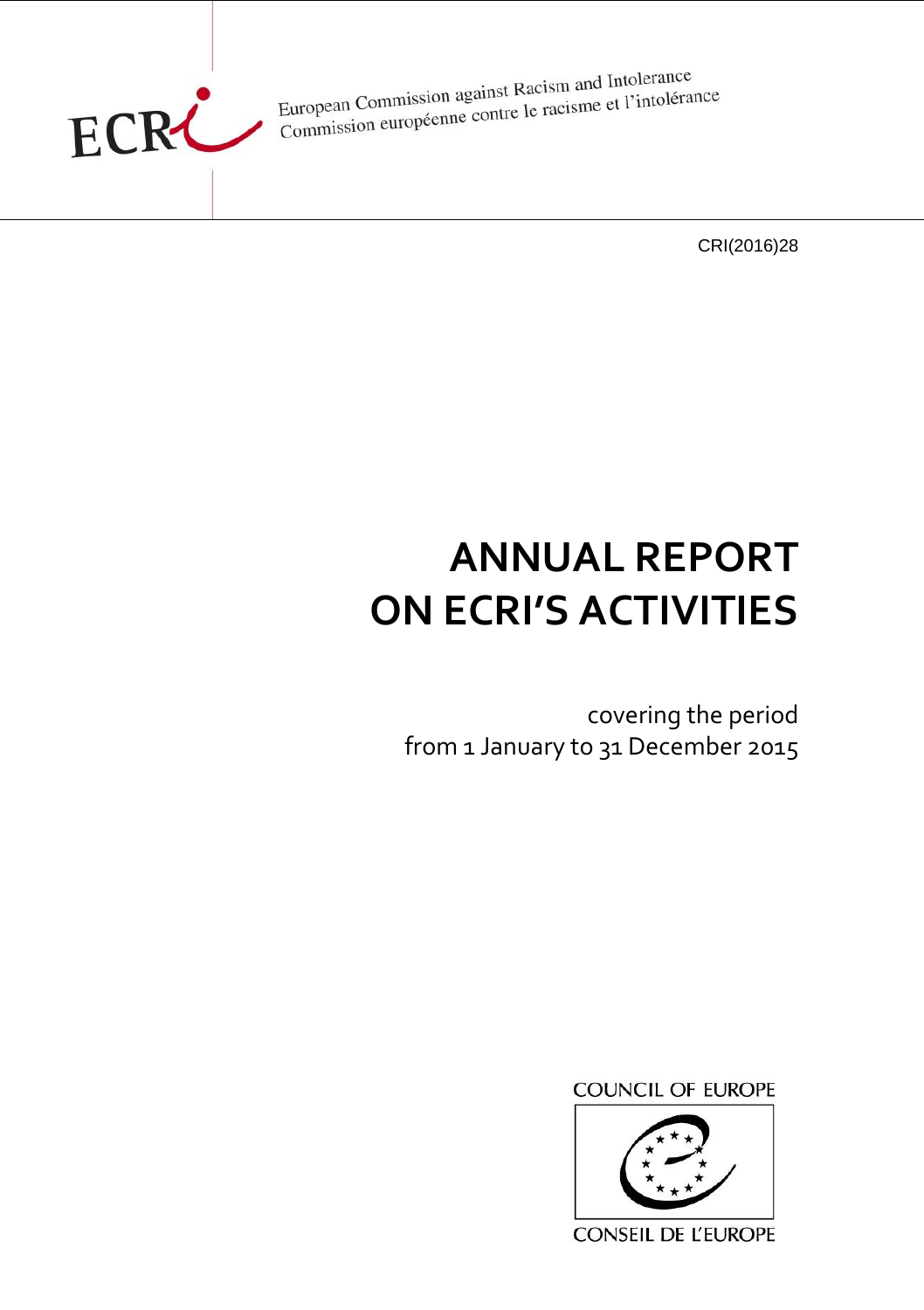Visit our website: *www.coe.int/ecri*

ECRI Secretariat Directorate General II - Democracy Council of Europe F-67075 Strasbourg Cedex Tel.: +33 (0)3 90 21 46 62

Strasbourg, May 2016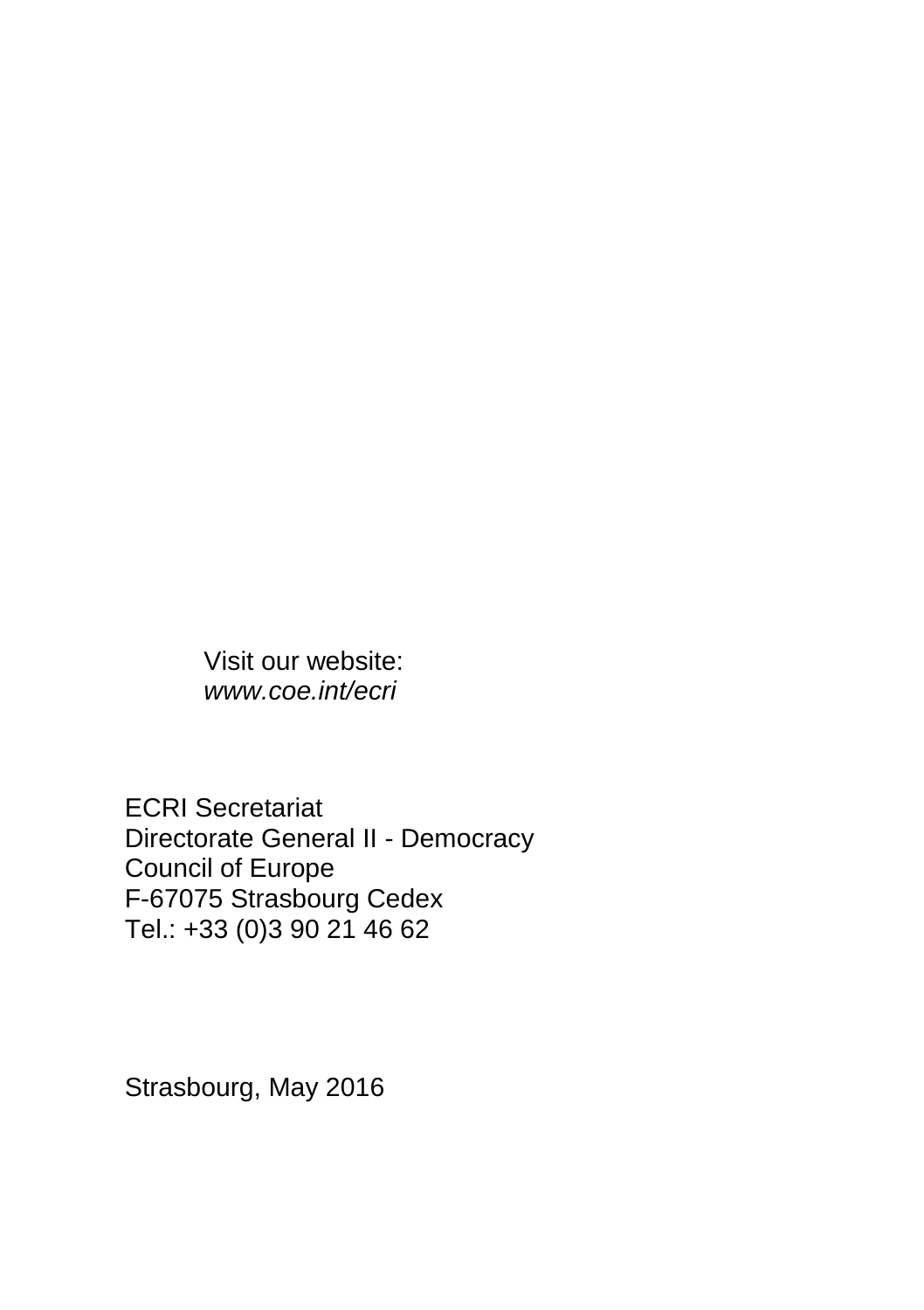|                                                                                                                  | 5              |
|------------------------------------------------------------------------------------------------------------------|----------------|
|                                                                                                                  | $\overline{7}$ |
| ECRI's activities in 2015                                                                                        |                |
| 1) Country-by-country approach ----------------------                                                            | 19             |
| 2) Work on general themes------------------------------                                                          | 21             |
| 3) Relations with civil society----------------------------                                                      | 21             |
| 4) Cooperation with national Specialised Bodies to<br>combat racism and racial discrimination----------          | 23             |
|                                                                                                                  | 23             |
| Co-operation with relevant bodies of the Council<br>of Europe and other international organisations ------------ | 25             |
| Appendices                                                                                                       |                |
|                                                                                                                  | 31             |
|                                                                                                                  | 39             |
| Meetings held by ECRI in 2015---------------------                                                               | 41             |
|                                                                                                                  | 45             |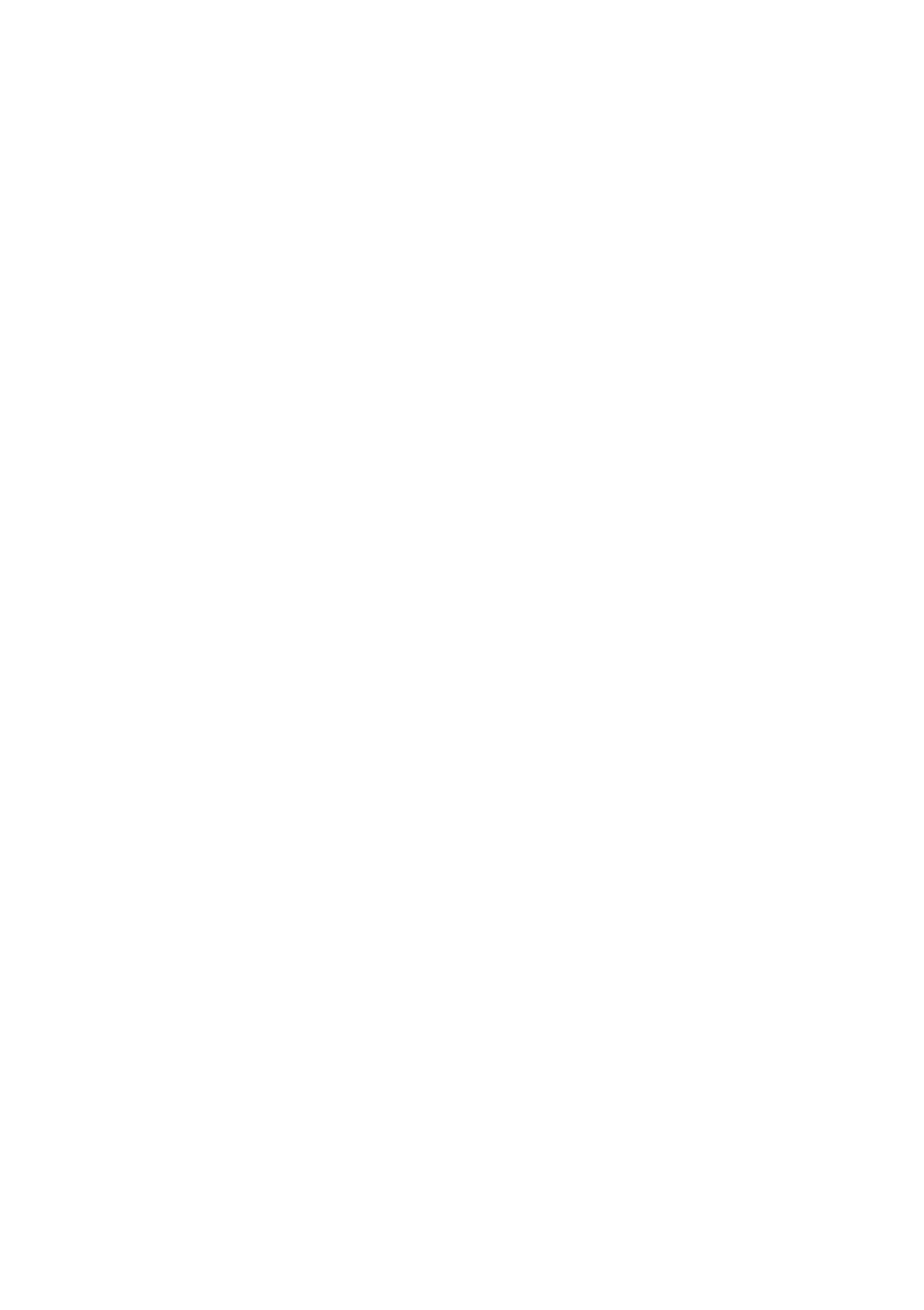## **Preface**

*The European Commission against Racism and Intolerance (ECRI) is a mechanism which was established by the first Summit of Heads of State and Government of the Council of Europe member States. The decision to establish ECRI is contained in the Vienna Declaration adopted by the first Summit on 9 October 1993. On 13 June 2002, the Committee of Ministers adopted an autonomous Statute for ECRI and thus consolidated its role as an independent human rights monitoring mechanism specialised in questions relating to racism and intolerance.*

*ECRI's task is to combat racism, xenophobia, antisemitism and intolerance at the level of greater Europe and from the perspective of the protection of human rights. ECRI's action covers all necessary measures to combat violence, discrimination and prejudice faced by persons or groups of persons, on grounds of "race", colour, language, religion, nationality or national or ethnic origin.*

*ECRI's members are appointed on the basis of their in-depth knowledge in the field of combating intolerance. They should have high moral authority and recognised expertise in dealing with racism, xenophobia, antisemitism and intolerance. They serve in their individual capacity, are independent and impartial in fulfilling their mandate, and do not receive any instructions from their government.*

*ECRI's statutory activities are: country monitoring; work on general themes; and relations with civil society. ECRI's strategy for constantly enhancing its activities is to take a step-by-step approach, building on the work it has already accomplished by evaluating, consolidating and extending its action.*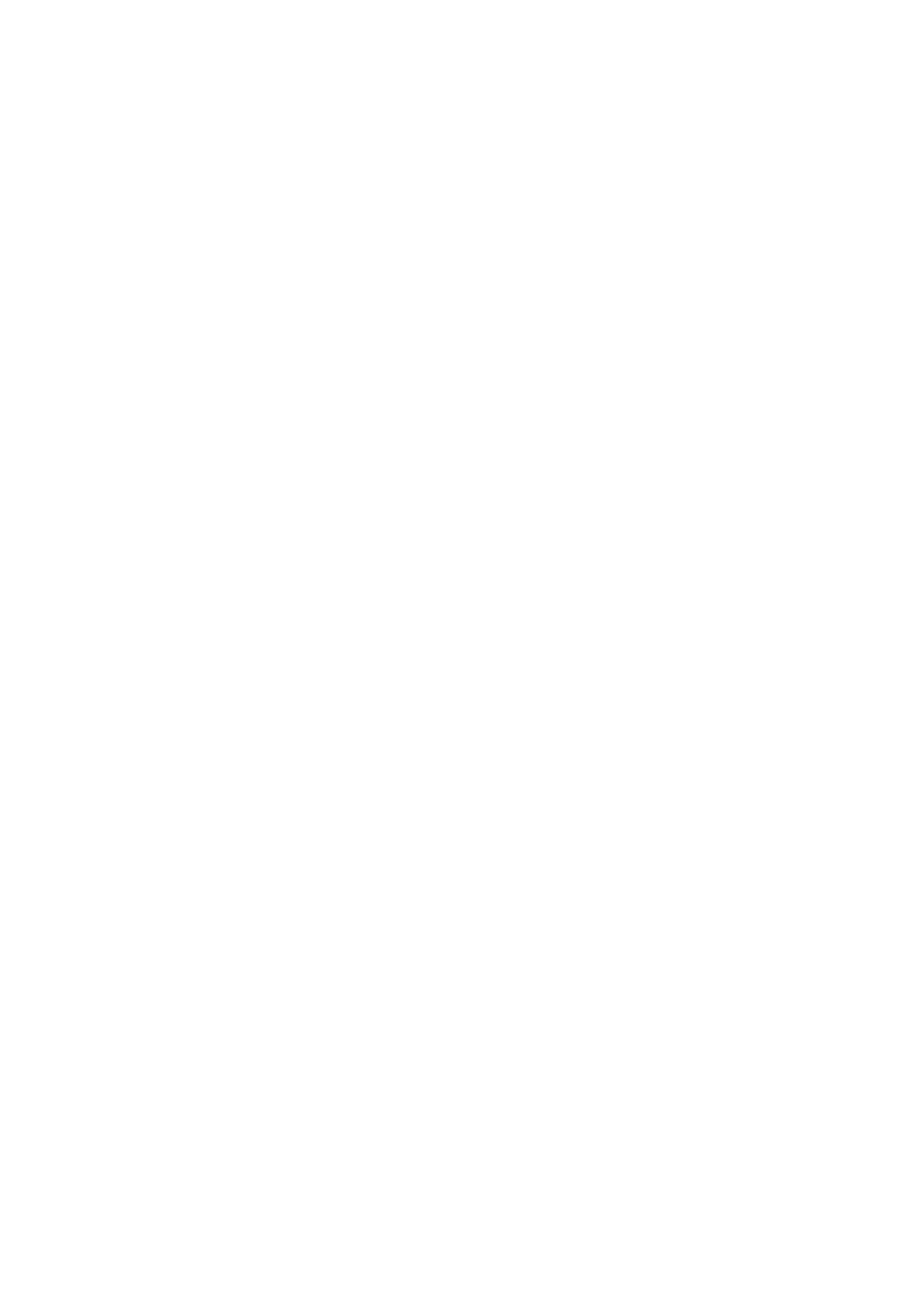## **Main trends**

## *Introduction*

 $\overline{a}$ 

1. Each year, as an introduction to its annual report, ECRI outlines the main trends in the fields of racism, racial discrimination<sup>1</sup>, xenophobia, antisemitism and intolerance in Europe. The purpose of this exercise is to show the context in which ECRI must continue its efforts and step up its action in the future. The precise characteristics and extent of these trends, observed in the course of ECRI's various activities, vary from region to region and country to country. They are, however, sufficiently widespread to justify a special mention.

2. The year 2015 was characterised by two main separate developments that affected areas of concern to ECRI: the ongoing migration crisis<sup>2</sup> and the Islamist terror attacks that were carried out in Paris in the months of January and November and in Copenhagen in February.

<sup>&</sup>lt;sup>1</sup> According to ECRI's General Policy Recommendation No. 7, racism is the belief that a ground such as "race", colour, language, religion, nationality or national or ethnic origin justifies contempt for a person or a group of persons, or the notion of superiority of a person or a group of persons. Racial discrimination is any differential treatment based on a ground such as "race", colour, language, religion, nationality or national or ethnic origin, which has no objective and reasonable justification.

 $2$  The term "migration" is used here to cover the broad spectrum of different reasons that led people to leave their country of origin. While many migrants received refugee status in the recipient countries, others had their asylum claims rejected or, in some cases, did not submit an application for asylum in the first place. The term "crisis" is used in order to describe adequately the hardship and the loss of life, especially in the Aegean Sea, that characterises this migration flow. Furthermore, it is also used to denote the situation in which the authorities in the recipient countries find themselves, as they need to provide shelter, health care, daily necessities and administrative support on an unexpected scale.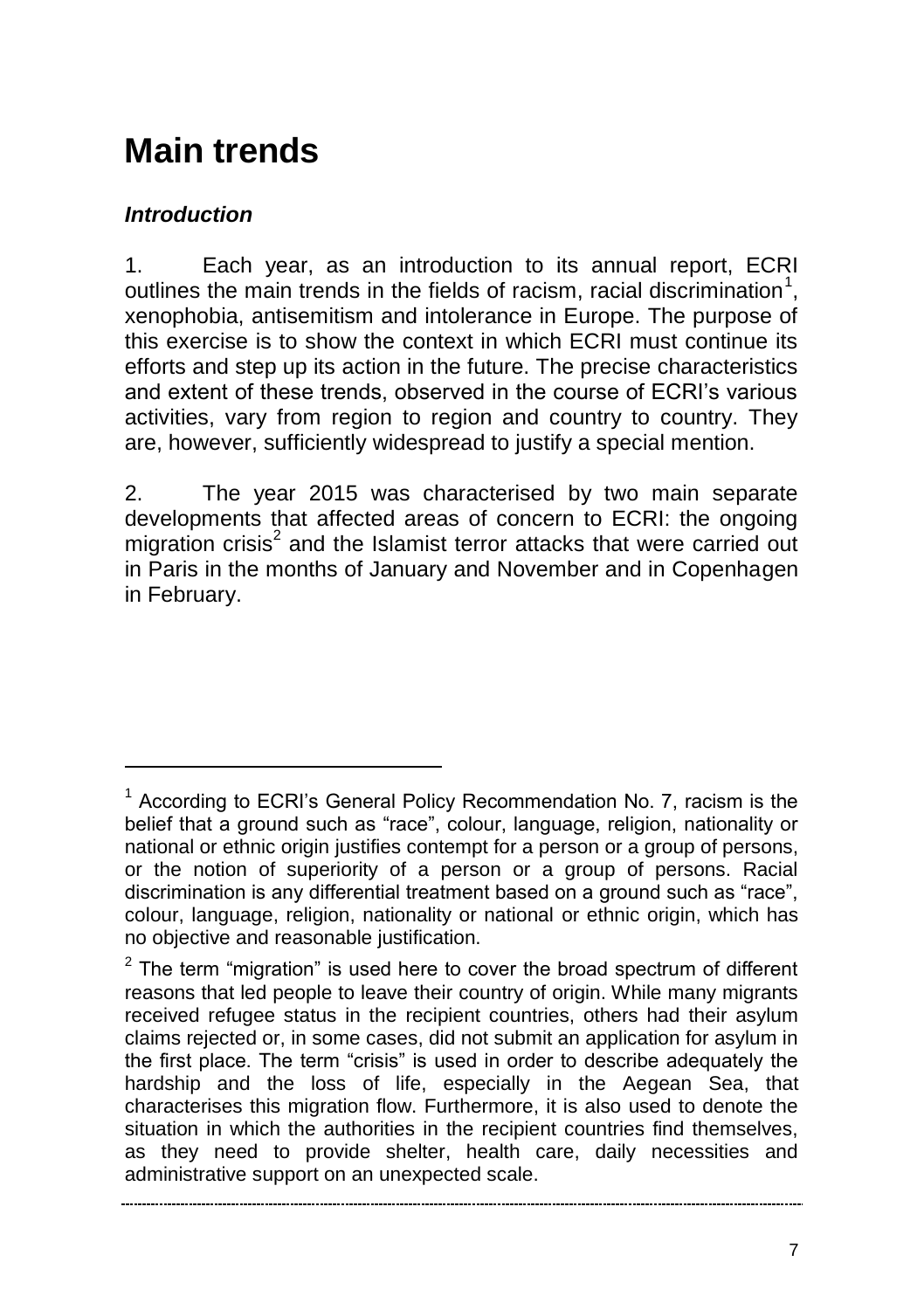### *The migration crisis*

3. Europe witnessed an unprecedentedly high number of migrants fleeing war, persecution and poverty. In addition to crossing the Mediterranean Sea from North Africa, which was already a common occurrence in previous years, migrants increasingly made their way to western Europe via the so-called "Balkan route". Many of them were Syrians, Iraqis and Afghans. The total number of migrants over the year is unknown. The vast majority of them were headed for just a small number of central and northern European countries as their final destination. It is estimated, for example, that over one million migrants entered Germany, the country that received the largest number during the year. Sweden also received a large number of migrants, making it the European Union country with the highest ratio of new arrivals in proportion to the overall population.

4. Some countries along the Balkan route facilitated the passage of migrants northwards, while at the same time succumbing to xenophobic public opinion in their own countries and discouraging them from remaining on their territory. In other cases, governments were openly hostile, resorting to restrictive border regimes and even the construction of fences to prevent migrants from entering their territory. In some cases, governments criminalised the provision of aid to irregular migrants, needlessly blurring the legal boundaries between aiding and abetting human trafficking and providing humanitarian assistance. Over the course of the year, more and more Schengen-area states also reintroduced border controls, initially declaring them to be short-term measures, but subsequently extending them, casting doubt on the future of the Schengen agreement for border-free travel as a whole.

5. In the countries of final destination, a mixture of reactions and policies could be observed. On the one hand, several governments announced further measures to deter migrants, such as cuts to benefits for asylum seekers and more restrictive conditions for family reunification. These measures were often part of a deliberate strategy to make their country comparatively less attractive for migrants. Furthermore, discussions were initiated in some countries about establishing upper limits to the number of migrants that a country would receive. The latter prompted criticism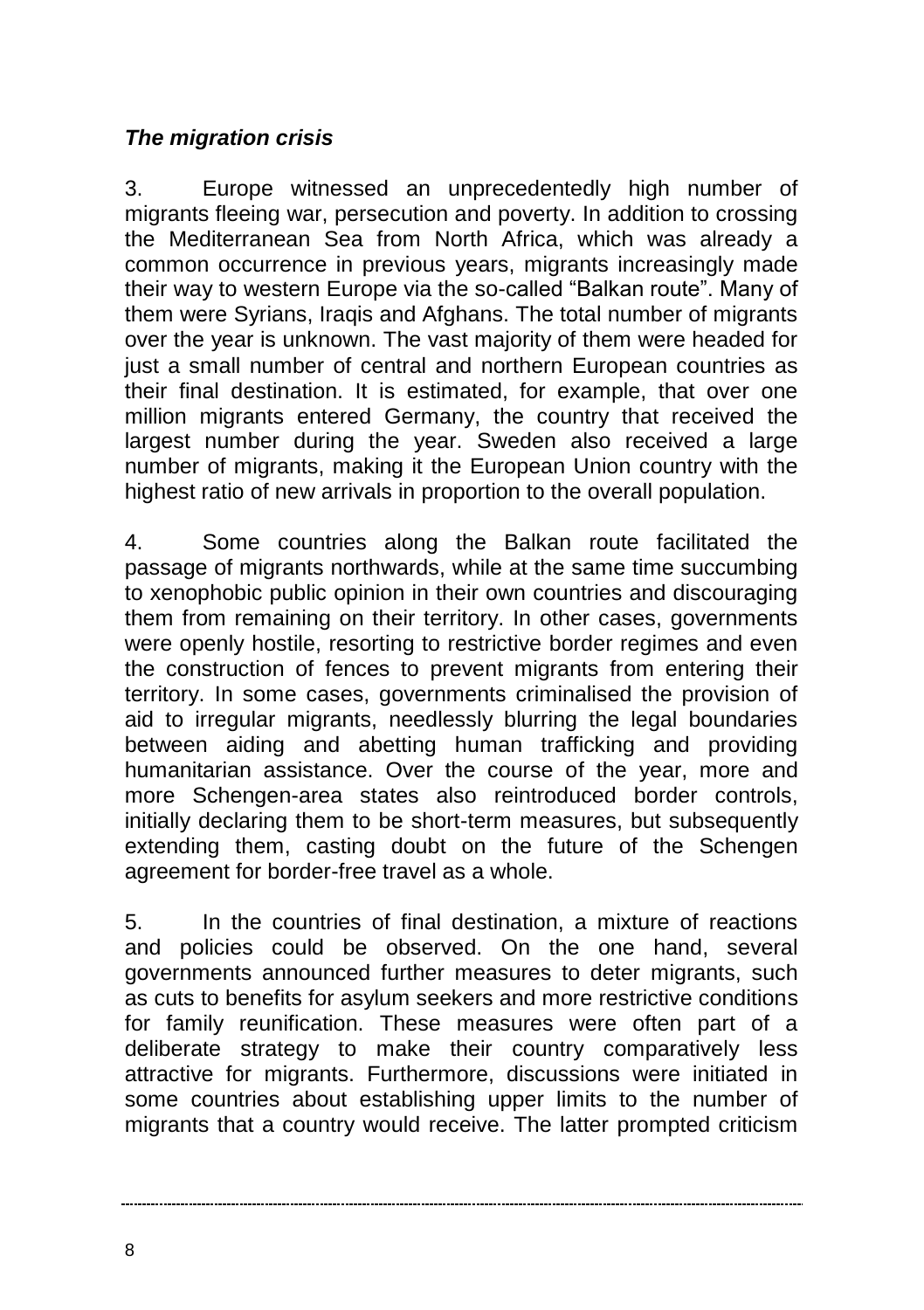that such a move would undermine the right to have one's application for asylum considered.

6. On the other hand, a "welcome culture" also developed in several countries, which involved central authorities, municipalities, and many local volunteers who dedicated their time, and often also material resources, to assisting the people who arrived in their towns and neighbourhoods. An outpouring of solidarity spread across many countries, in particular after the pictures of the three-year-old Alan Kurdi, a young Syrian boy who had drowned off the Turkish coast, circulated in the mass media. However, over the course of the second half of 2015, scepticism about countries' – and in particular local communities' – ability to cope with the increasing number of migrants was voiced more frequently, while at the same time openly xenophobic, in particular islamophobic, voices were heard as well.

7. In the context of this situation, and following a trend already established in recent years after the arrival of a growing number of migrants in Italy and Greece, the public discourse in many countries again focused on differentiating between refugees fleeing war or persecution and those migrants who left their country of origin due to economic circumstances. Guaranteeing a minimum of basic rights also to persons belonging to the latter category, who are very often in an irregular situation concerning their residence status, has not been sufficiently addressed and specific policy guidance on the rights of this group was largely absent. ECRI has endeavoured to fill this gap with the development of a new General Policy Recommendation (GPR) on this issue. The GPR does not seek to address member States' law and practices regarding the entry, expulsion or detention of irregularly present migrants, but aims at helping member States secure human rights to all persons within their jurisdiction irrespective of immigration or migratory status, as long as they are present there.

8. In the context of discussions to find an EU-wide approach towards migration, a strong difference in attitudes among member States became visible. While some countries, which had generously accepted large numbers of migrants, requested a mechanism to distribute migrants more evenly across the EU, other member States rejected such ideas. The latter states insisted on not being countries of immigration and some governments even openly stated that while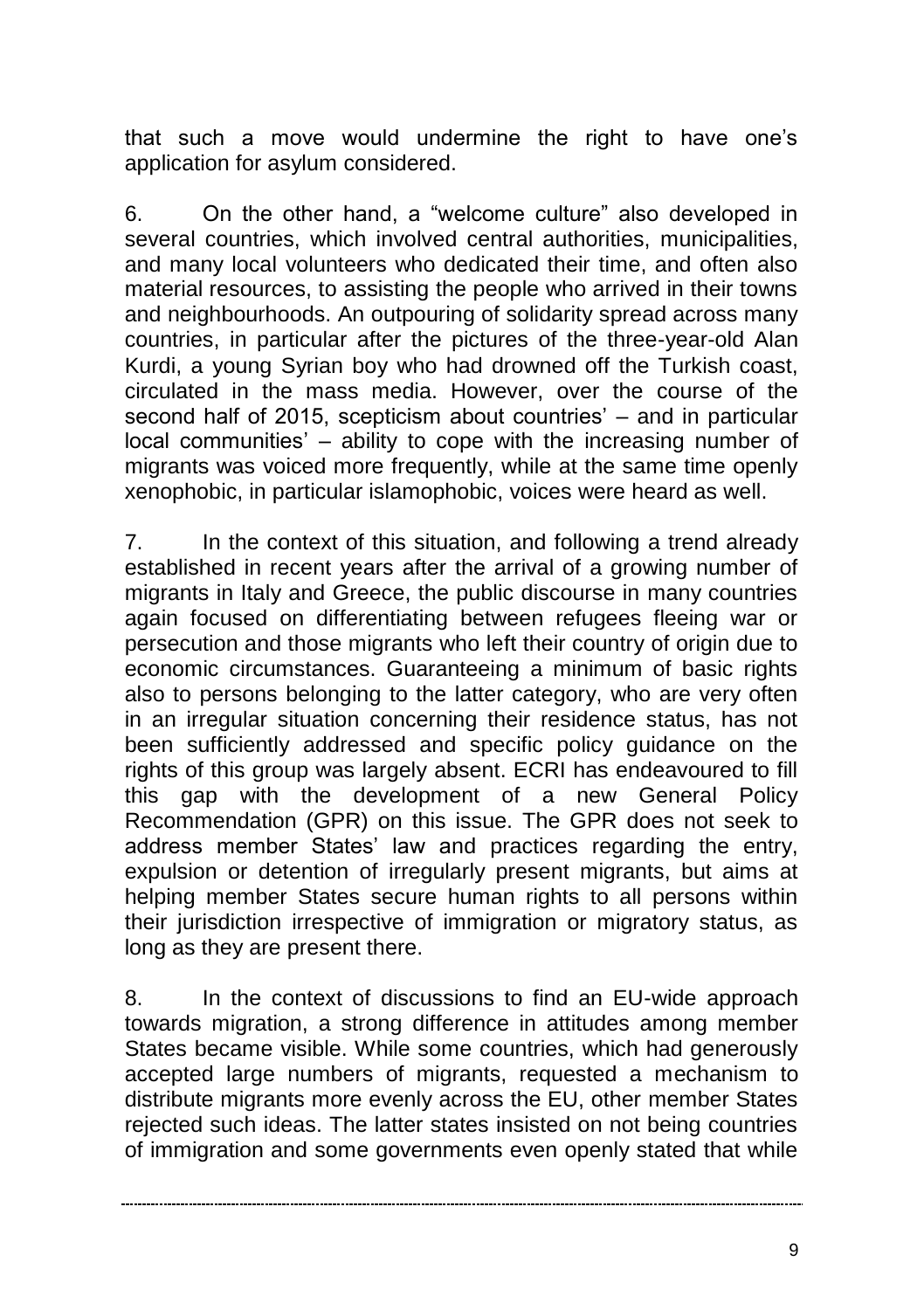they would be prepared to receive a small number of refugees, they would only accept Christians and not Muslims. Such open discrimination on religious grounds contributed further to a growing climate of Islamophobia across the continent. The situation within the EU has also been further complicated by the fact that the Dublin agreement, which regulates certain aspects related to asylum procedures within the EU and according to which asylum seekers can be returned to the first EU member State they reached in order to apply for asylum there, was de facto suspended during the course of the year, but without any formal decision or agreement on a new mechanism. In addition, a discussion has been initiated at EU level on the possibility of allowing, in certain circumstances, differential treatment of immigrants from other EU member States in the area of social welfare.

9. The increase in hostile attitudes towards migrants also  $control$  contributed to creating a situation in which a growing number of attacks against reception centres and other types of accommodation was carried out. Law enforcement officials in Germany, for example, also noted that while similar attacks had previously been carried out mainly by members of right-wing extremist organisations, they are now also initiated by local residents without an affiliation to a specific political organisation.

10. The overall situation highlights the need to combat racist violence and hate speech and implement effective integration strategies, as ECRI has always recommended. Moreover, the principle of fair distribution, for which ECRI has also advocated in the past, is a key element for the development of effective policies in this delicate area.

#### *Islamist terror attacks*

11. The deadly terrorist attacks carried out in Paris in January 2015 against the offices and staff of the satirical magazine *Charlie Hebdo* and against the kosher supermarket Hyper Cacher caused public outcry across Europe. Although the French government, as well as many others, called on the public not to engage in general stigmatisation of all Muslims, islamophobic tendencies that were already present in many countries were exacerbated further. The events in Copenhagen during the following month, in which a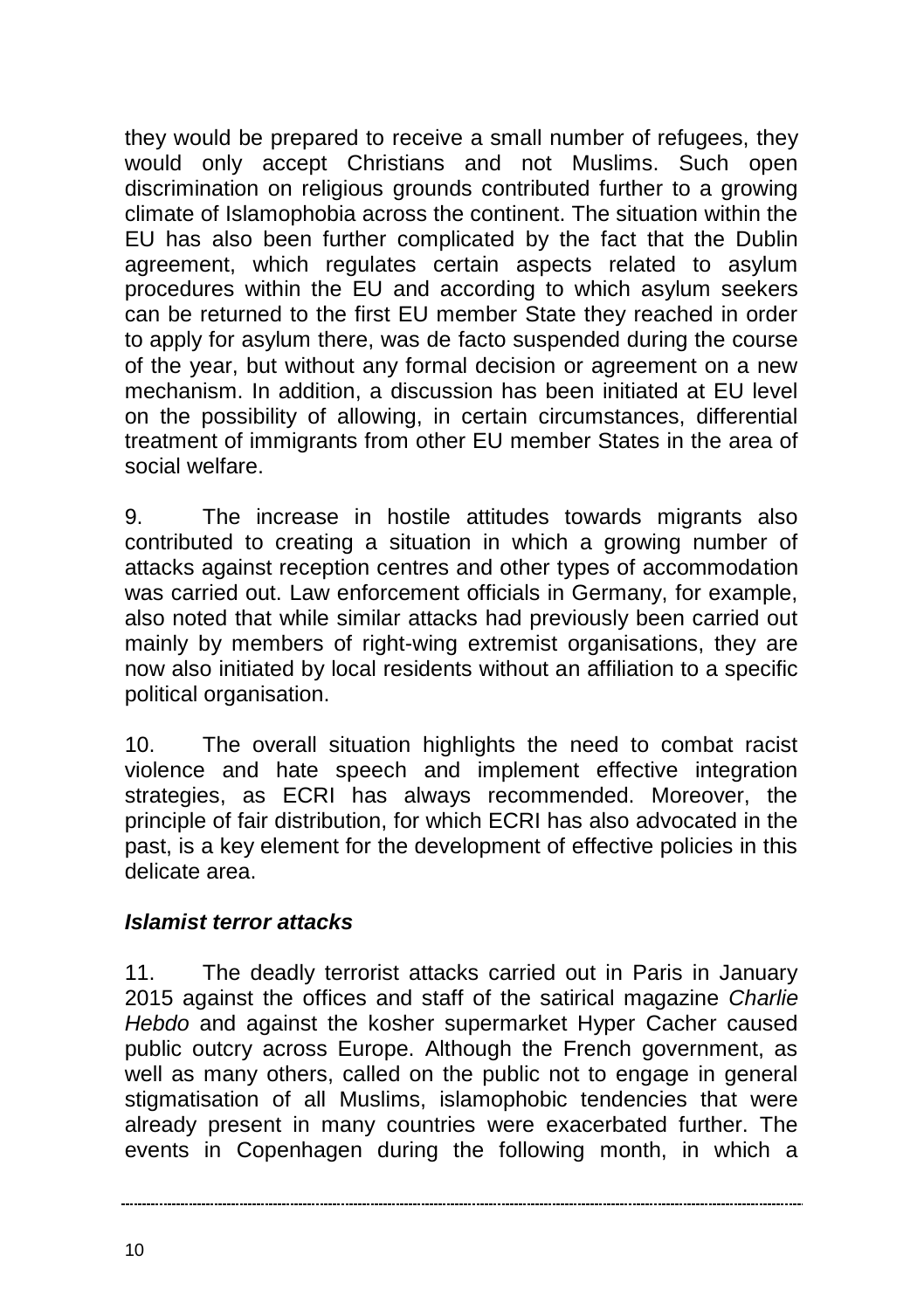discussion event entitled "Art, Blasphemy and Freedom of Expression" and shortly afterwards the city's synagogue were attacked, added further fuel to a general debate in which populist groups continued to brand Islam as incompatible with European values, in particular freedom of expression, freedom of the press and artistic freedom.

12. This islamophobic trend merged, especially during the second half of the year, with the growing anti-immigrant sentiments as a result of the ongoing influx of large numbers of migrants particularly from Muslim countries. The Islamist terror attacks in November in Paris, during which the Bataclan concert hall as well as several bars and restaurants and the national football stadium were targeted, added a further momentum to a merger of these two developments in populist rhetoric. Already in its 2014 Annual Report, ECRI pointed out that the growing trend of Islamophobia has the potential of counteracting the integration efforts made so far. In this regard, ECRI has also repeatedly emphasised the importance of its GPR No. 8 on combating racism while fighting terrorism.

#### *Hate Speech*

13. Despite the regrettable lack of accurate and homogeneous data regarding the extend of the use of hate speech, specific instances of antisemitic hate speech, originating inter alia also from radicalised Muslims, and islamophobic hate speech, including on the Internet and in social media, demonstrate the utmost importance that should be accorded to preventing and combating hate speech in Europe. This situation also shows the urgent need to prevent extremism and violence, as was recognised by the Council of Europe's Committee of Ministers, which adopted in May 2015 the Action Plan for the fight against violent extremism and radicalisation leading to terrorism, and by the European Commission, which held its first Colloquium on Fundamental Rights, entitled "Tolerance and respect: Living better together", in October 2015. It was acknowledged on both occasions that fighting antisemitism and Islamophobia is not just a task for the Jewish and Muslim communities, but for society as a whole. ECRI has also contributed to these efforts by developing a new GPR on combating hate speech. This GPR builds on the findings and recommendations published by ECRI during its  $5<sup>th</sup>$  monitoring cycle. It provides a large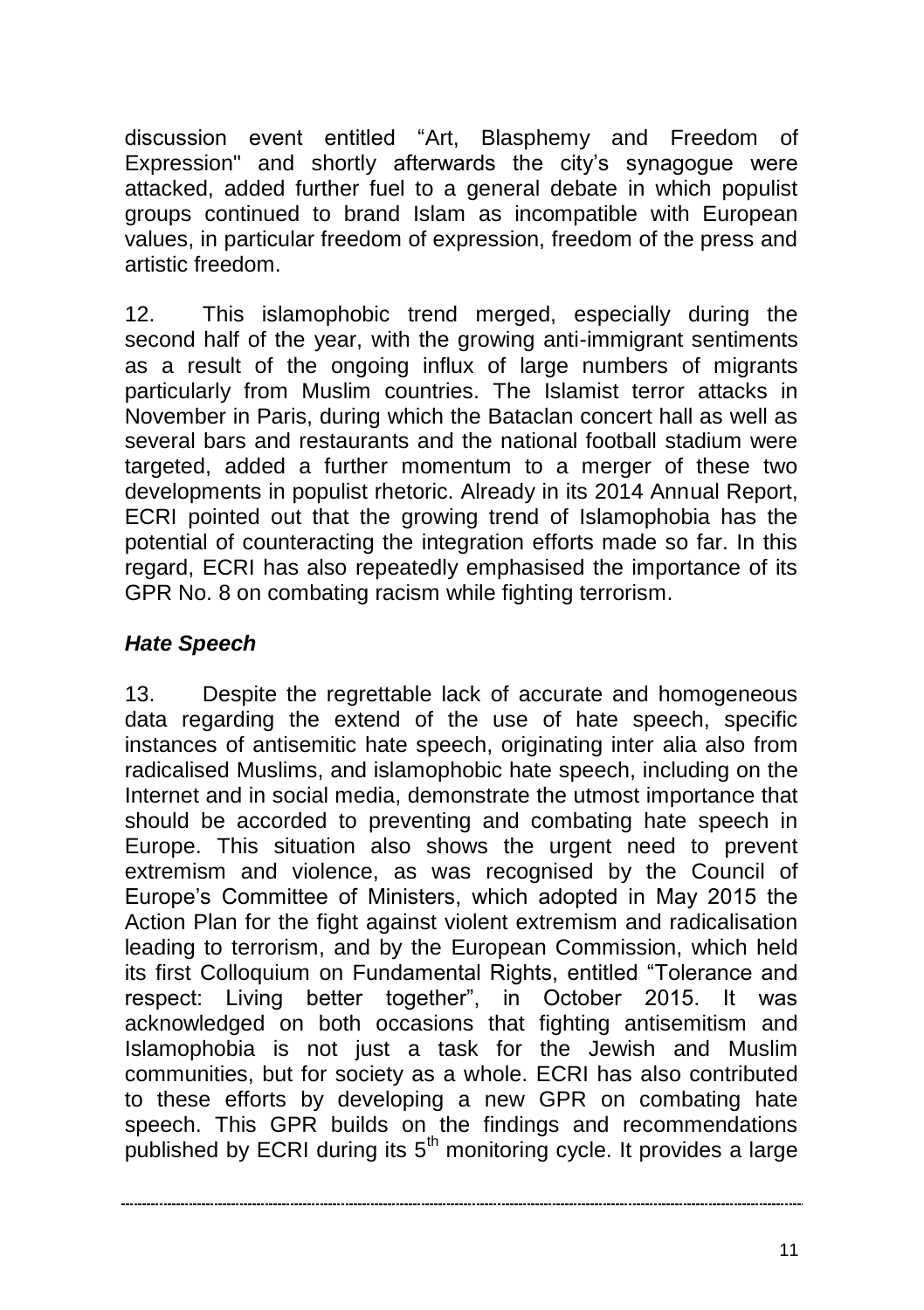spectrum of measures that should be taken in order to avoid the development of negative attitudes towards groups of concern to ECRI, which could hinder their integration into society and favour radicalisation.

#### *Austerity measures*

14. The broader political context in 2015 was also characterised by a continuation of austerity measures, which affected many countries, including those already struggling with the economic and<br>social crisis. The most vulnerable groups were often social crisis. The most vulnerable groups were often disproportionately affected by cuts in the social welfare, education, healthcare and housing sectors. In several countries, this situation seemed to threaten social cohesion as a whole and inadvertently resulted in pitting different marginalised groups against each other. Declining levels of tolerance towards groups of concern to ECRI and increased xenophobia were observed as a result.

15. Budget cuts also affected institutions and measures put in place to prevent and combat racism and intolerance, including awareness-raising and outreach programmes, local community initiatives and support for civil society organisations engaged in working with vulnerable groups of concern to ECRI. This problem has been pointed out in several of ECRI's 5<sup>th</sup> cycle monitoring reports, was the subject of discussions during annual seminars with specialised bodies organised by ECRI, and was also further analysed in a study commissioned to look at cooperation between local authorities and equality bodies.

## *Specialised Bodies<sup>3</sup>*

16. The situation of specialised bodies has also been affected in many countries by the general austerity measures and budget cuts. Although the tasks and the scale of the problem continued to increase, the financial and human resources have rarely been adjusted accordingly. Limited resources and expertise can also affect

12

 $\overline{a}$ 

 $3$  Independent authorities expressly entrusted with the fight against racism, xenophobia, antisemitism, intolerance and discrimination on grounds such as ethnic origin, colour, citizenship, religion and language (racial discrimination), at national level.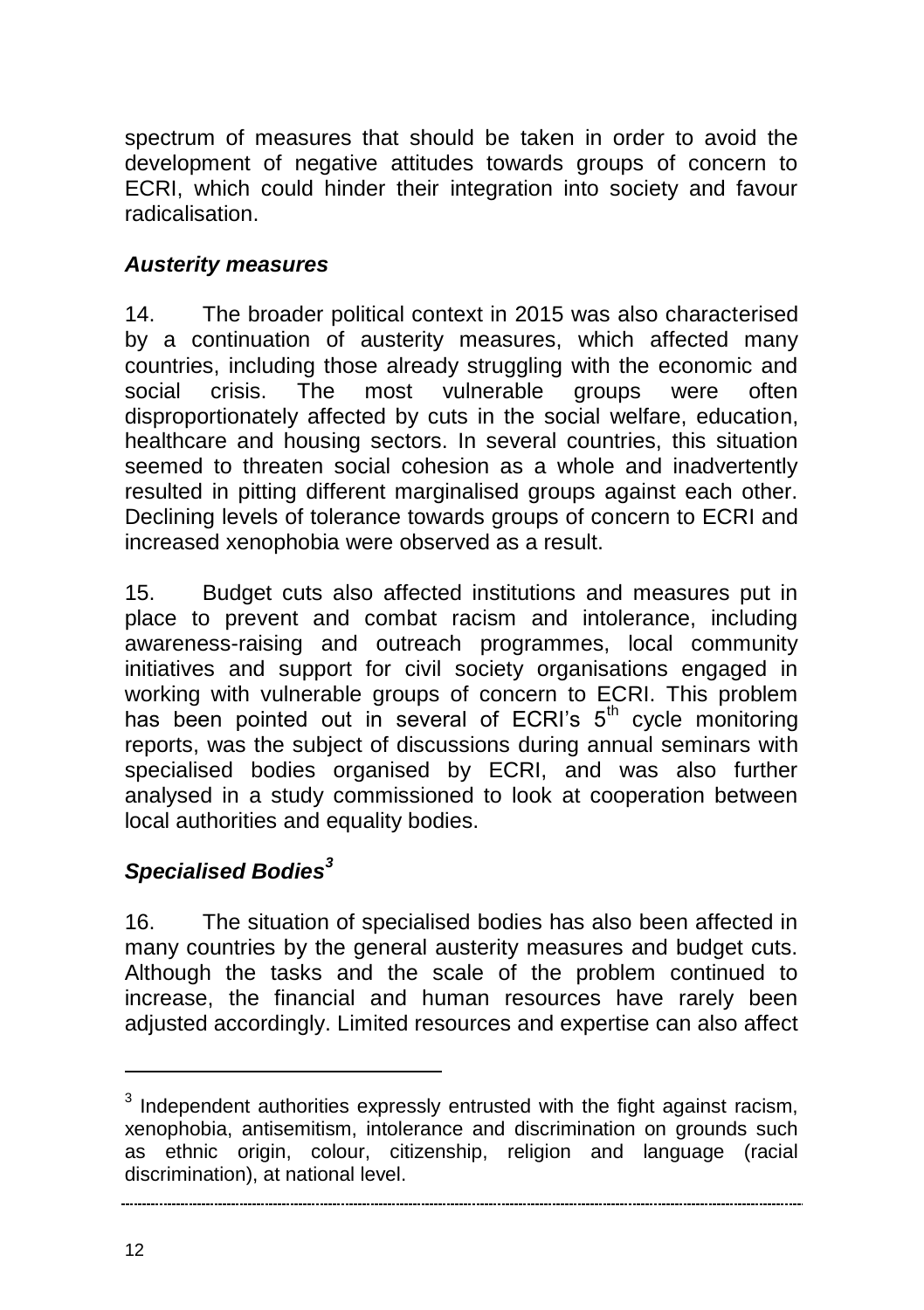specialised bodies' ability to fulfil their advisory role to legislative and executive authorities, as well as other stakeholders, which is emphasised in ECRI's GPR No. 2 on specialised bodies to combat racism, xenophobia, antisemitism and intolerance at national level.

17. In several countries, specialised bodies do not have the resources to open or maintain regional or local offices, which could often better assist victims of discrimination as compared to centralised offices in the capital city. ECRI criticised the absence of regional and local offices in several country monitoring reports and recommended that the respective authorities provide the necessary funding to open such offices.

#### *Under-reporting of hate crime and discrimination*

18. Under-reporting of hate crime and discrimination has many causes, including lack of willingness among law enforcement bodies to investigate such cases or lack of trust among vulnerable groups in the police. In 2015, ECRI's annual seminar with specialised bodies looked, inter alia, at the role of the police in countering underreporting and encouraging potential victims to report cases. One of the results of the difficult financial situation of specialised bodies in many countries is their limited capacity to conduct outreach and public awareness-raising activities to make more people fully aware of their rights and the available mechanisms to lodge a complaint and seek redress. Under-reporting, in turn, makes it more difficult to understand trends in the area of discrimination and place issues on the political agenda in order to build consensus in society about how best to tackle these problems.

#### *The European Convention on Human Rights*

19. Protocol No. 12, which supplements the European Convention on Human Rights by prohibiting discrimination in general, has now been ratified by 19 of the 47 member States of the Council of Europe, as compared with 18 in 2014. Malta was the latest country to ratify the Protocol in December 2015 and should be commended. ECRI will continue to recommend ratification of this instrument in the course of its country monitoring.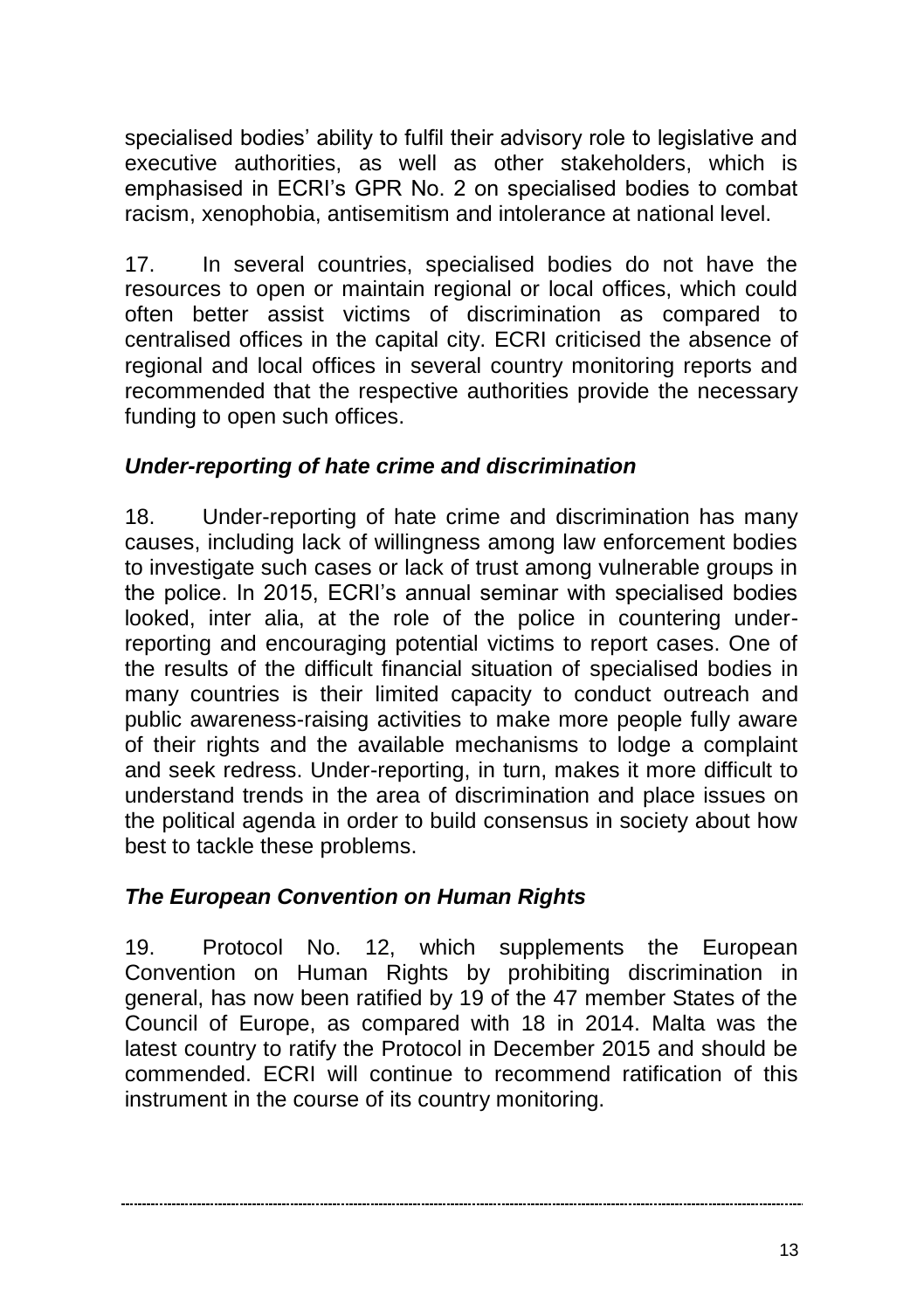20. ECRI is pleased to note that its standards and country findings continue to be referred to by the European Court of Human Rights in its judgments. In 2015 the Court cited ECRI's work in the following judgments: Sargysan v. Azerbaijan (Application No. 40167/06), Grand Chamber Judgment, 16 June 2015; V.M. and others v. Belgium (Application No. 60125/11), Judgment, 7 July 2015; Perinçek v. Switzerland (Application No. 27510/8), Grand Chamber Judgment, 15 October 2015; and Balázs v. Hungary (Application No. 15529/12), Judgment, 20 October 2015.

#### *Islamophobia*

21. As described above, Europe witnessed growing levels of Islamophobia during the year. The fear of further terrorist attacks has been used in several countries by populist political parties to gain votes in regional or national elections. The allegation that some of the terrorists involved in the Paris attacks in November came to Europe recently from Syria via the "Balkan route" has been misused by islamophobic politicians to stir up prejudice and hatred against Muslim migrants in general. As a result, widespread mistrust towards Muslims, including those who were born in or have lived for a considerable time already in Europe, has developed. Cases of attacks against Muslim women wearing the headscarf have been reported.

22. Many Muslims feel unjustly under suspicion and complain about racial profiling in policing, counter-terrorism operations or border controls. Furthermore, already existing stigmatisation and discrimination of Muslims in various areas of social life, such as employment, housing and access to goods and services, are exacerbated. While Muslims in general suffer from this, those who choose to lead a life in accordance with strict religious rules, for example concerning their dress code or diet, are particularly affected. In order to address this problem, ECRI has continued in its 5<sup>th</sup> monitoring cycle to draw member States' attention to its GPR No. 5 on combating intolerance and discrimination against Muslims.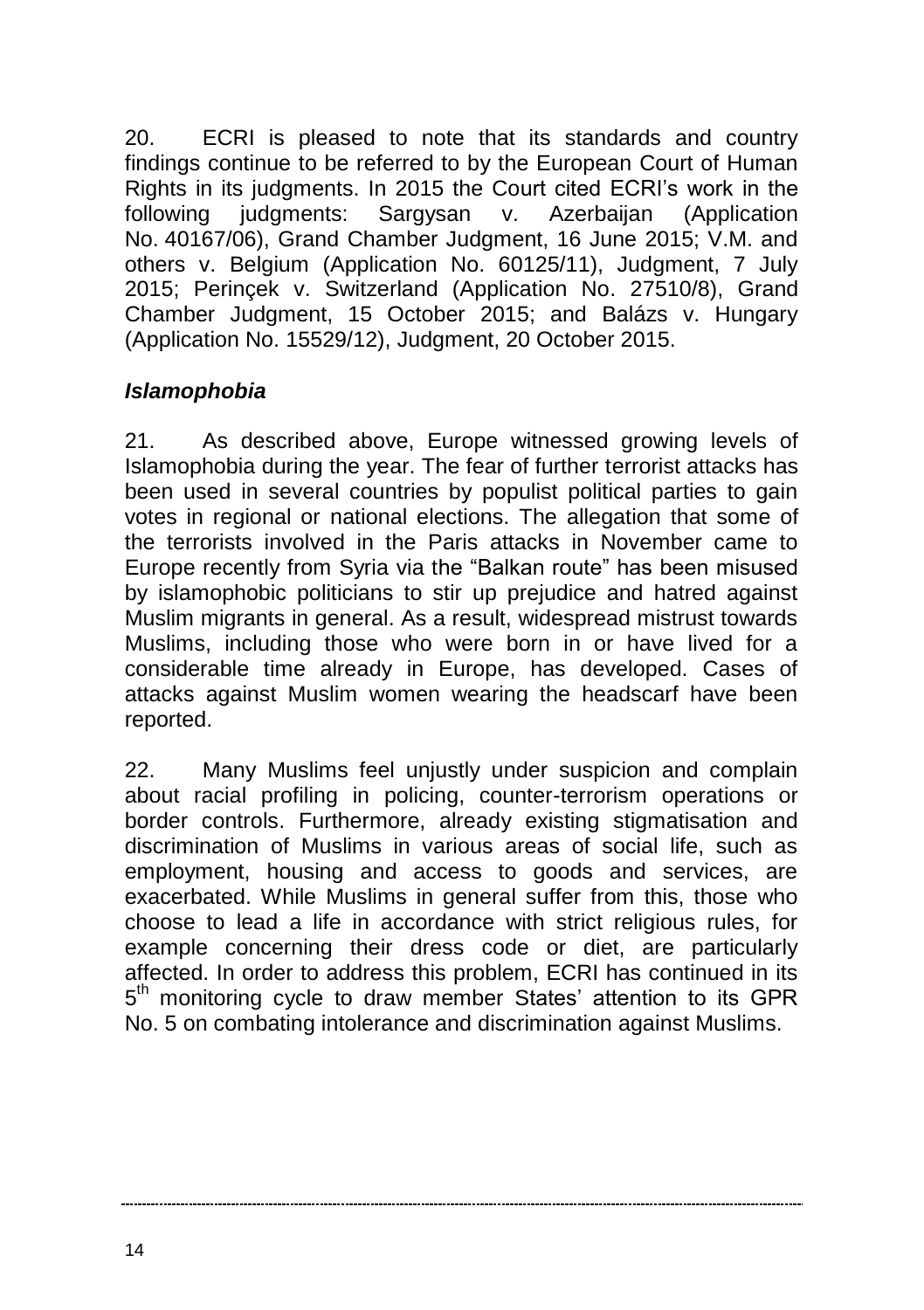## *Antisemitism*

23. The levels of antisemitism and antisemitic attacks in Europe have risen yet again in 2015, after they had already reached a peak in many countries during the preceding year. The Islamist terror attack against the kosher supermarket in Paris in January was the most visible example of increased hatred, threats and violence against Jewish communities in Europe.

24. While neo-Nazis, right-wing extremists and certain extreme left-wing groups continue to spread antisemitic hatred in nearly all European countries, radicalisation among certain parts of some Muslim communities in western Europe also continues to be a problem in this respect. Many states have offered additional protection to Jewish institutions, such as synagogues or schools, but members of Jewish communities often remain concerned about their safety in the context of religious or other community activities. Attacks against Jews who are wearing the kippa in public still occur. This situation has even led some Jewish community leaders to deem the situation so dangerous as to advise not to wear the kippa in public anymore. Jews in some countries also face other obstacles to leading a life in accordance with their religious traditions, for example when the traditional kosher slaughter of animals is banned. In this context, ECRI continued to refer to its GPR No. 9 on the fight against antisemitism.

### *Roma and Travellers*

25. Most European countries, including all EU member States, have adopted national strategies, programmes and action plans for Roma integration. They typically cover various sectors of social life in which members of the Roma community continue to be marginalised, including housing, education, employment and healthcare.

26. While some programmes have yielded positive results in specific areas, the achievements remained, overall, largely localised and often limited to the reach of time-bound project activities. The large scale and sustainable success that is needed to bring about a fundamental and transformative change to the situation of socially excluded Roma communities is still elusive. In its  $5<sup>th</sup>$  monitoring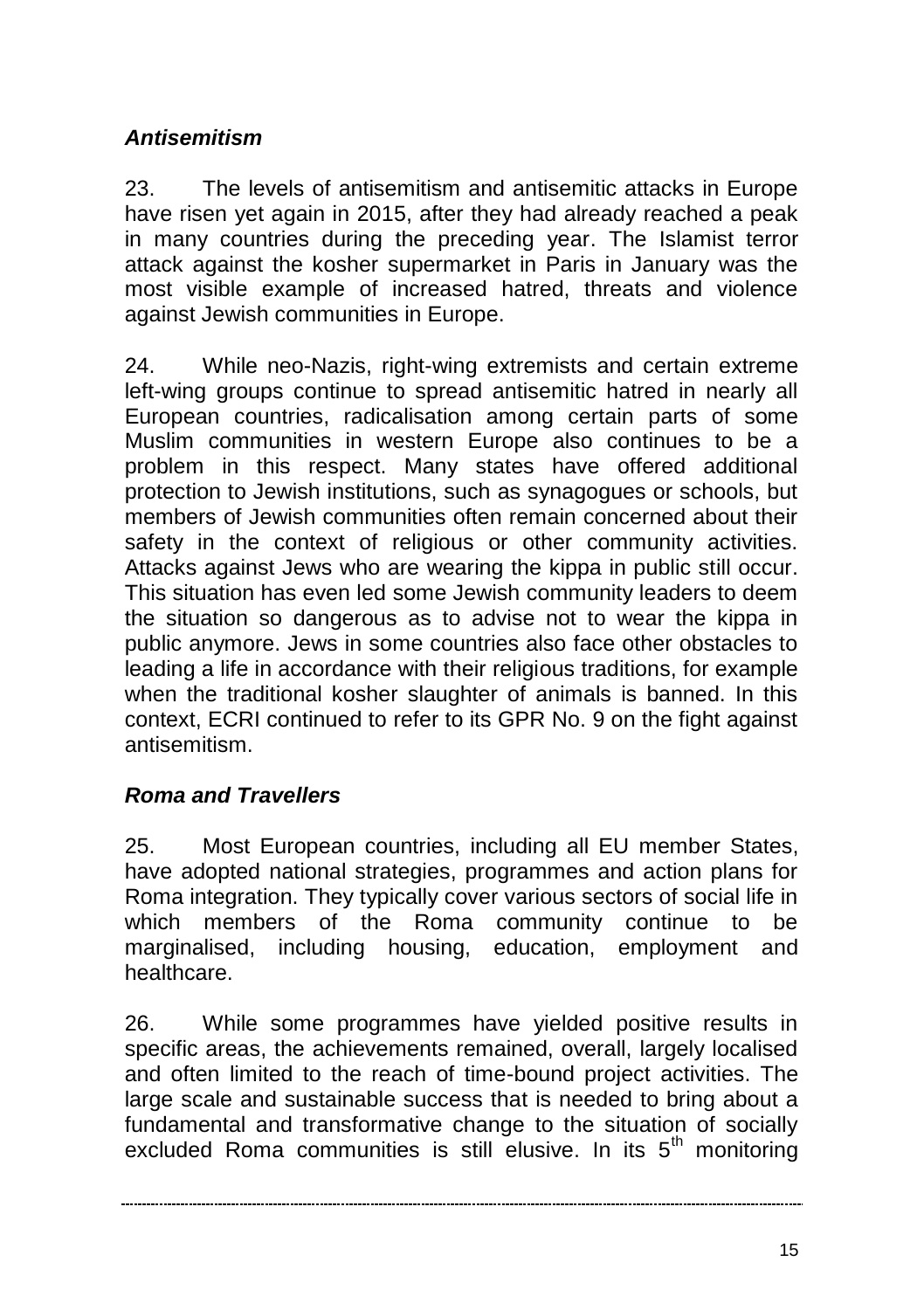cycle, ECRI looked closely at discrimination of Roma and Travellers as part of its thematic focus on integration policies. ECRI reminded authorities of its GPR No. 3 on combating racism and intolerance against Roma/Gypsies and No. 13 on combating anti-Gypsyism and discrimination against Roma.

### *Anti-Black racism*

27. Racial discrimination of, and racist attacks against, Black persons continue to be a problem across Europe. They not only affect Black persons who recently migrated to the continent, including from overseas territories of some member States, but also those who were born in Europe, or have lived there for a considerable time. Communities of people of African descent have existed in several European countries for many generations already. They too face the risk of being targeted by a growing trend of racism and xenophobia across the continent.

28. Black persons continue to face discrimination in many areas, such as the labour or housing markets, where situation testing has shown that they are often far less likely to obtain employment or rental contracts due to their skin colour. In the context of the current UN-initiated International Decade for People of African Descent, some countries, though not enough yet, have placed a stronger emphasis in their national anti-discrimination programmes on preventing and combating anti-Black racism. In this field, ECRI has, for example, emphasised its GPR No. 11 on combating racism and racial discrimination in policing.

## *Historical ethnic minorities*

29. The situation of historical ethnic minorities, often also referred to as national minorities, differs largely from country to country, depending on the political approach towards such minorities, which is often tied to longstanding conceptions of national identity. Furthermore, the approach can also vary within a given country, depending on the minority group, its size, location and the nature of its links, if any, to neighbouring countries.

30. In many cases, structural obstacles to better integration of historical ethnic minorities persist and social integration policies are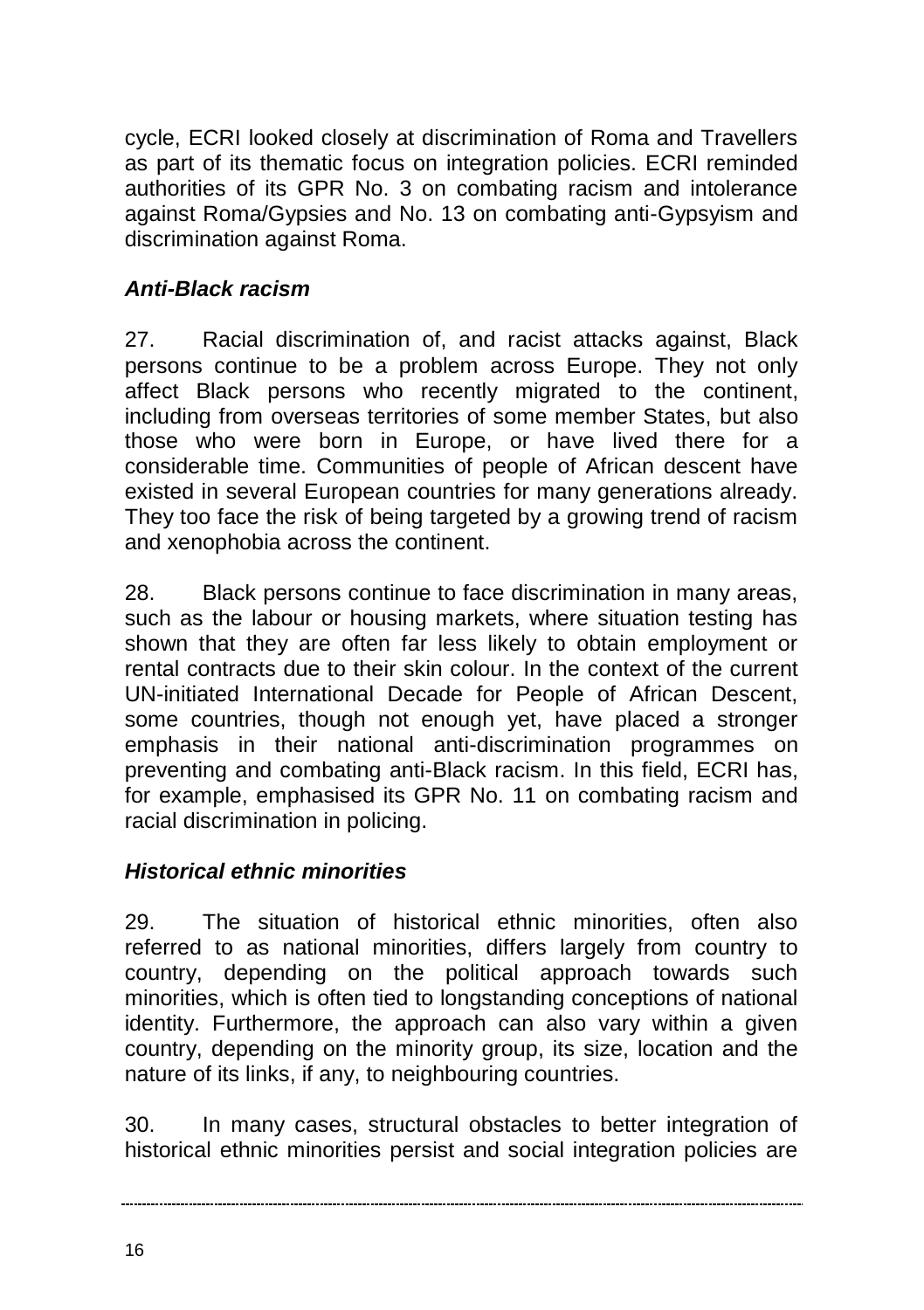needed, especially in cases where discrimination exists. Relevant areas include the field of education, where ECRI noted in several member States that better teacher training and improved textbooks are necessary. It is also noteworthy that in some countries, historical ethnic minorities are still viewed primarily from a security perspective, which constitutes in itself an additional obstacle to the better integration of such minorities into a country's society.

#### *Homo- and Transphobia*

31. The situation concerning discrimination of Lesbian, Gay, Bisexual and Transgender (LGBT) persons varies considerably across the continent. While some countries adopted new legislation in 2015 to grant additional rights to LGBT persons, such as providing for the possibility of registered same-sex partnerships or marriages, other countries refused to consider any progress on the legal situation of LGBT persons.

32. Homo-and transphobic hatred continues to be spread on the Internet. In several countries, LGBT persons and in particular LGBT rights activists and organisations have become the victims of violent attacks. Homo- and transphobia is especially prevalent in countries where cultural diversity has not yet become a widely accepted and appreciated concept. In some countries, laws restrict the public expression of homosexuality.

33. ECRI, in its  $5<sup>th</sup>$  monitoring cycle, has, inter alia, focused on homo/transphobic hate speech and violence. The development of policies to combat discrimination against LGBT persons and promote tolerance has also figured as a country-specific issue.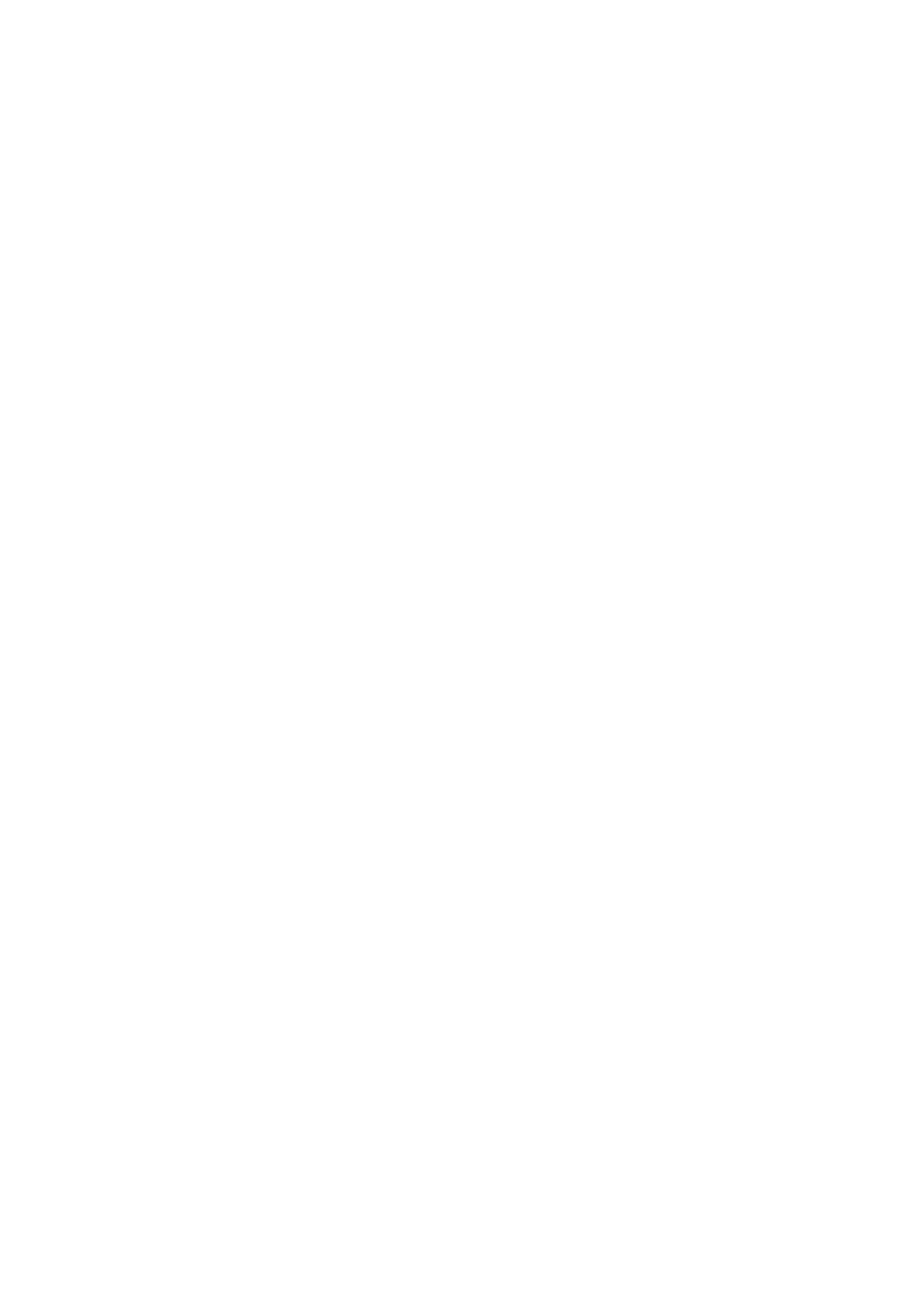## **ECRI's activities in 2015**

## **1. Country-by-country approach**

1. ECRI's statutory activities comprise firstly country monitoring work. ECRI closely examines the situation in each of the member States of the Council of Europe and draws up suggestions and proposals as to how the problems it has identified might be overcome. The aim is to formulate helpful and well-founded recommendations, which may assist governments in taking concrete and practical steps to counter racism, racial discrimination, xenophobia, antisemitism and intolerance.

2. ECRI's reports are first sent in draft form to the member States concerned for confidential dialogue. Their contents are reviewed in the light of the national authorities' comments. They are then finally adopted and transmitted to the governments of the member States concerned, through the intermediary of the Council of Europe's Committee of Ministers.

3. ECRI's country-by-country approach concerns all Council of Europe member States on an equal footing. The reports for the first round were completed in late 1998. From January 1999 to the end of December 2002, ECRI worked on the second round of its country-by-country approach. From January 2003 to the end of December 2007, ECRI worked on the third round of its country-by-country approach. ECRI started its fourth round of reporting in 2008. This round differs from the previous ones in that it introduced the interim follow-up mechanism: ECRI requested priority implementation for up to three recommendations and asked the member State concerned to provide information in this connection within two years from publication of the report. In 2015, ECRI published its conclusions on the implementation of the priority recommendations it had made in reports published in 2012, namely on Andorra, Croatia, Denmark, Iceland, Italy, Latvia, Luxembourg, Montenegro, Sweden and Ukraine.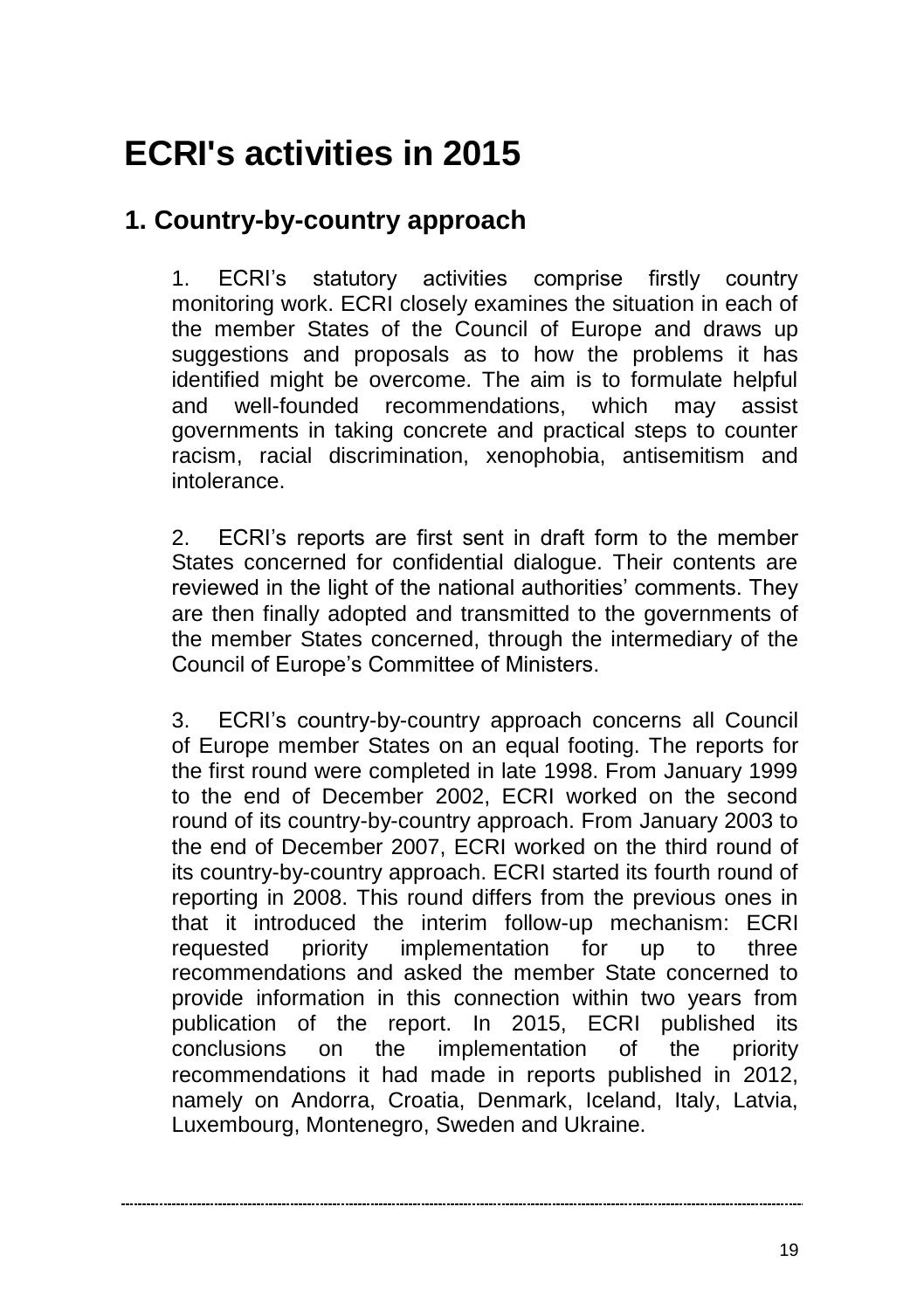4. ECRI began its fifth round of country monitoring in 2013. This focuses on certain topics for in-depth analysis in all member States: legislative issues, hate speech, racist and homo/transphobic violence and integration policies. In addition, each report will deal with a certain number of topics specific to each country. These will address any other major "racism, racial discrimination, xenophobia, antisemitism or intolerance" issues in the country concerned. Interim recommendations not implemented or only partially implemented during the fourth cycle will be followed-up as well. Finally, under its mandate to monitor intolerance against vulnerable groups, ECRI may address discrimination against LGBT communities in the section on country-specific issues.

5. In order to obtain as full a picture as possible, a contact visit is organised before the drafting of each new report. The visits provide an opportunity for ECRI Rapporteurs to meet officials from the various ministries and public authorities dealing with issues within ECRI's remit. They also allow Rapporteurs to meet representatives of NGOs working in the field, as well as independent experts and other persons concerned by the fight against racism and intolerance.

6. In 2015, ECRI published fifth round country monitoring reports on Albania, Austria, the Czech Republic, Estonia, Greece, Hungary, Norway and Poland.

7. All reports published in 2015 have been translated into the national language(s) of the country concerned and steps have been taken to ensure that they are circulated as widely as possible among stakeholders at domestic level.

8. ECRI's reports received considerable media coverage. Reactions to these reports show how topical the issues discussed therein are and how urgent it is to ensure follow-up to their recommendations.

9. In 2015 ECRI carried out eleven contact visits in Armenia, Azerbaijan, Cyprus, France, Georgia, Italy, Lithuania, Monaco,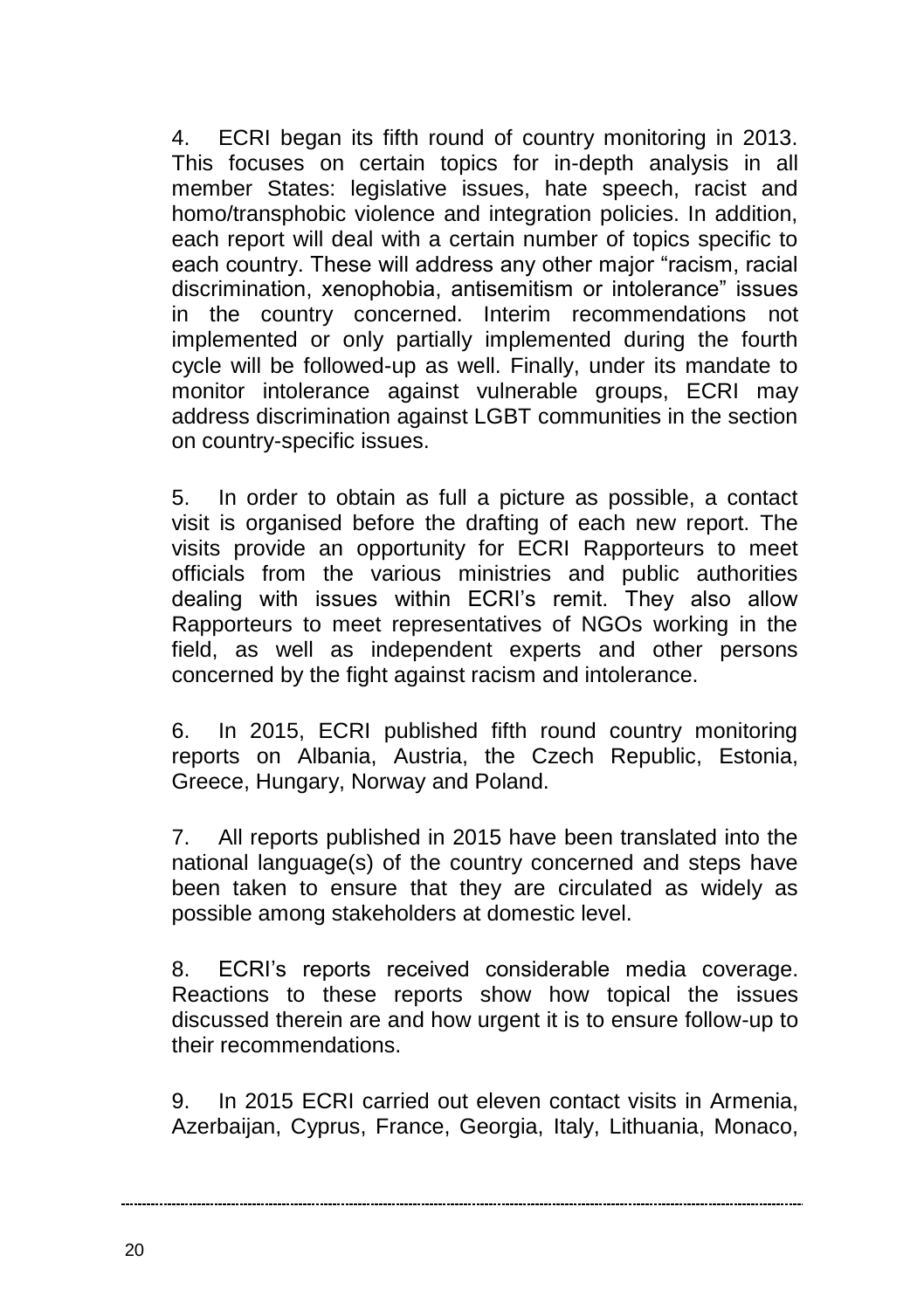"the former Yugoslav Republic of Macedonia", Turkey and the United Kingdom.

10. To be able to maintain this rhythm of visits and the quality of the work which is expected of it under its Statute, ECRI needs a Secretariat with sufficient resources and expertise.

## **2. Work on general themes**

*General Policy Recommendations*

11. ECRI's General Policy Recommendations, the second part of its statutory activities, are addressed to the governments of all member States; they cover important areas of current concern in the fight against racism and intolerance. They are intended to serve as guidelines for policy-makers when drawing up national strategies, programmes and projects.

12. In December 2015 ECRI adopted its General Policy Recommendation (GPR) No. 15 on combating hate speech. It also made good progress towards the adoption of GPR No. 16, which concerns safeguarding irregularly present migrants from discrimination. Final adoption of this GPR is expected in March 2016.

## **3. Relations with civil society**

13. Combating racism and intolerance can only be effective if the message filters down to society in general. Awarenessraising and a communication strategy are, therefore, essential. ECRI attaches great importance to this third part of its statutory activities.

14. ECRI participated in and contributed to events organised by civil society, such as a sounding forum organised by the German Foundation "Remembrance, Responsibility and the Future" on an interdisciplinary research and action project entitled "Facing Prejudice – European Initiative on Antisemitism and Antitziganisme in several European countries" in Berlin in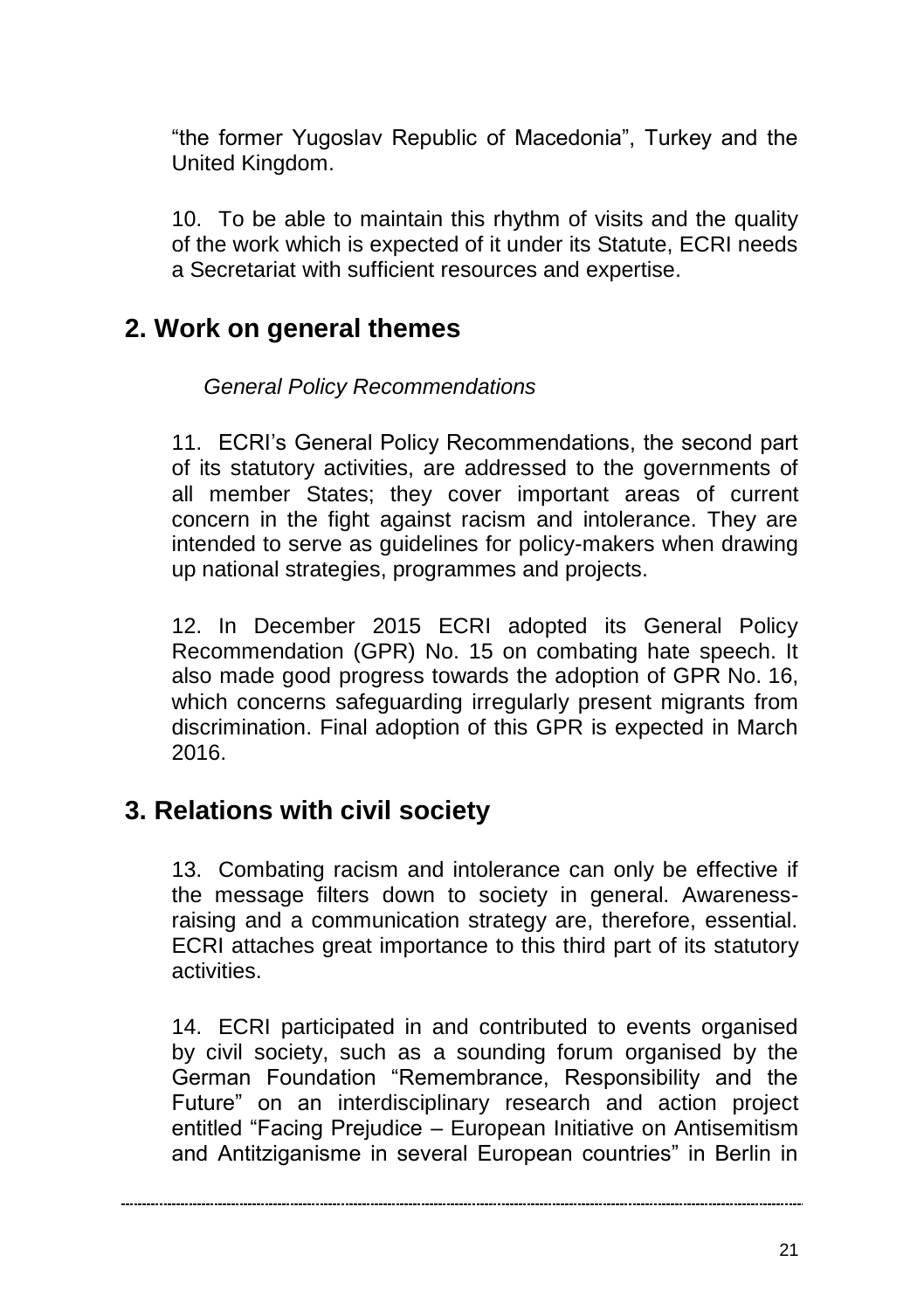January 2015 and a symposium on the role of state institutions in overcoming anti-gypsyism in Europe organised by the Open Society Foundation and the Schwarzkopf Stiftung Young Europe in December 2015. ECRI participated in a summer school on human rights organised by the Conference of European Churches, in Hagaberg, Sweden, in May 2015 and a conference on advancing freedom of religion or belief for all in Halki, Turkey in September 2015. With regard to co-operation with academic institutions, ECRI attended a symposium on racism and intolerance organised by the University of Osaka, Japan and an international expert conference on the new Venice Commission/ODIHR guidelines – potentials in civic education and awareness-raising soft (institutional) law on FORB (freedom of religion or belief) at the University of Louvain-la-Neuve, Belgium. ECRI also participated in a G20 Summit parallel event, the 2015 G20 Interfaith Summit on Religion, Harmony and Sustainable Development, which took place in November in Istanbul, Turkey.

#### *Organisation of national round tables in member States*

15. As an important tool to facilitate dialogue between state and non-state actors on issues related to the fight against racism and intolerance, ECRI organises national round tables following the publication of its country-specific monitoring reports. These events are addressed to various actors in civil society as well as to government officials in order to discuss jointly how best to promote the implementation of ECRI's recommendations.

16. Three round tables were organised in 2015. The first took place in Finland on 7 May and was organised in co-operation with the Finnish Non-Discrimination Ombudsman. A second round table was organised in Belgium on 1 July, in co-operation with the Belgian Inter-federal Centre for Equal Opportunities. A third round table was organised in Romania on 29 September, in co-operation with the National Council for Combating Discrimination of Romania. These events brought more visibility to ECRI's work and ensured greater impact for its recommendations in Belgium, Finland and Romania.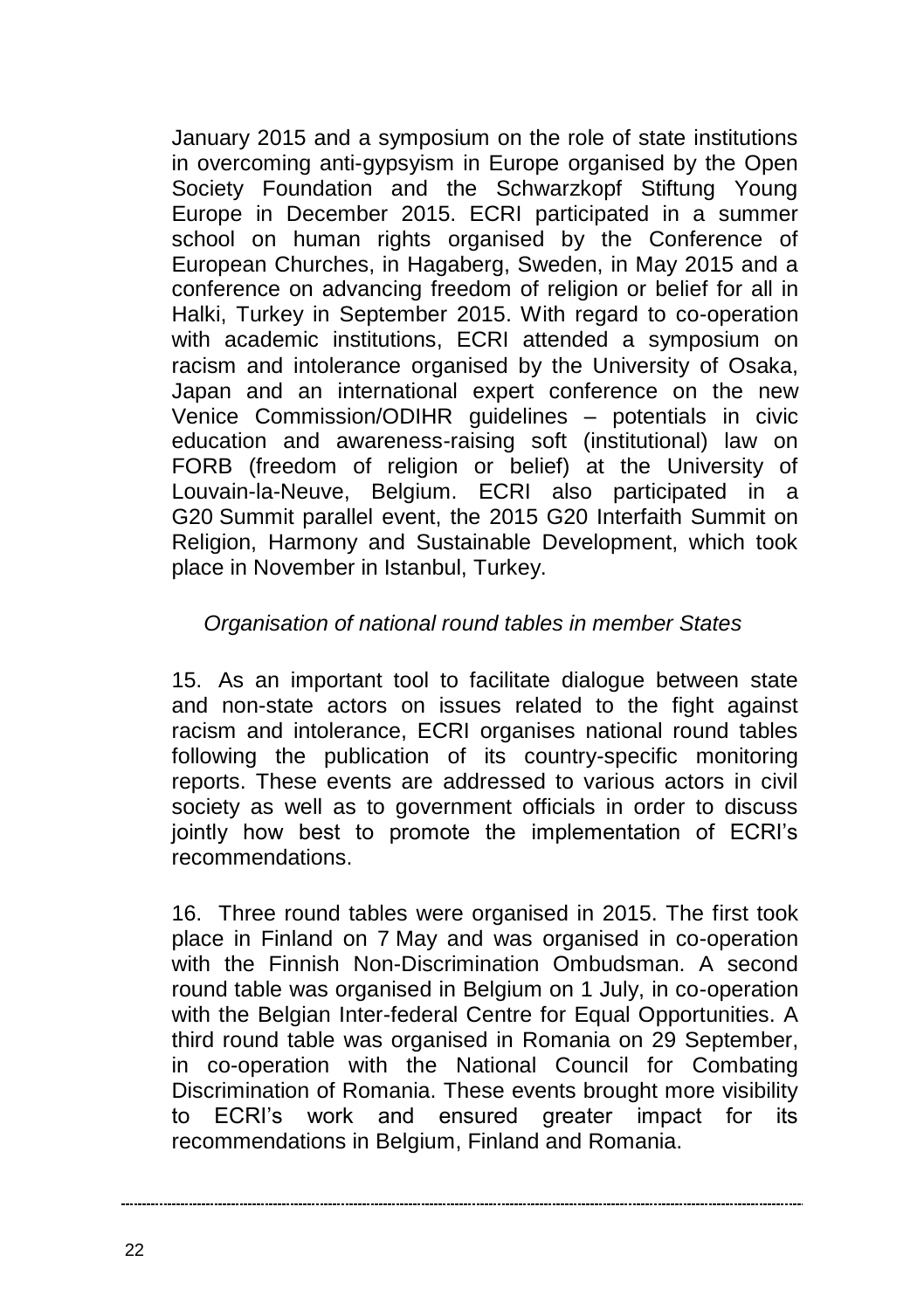### *Communication strategy*

17. Activities such as the publication of ECRI's country reports, country visits, its seminar with national Specialised Bodies, and its round tables in Belgium, Finland and Romania attracted considerable media attention.

## **4. Cooperation with national Specialised Bodies to combat racism and racial discrimination**

18. National Specialised Bodies are strategic partners for ECRI. A seminar of national Specialised Bodies was held from 28-29 May 2015 in Strasbourg on "The role of national Specialised Bodies in addressing underreporting of discrimination and hate crime". The seminar discussed the contribution that Specialised Bodies can make to overcoming barriers to the reporting of discrimination and examples of partnerships between specialised bodies, NGOs, the judiciary and police in this connection. Representatives of national Ombudspersons and specialised bodies participated in the seminar, as well as representatives of European and international intergovernmental organisations, NGOs, networks and professional groups.

19. In addition, ECRI's Chair participated, as a panellist, in the Annual General Meeting of the European network of equality bodies, organised in Brussels in October 2015.

## **5. Other activities**

20. ECRI participated in and contributed to many events as part of its co-operation with relevant bodies of the Council of Europe and other international organisations, which are described under the relevant section below.

21. Moreover, ECRI actively participated in events organised by national authorities, such as a conference entitled "Hate Speech: The paths of racism", organised by the Greek Ministry of Justice, Transparency and Human Rights in Athens in June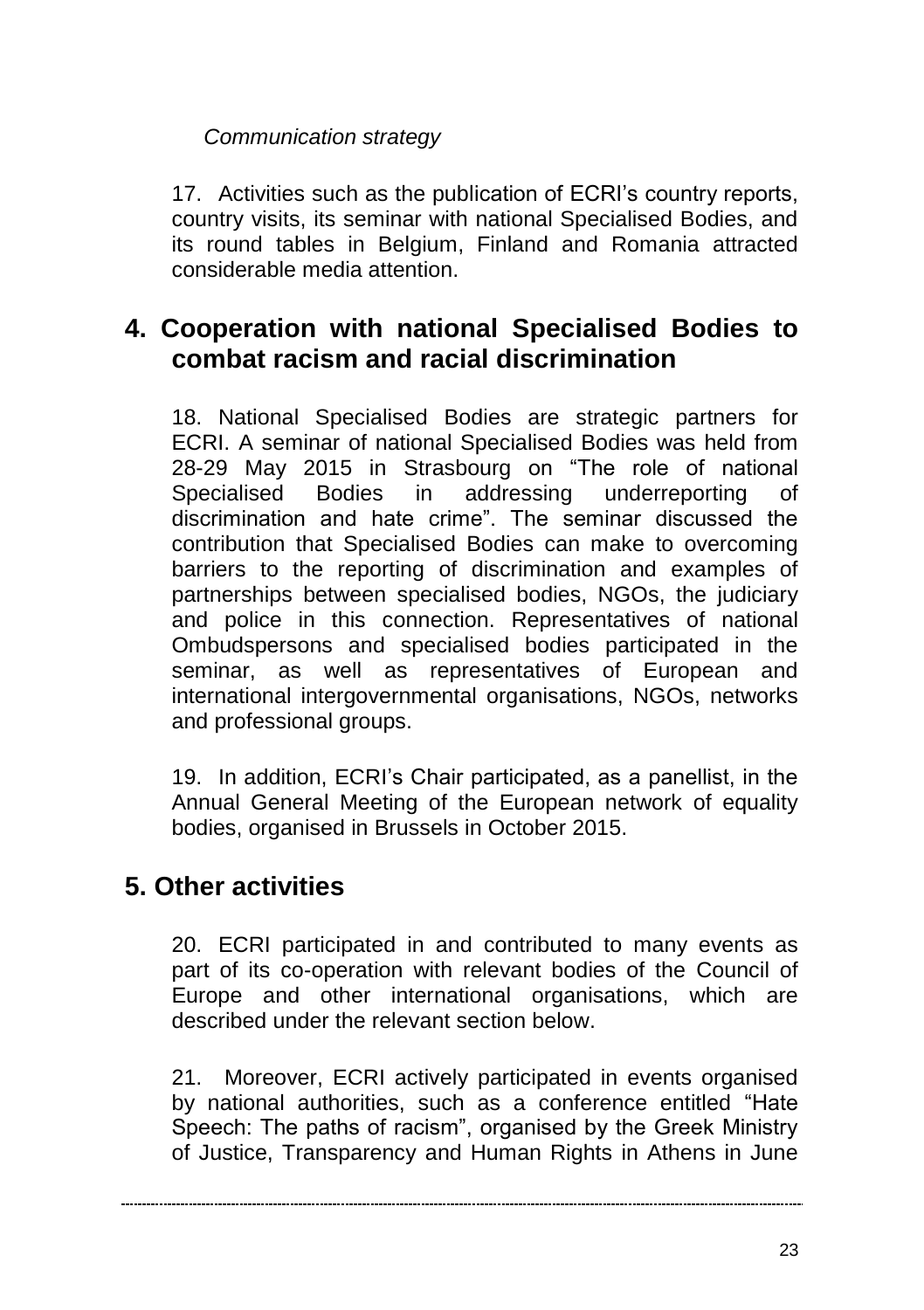2015. It also participated in a round table for national judges held in Madrid in October 2015 and an international conference on hate crimes and discrimination, organised by the hate crime prosecutor of Barcelona in December 2015.

22. At its 68th plenary session on 8-11 December, ECRI held elections to the posts of Chair, two Vice-Chairs and two Bureau members. The elections were held in accordance with Articles 6 and 7 of ECRI's Rules of Procedure. The following persons were elected: Mr Christian Ahlund (member in respect of Sweden) was elected Chair for two years; Mr Jean-Paul Lehners (member in respect of Luxembourg) was elected 1<sup>st</sup> Vice-Chair for one year; Mr Miroslaw Wyrzykowski (member in respect of Poland) was elected 2nd Vice-Chair for the same term. Ms Barbara John (member in respect of Germany) and Mr Daniel Thürer (member in respect of Switzerland) were elected Bureau members for two years. Their terms of office begin on 1 January 2016. At its 66<sup>th</sup> plenary on 18-20 March, ECRI held elections to the post of a Bureau member. The elections were held in accordance with Articles 6 and 7 of ECRI's Rules of Procedure. Mr Šarūnas Liekis (member in respect of Lithuania) was elected. His term of office began on 21 March 2015. Moreover, ECRI held elections for the post of a member of the working group on relations with civil society and specialised bodies. Ms Eva Smith (member in respect of Denmark) was elected. Her term of office started on 19 March 2015.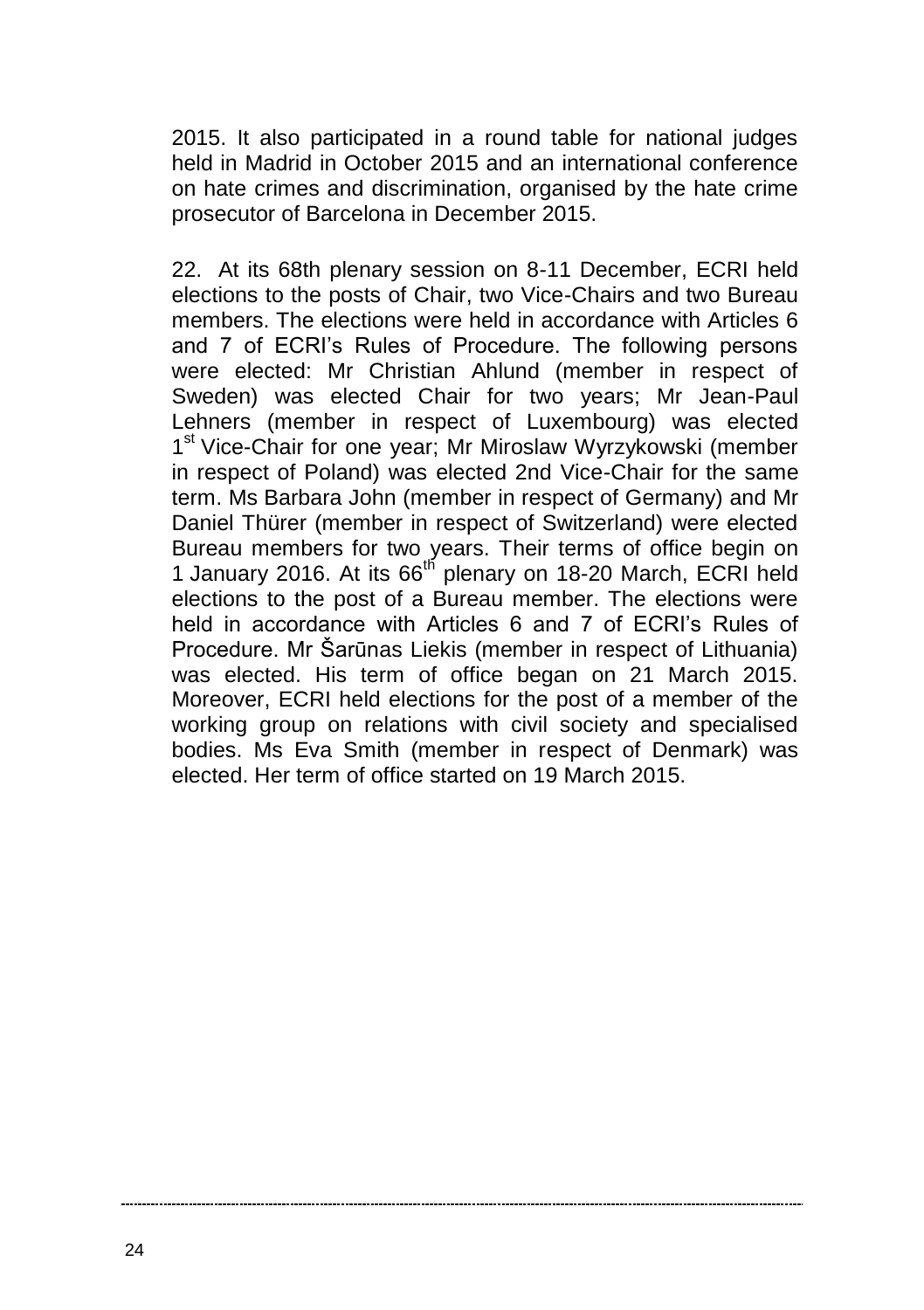## **Co-operation with relevant bodies of the Council of Europe and other international organisations**

## **Council of Europe**

1. In 2015, ECRI continued its co-operation with other Council of Europe monitoring bodies. ECRI's Vice-Chair addressed the Committee of Experts (COMEX) of the European Charter for Regional or Minority Languages (ECRML) on 17 March, on the occasion of its 50th meeting.

2. The Parliamentary Assembly (PACE) and the Congress of Local and Regional Authorities of the Council of Europe (the Congress) are represented at ECRI's plenary meetings and contribute to its work. In October 2015, ECRI presented its draft General Policy Recommendation No. 16 concerning safeguarding irregularly present migrants from discrimination to the Congress. ECRI also participated in a hearing held by the PACE Committee on Equality and Non-Discrimination in April 2015, on preventing and combating neo-racism. ECRI holds regular exchanges of views with the Commissioner for Human Rights and his Office.

3. ECRI attended a high-level conference on hate speech in May 2015, organised in the framework of the Belgian Chairmanship of the Committee of Ministers, entitled "Tolerance Trumps Hate". It also participated in the follow-up and evaluation of the "No hate speech movement", held in September 2015.

4. In December 2015, ECRI participated in a seminar organised in Bratislava by the Ministry of Justice of the Slovak Republic, with the participation of the European Governmental Focal Points Network, entitled "National Action Plans as effective tools for the promotion and protection of human rights of LGBT people".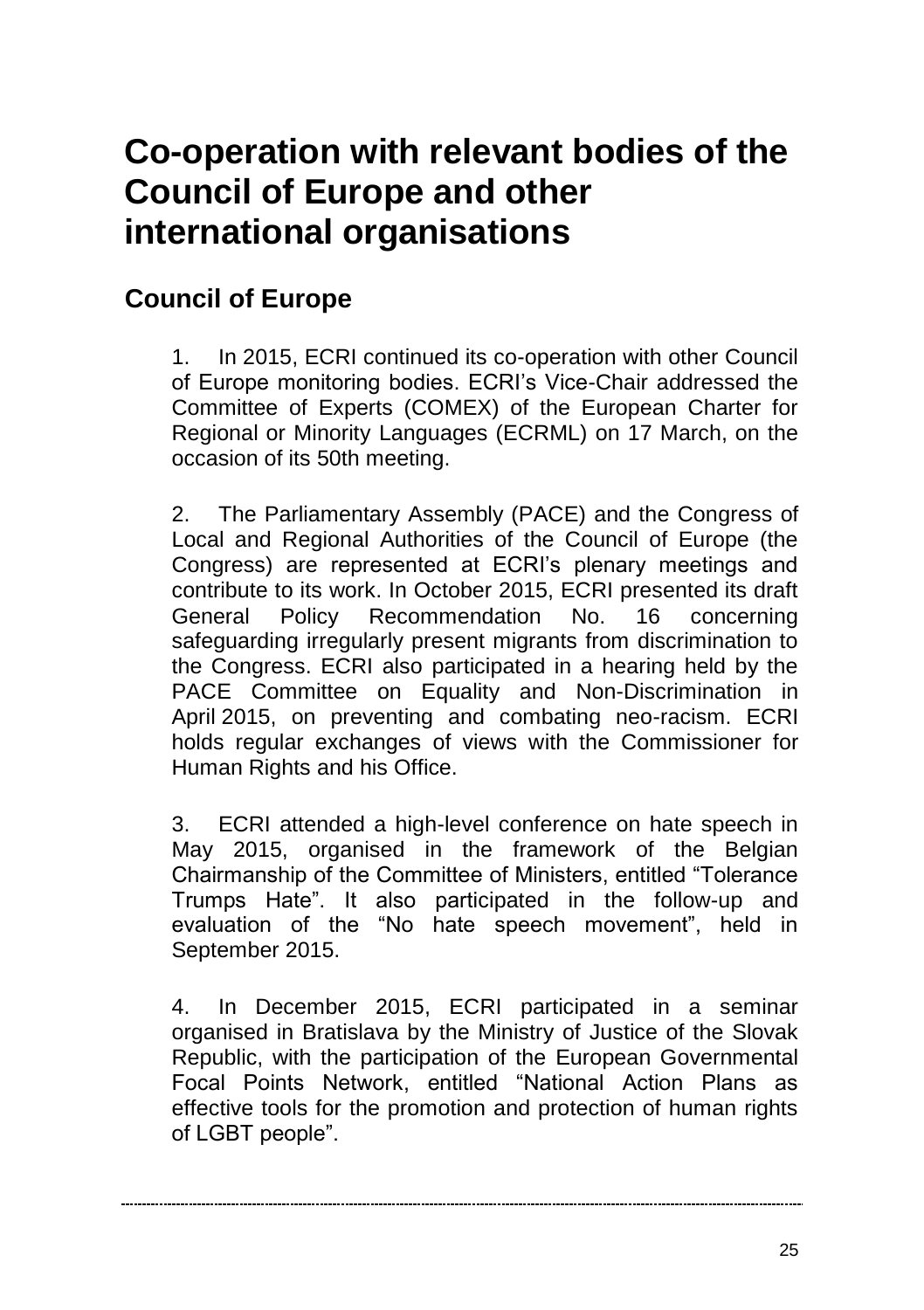5. In general, ECRI is regularly updated on the work of other Council of Europe bodies dealing with issues related to racism and intolerance. ECRI's Secretariat provides these bodies with information on ECRI's activities.

## **United Nations**

6. In September 2015, ECRI participated in a "Meeting on the Role of Religious Leaders from the European Region on Preventing Incitement that could lead to Atrocity Crimes". organised by the United Nations Office on Genocide Prevention and the Responsibility to Protect and the Italian Ministry of Foreign Affairs and International Cooperation, in Treviso, Italy.

*Universal Periodic Review (UPR)*

7. In 2015, ECRI contributed to the  $23^{\text{rd}}$ ,  $24^{\text{th}}$  and 25<sup>th</sup> sessions of the Universal Periodical Review with its country reports.

#### *UN Conventions*

8. ECRI reports make regular reference to the International Convention on the Elimination of All Forms of Racial Discrimination (ICERD). ECRI also calls upon states that have not yet made a declaration under Article 14 of ICERD, enabling individuals and groups of individuals to file petitions before the UN Committee for the Elimination of Racial Discrimination (CERD), to do so.

### *Office of the High Commissioner for Human Rights (OHCHR)*

9. ECRI is regularly invited to participate in various meetings organised by the OHCHR and to submit contributions based on its monitoring and thematic work. Similarly OHCHR staff members are regularly invited to ECRI's events.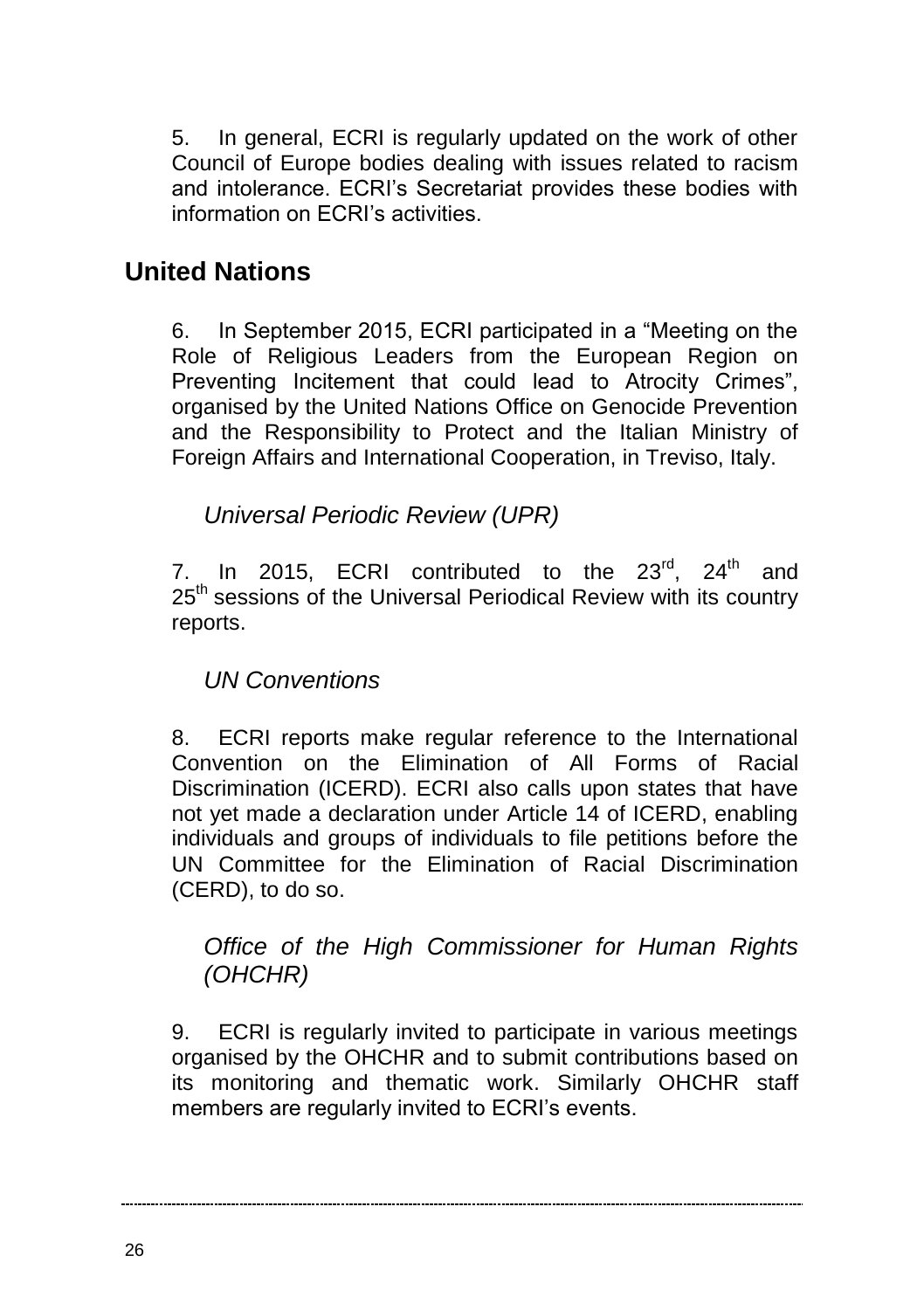10. In November 2015, ECRI's Chair attended as a panellist at a high level event organised in the context of the International Decade for People of African Descent in New York, entitled "Confronting the Silence: Perspectives and Dialogue on Structural Racism against people of African Descent Worldwide".

11. At its 68<sup>th</sup> plenary meeting in December 2015, ECRI held an exchange of views with Ms Mireille Fanon Mendes-France, Chairperson of the United Nations Working Group of Experts on People of African Descent, and Mr Momodou Malcolm Jallow, Vice-Chair of the European Network against Racism.

*United Nations High Commissioner for Refugees (UNHCR)*

12. ECRI has a close working relationship with UNHCR, facilitated by the UNHCR Representation to the European Institutions in Strasbourg. ECRI regularly receives input from UNHCR concerning its country visits, round tables and various legal issues.

## **Organisation for Security and Co-operation in Europe (OSCE)**

13. ECRI and the OSCE Office for Democratic Institutions and Human Rights (ODIHR) continued to involve each other in their conferences and meetings. OSCE/ODIHR is systematically invited to and attends ECRI's national round tables and ECRI contributes regularly to OSCE/ODIHR meetings. Highlights of this regular co-operation in 2015 were: ECRI's participation in an OSCE Consultative Meeting on Responding to Antisemitic Hate Crime, which took place in Vienna in April 2015, and the Adviser on Combating Anti-Semitism, Tolerance and Non-Discrimination Department of the OSCE/ODIHR attended ECRI's seminar with national specialised bodies held in Strasbourg in May 2015.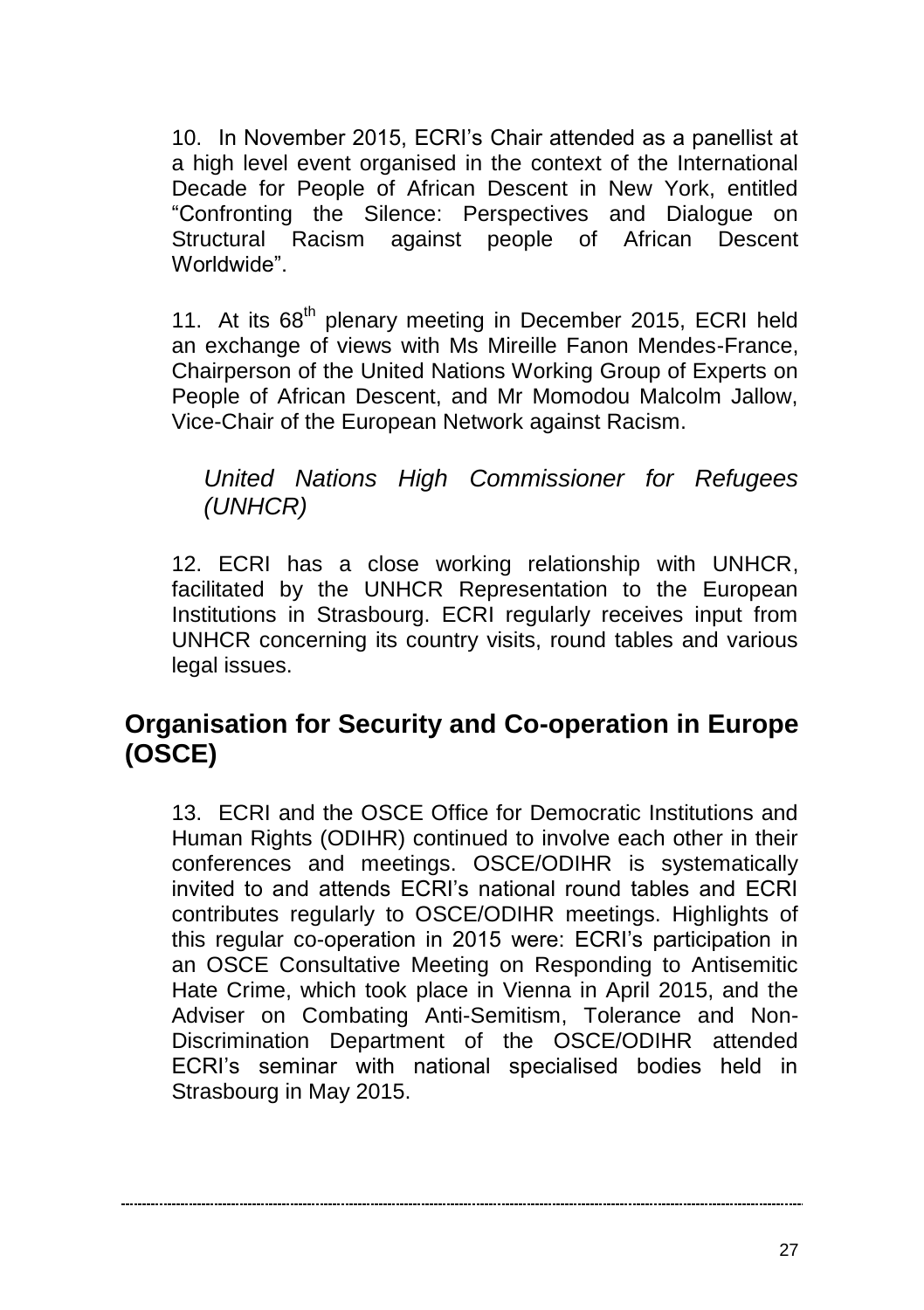14. OSCE/ODIHR and ECRI continue to attach particular importance to the fight against hate crime, an area of common interest also in the context of ECRI's fifth monitoring cycle, which focuses inter alia on hate speech and racist violence. The two bodies co-operate and benefit from each other's expertise and initiatives in this area: ECRI's country reports and General Policy Recommendations and ODIHR's compilation of data in annual reports entitled Hate Crimes in the OSCE Region – Incidents and Responses.

## **European Union**

## *European Commission*

15. The Directorate of Equality and the Directorate of Fundamental Rights and Union Citizenship of the Directorate General – Justice of the European Commission and ECRI's Secretariat keep each other informed of important developments in their work and exchange information on subjects of common interest. ECRI held an exchange of views with Ms Salla Saastamoinen, Director for Equality, Directorate General Justice and Consumers of the European Commission on 17 June 2015.

16. ECRI participated as a keynote speaker on the topic of hate speech in a connected world in the first European Commission Colloquium on Fundamental Rights dedicated to "Tolerance and respect: preventing and combating antisemitic and anti-Muslim hatred in Europe" held in Brussels on 1-2 October 2015.

## *Fundamental Rights Agency (FRA)*

17. Cooperation between ECRI and FRA continued in 2015. ECRI's reports make regular reference to FRA's work. Moreover, ECRI consulted FRA on its two forthcoming general policy recommendations, on combating and preventing hate speech and on discrimination against irregular migrants. ECRI continued to provide inputs to the preparation of FRA's annual report. Throughout the year ECRI participated actively in several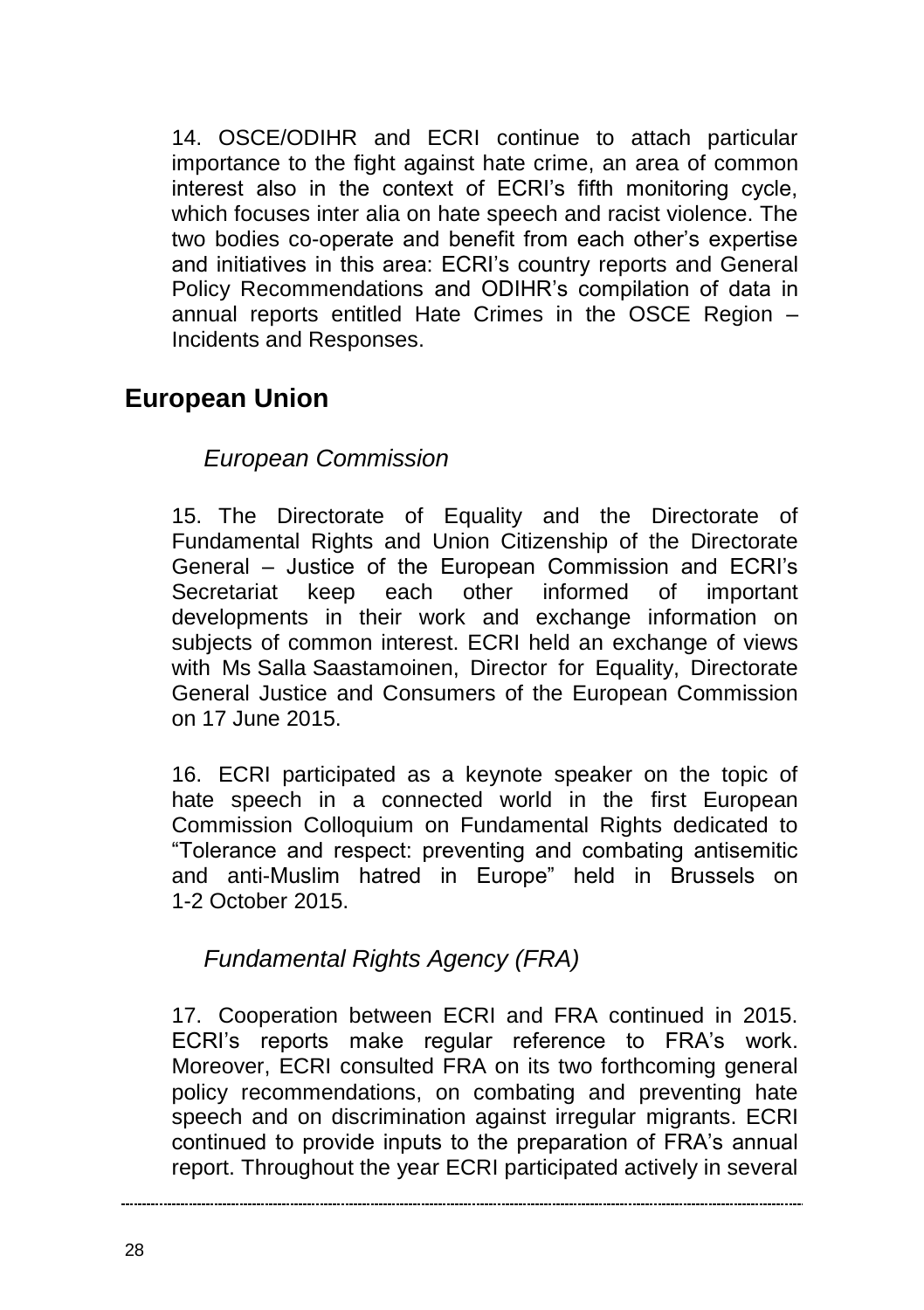events organised by FRA, such as a working party held in Riga in March 2015 on improving recording and encouraging reporting of hate crime and a workshop on communication strategies to promote respect and non-discrimination organised in Vienna in December 2015.

## **Joint statement**

18. ECRI, FRA and the OSCE/ODIHR issued a statement on 21 March to mark the international day for the elimination of the racial discrimination, urging the reinforcement of values threatened by hate speech.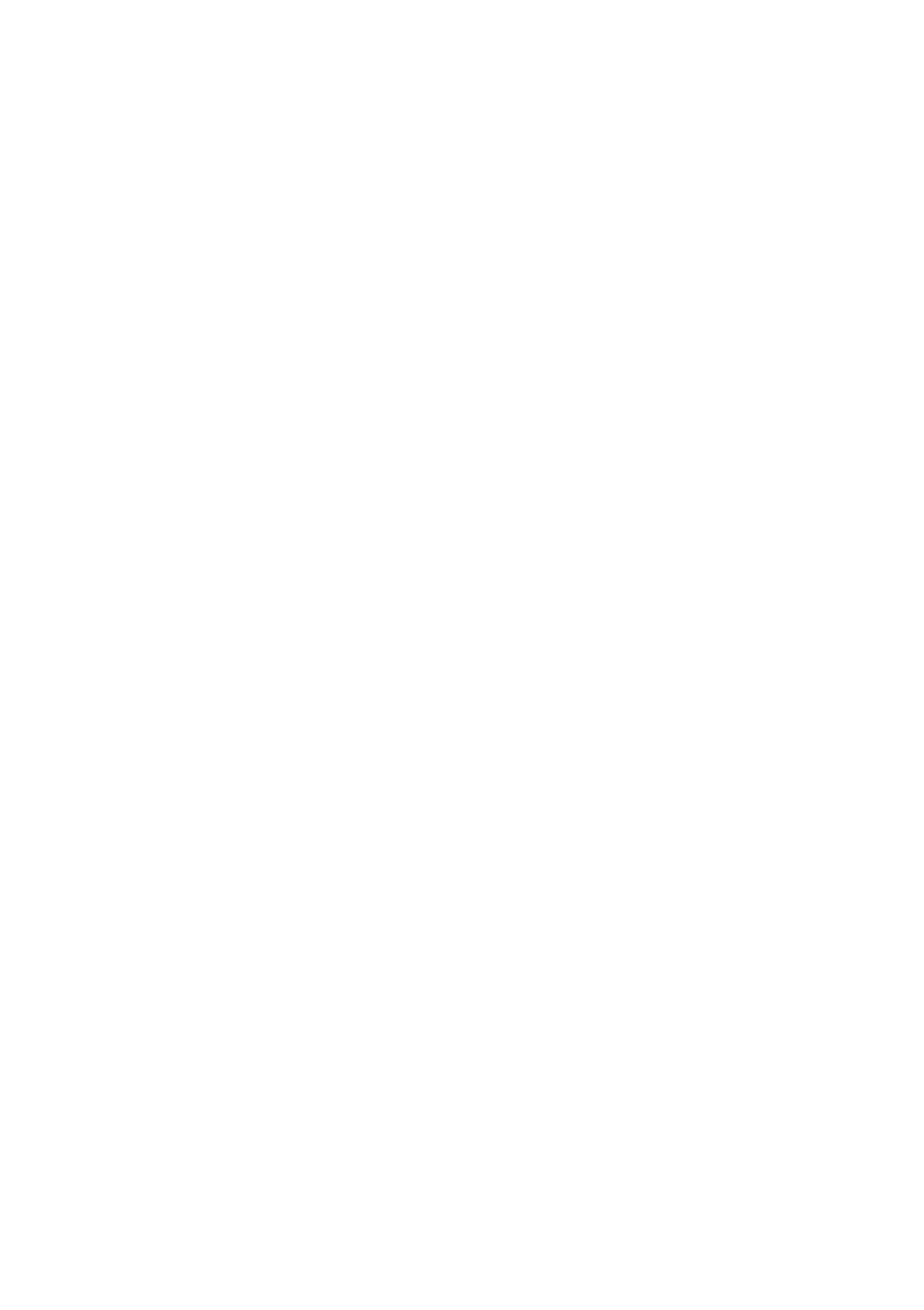## **Appendix I<sup>4</sup>**

 $\overline{a}$ 

## **ECRI's membership**

| <b>Name</b>                        | <b>Member</b> in<br>respect of                       | <b>Term of office</b><br>expires |
|------------------------------------|------------------------------------------------------|----------------------------------|
| Mr Christian ÅHLUND                | Sweden                                               | 24 May 2020                      |
| Mr Jovan ANANIEV                   | "the former<br>Yugoslav<br>Republic of<br>Macedonia" | 5 February 2018                  |
| Mr Gabriel BALAYAN                 | Armenia                                              | 7 July 2020                      |
| <b>Ms Raluca BESTELIU</b>          | Romania                                              | 31 December 2017                 |
| Mr Sinisa BJEKOVIC                 | Montenegro                                           | 9 December 2018                  |
| Mr Thomas BÜCHEL                   | Liechtenstein                                        | 27 May 2019                      |
| Mr Patrice DAVOST                  | Monaco                                               | 6 December 2020                  |
| Mr Régis de GOUTTES                | France                                               | 16 September 2019                |
| Ms María ELOSEGUI<br><b>ITXASO</b> | Spain                                                | 31 December 2017                 |
| Mr Vitaliano ESPOSITO              | Italy                                                | 31 December 2017                 |

 $<sup>4</sup>$  All tables in this appendix reflect the situation on 31 December 2015.</sup>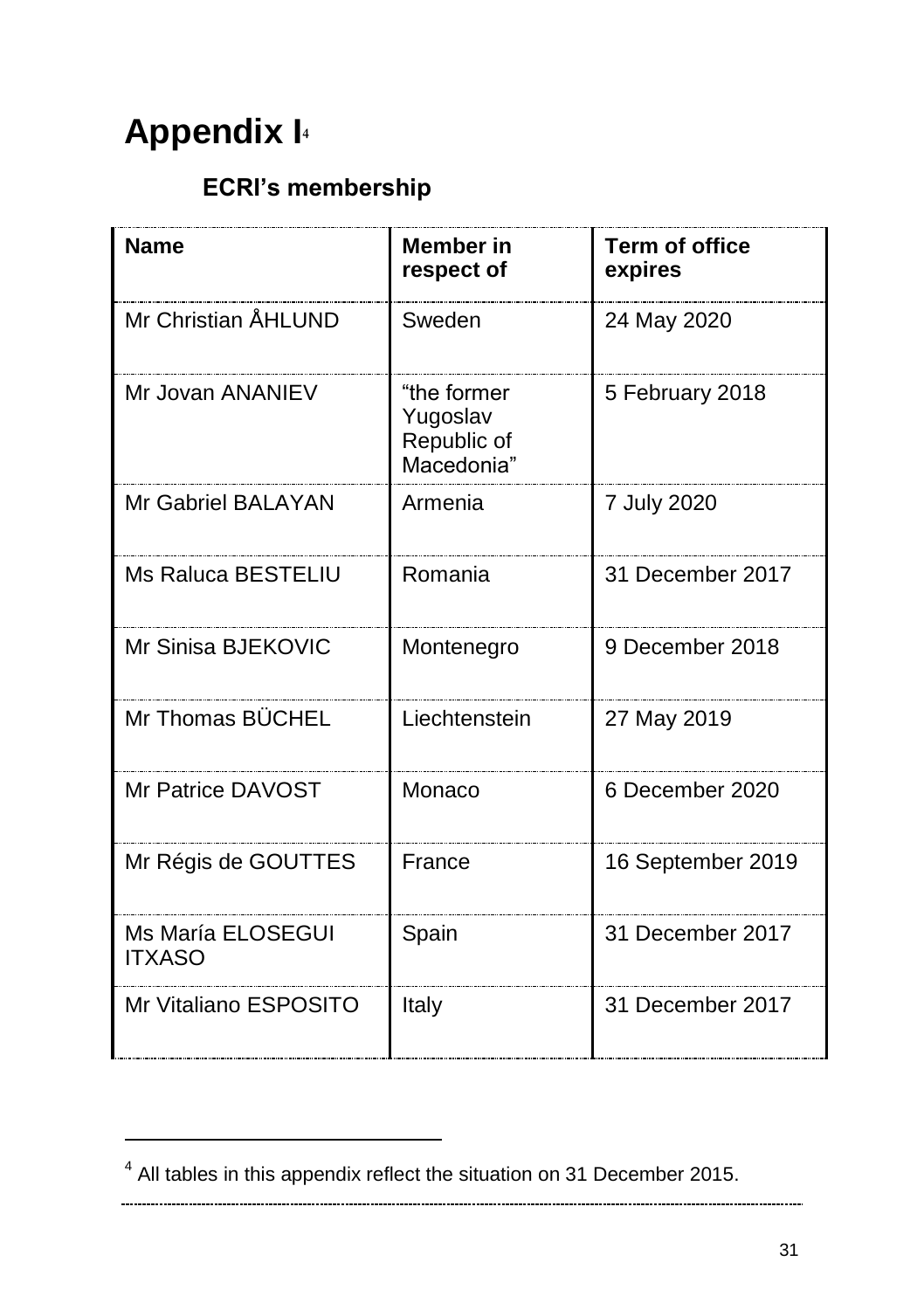| <b>Name</b>                          | <b>Member</b> in<br>respect of | <b>Term of office</b><br>expires |
|--------------------------------------|--------------------------------|----------------------------------|
| Mr Michael FARRELL                   | Ireland                        | 23 November 2016                 |
| Mr Gilberto FELICI                   | San Marino                     | 11 June 2018                     |
| Mr Fernando FERREIRA<br><b>RAMOS</b> | Portugal                       | 31 December 2017                 |
| <b>Ms Domenica GHIDEI</b><br>BIIDU   | Netherlands                    | 7 October 2020                   |
| Ms Nadejda<br><b>HRIPTIEVSCHI</b>    | Moldova                        | 15 September 2018                |
| Ms Vasilika HYSI                     | Albania                        | 31 December 2017                 |
| Mr Rovshan ISMAYILOV                 | Azerbaijan                     | 31 December 2017                 |
| Mr Dalibor JÍLEK                     | <b>Czech Republic</b>          | 31 December 2017                 |
| Ms Barbara JOHN                      | Germany                        | 31 December 2017                 |
| Mr Imre JUHÁSZ                       | Hungary                        | 31 December 2017                 |
| Mr Baldur<br><b>KRISTJÁNSSON</b>     | Iceland                        | 31 December 2017                 |
| Ms Kristine KRUMA                    | Latvia                         | 12 June 2017                     |
| Ms Mojca KUCLER<br><b>DOLINAR</b>    | Slovenia                       | 31 December 2017                 |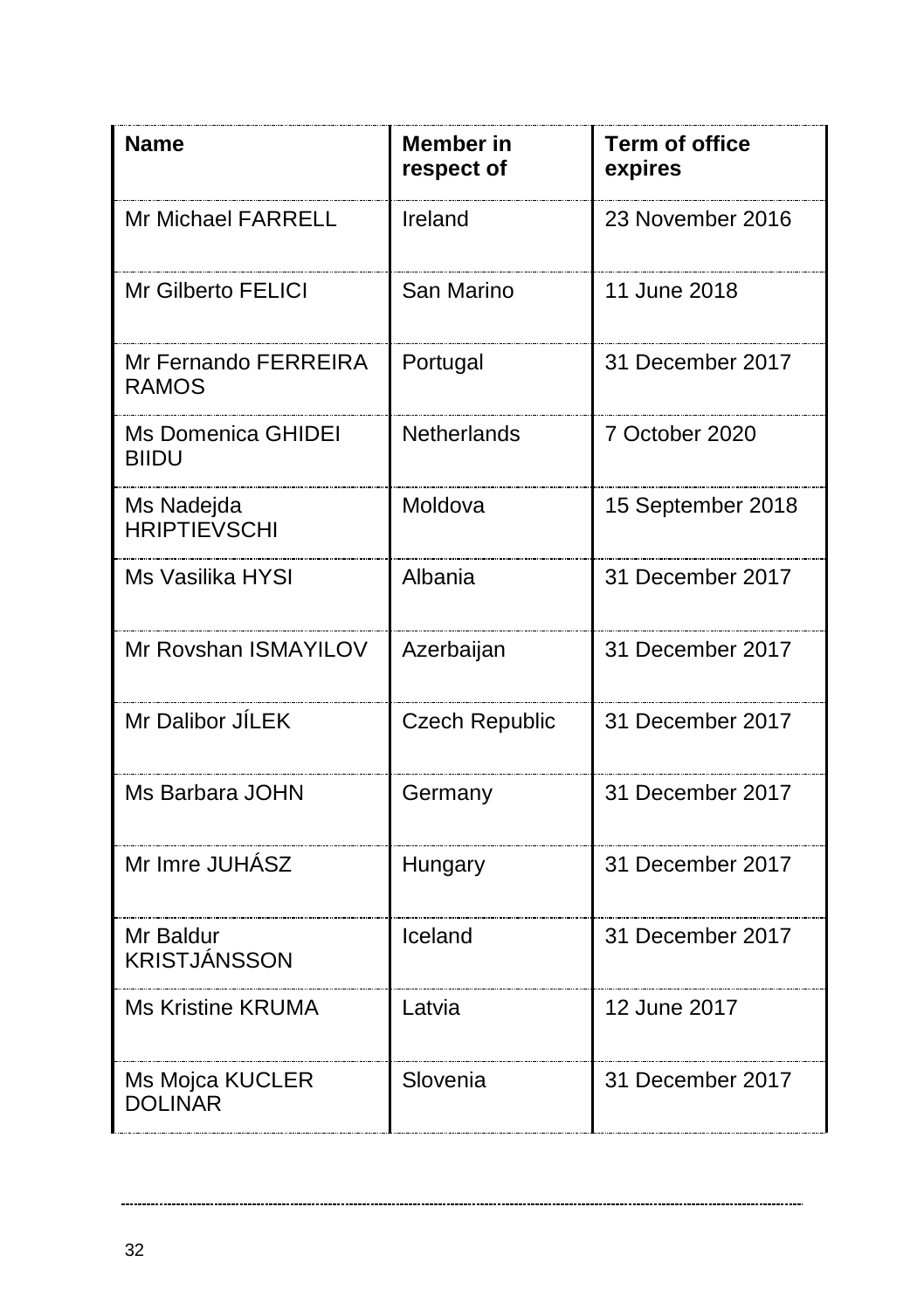| <b>Name</b>                            | <b>Member</b> in<br>respect of | <b>Term of office</b><br>expires |
|----------------------------------------|--------------------------------|----------------------------------|
| Mr Volodymyr KULYK                     | Ukraine                        | 10 December 2018                 |
| Mr Gün KUT                             | Turkey                         | 31 December 2017                 |
| Ms Renee LAIVIERA                      | Malta                          | 17 November 2019                 |
| Mr Jean-Paul LEHNERS                   | Luxembourg                     | 8 February 2016                  |
| Mr Šarūnas LIEKIS                      | Lithuania                      | 31 December 2017                 |
| Ms Ülle MADISE                         | Estonia                        | 31 December 2017                 |
| Ms Maria Daniella<br><b>MAROUDA</b>    | Greece                         | 4 November 2020                  |
| Mr Andreas<br><b>PASCHALIDES</b>       | Cyprus                         | 31 December 2017                 |
| Ms Vesna RAKIC-<br><b>VODINELIC</b>    | Serbia                         | 6 November 2017                  |
| Mr Predrag<br><b>RAOSAVLJEVIC</b>      | Bosnia and<br>Herzegovina      | 10 December 2018                 |
| Mr Jacint RIBERAYGUA<br><b>CAELLES</b> | Andorra                        | 26 September 2016                |
| Mr François<br>SANT'ANGELO             | Belgium                        | 31 December 2017                 |
| Mr Gerald SCHÖPFER                     | Austria                        | 27 February 2020                 |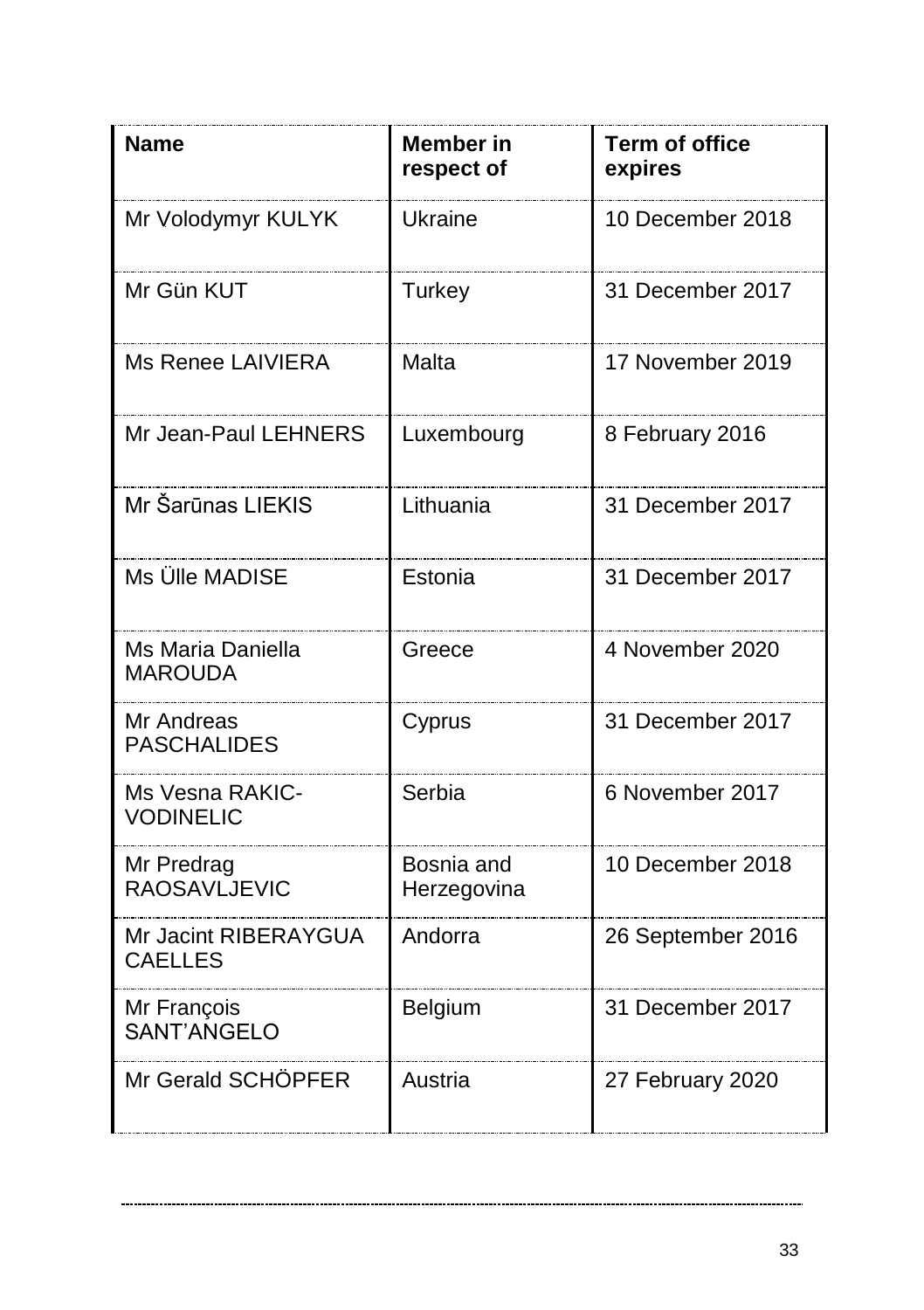| <b>Name</b>                            | <b>Member</b> in<br>respect of | <b>Term of office</b><br>expires |
|----------------------------------------|--------------------------------|----------------------------------|
| Ms Tena ŠIMONOVIĆ<br><b>FINWAI TFR</b> | Croatia                        | 1 July 2019                      |
| Ms Eva SMITH<br><b>ASMUSSEN</b>        | Denmark                        | 31 December 2017                 |
| Mr Sergey<br><b>SOKOLOVSKIY</b>        | Russian<br>Federation          | 31 December 2017                 |
| Mr Aslak SYSE                          | Norway                         | 31 December 2017                 |
| Mr Daniel THÜRER                       | Switzerland                    | 31 December 2018                 |
| Ms Reetta TOIVANEN                     | Finland                        | 1 July 2019                      |
| Mr George TUGUSHI                      | Georgia                        | 31 December 2017                 |
| Mr Michal VAŠEČKA                      | Slovakia                       | 31 December 2017                 |
| Mr Blagoy VIDIN                        | <b>Bulgaria</b>                | 31 December 2017                 |
| Mr Michael WHINE                       | United Kingdom                 | 17 September 2018                |
| Mr Mirosław<br><b>WYRZYKOWSKI</b>      | Poland                         | 2 May 2017                       |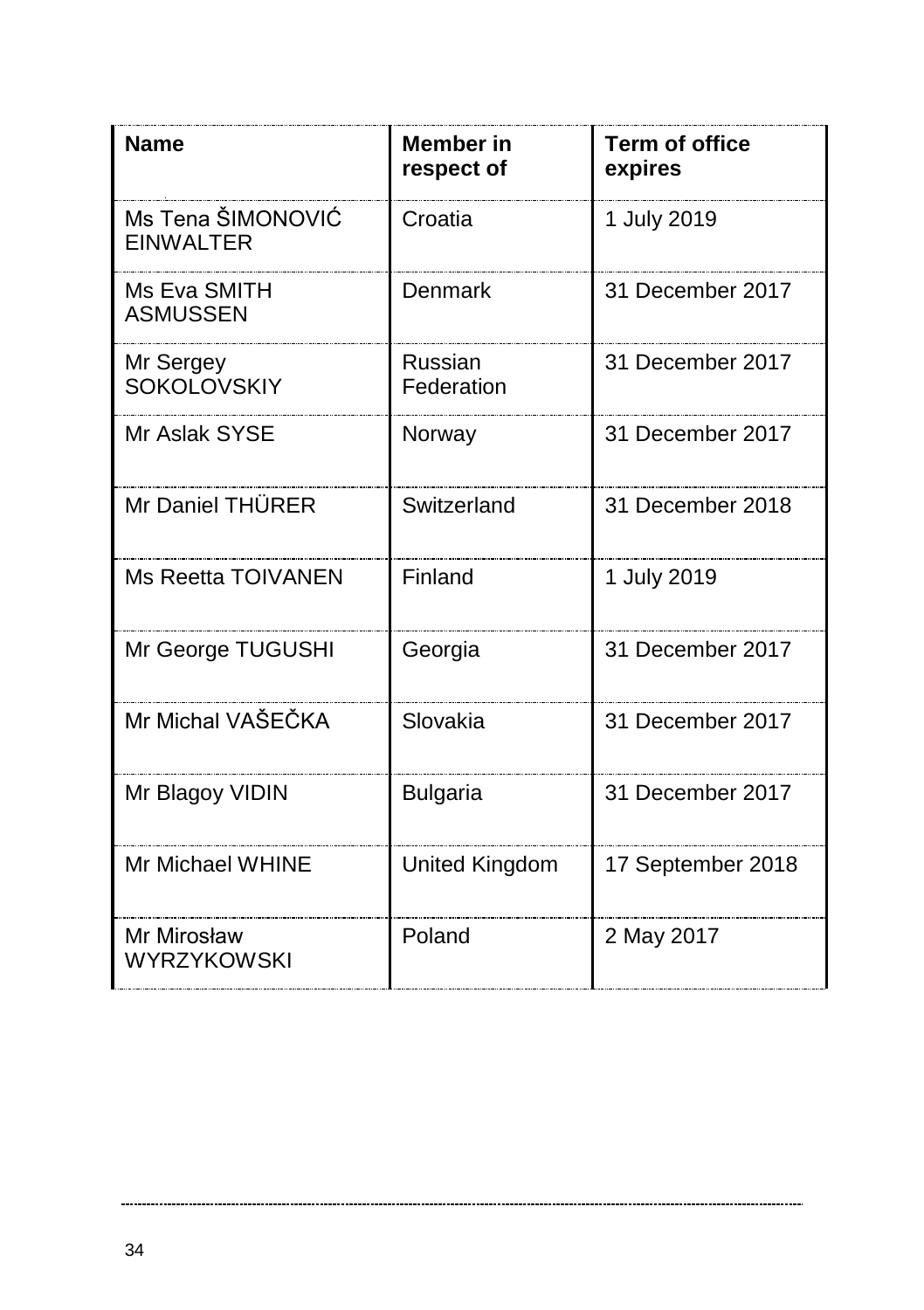## **Deputies to ECRI members**

| <b>Name</b>                                          | Deputy in<br>respect of   | <b>Term of office</b><br>expires |
|------------------------------------------------------|---------------------------|----------------------------------|
| <b>Ms Doris ANGST</b>                                | Switzerland               | 31 December 2018                 |
| Ms Cecilia CARDOGNA                                  | San Marino                | 11 June 2018                     |
| <b>Mr Patrick CHARLIER</b>                           | Belgium                   | 31 December 2017                 |
| Mr Stanislav DANIEL                                  | Slovakia                  | 31 December 2017                 |
| Mr Saša GAJIN                                        | Serbia                    | 6 November 2017                  |
| Ms Carolina<br>HADJIATHANASIOU-<br><b>SHIAMPTANI</b> | Cyprus                    | 31 December 2017                 |
| Ms Dženana<br><b>HADŽIOMEROVIĆ</b>                   | Bosnia and<br>Herzegovina | 10 December 2018                 |
| Ms Ketevan<br><b>KHUTSISHVILI</b>                    | Georgia                   | 31 December 2017                 |
| Madame Renée<br><b>KOERING-JOULIN</b>                | France                    | 16 septembre 2019                |
| Mr Oleksiy KRESIN                                    | Ukraine                   | 10 December 2018                 |
| Mr Paul Aarre<br><b>LAPPALAINEN</b>                  | Sweden                    | 24 May 2020                      |
| <b>Mr Alexis MARQUET</b>                             | Monaco                    | 6 December 2020                  |
| Ms Carmen QUESADA<br>ALCALÁ                          | Spain                     | 31 December 2017                 |
| Ms Anna RASTAS                                       | Finland                   | 1 July 2019                      |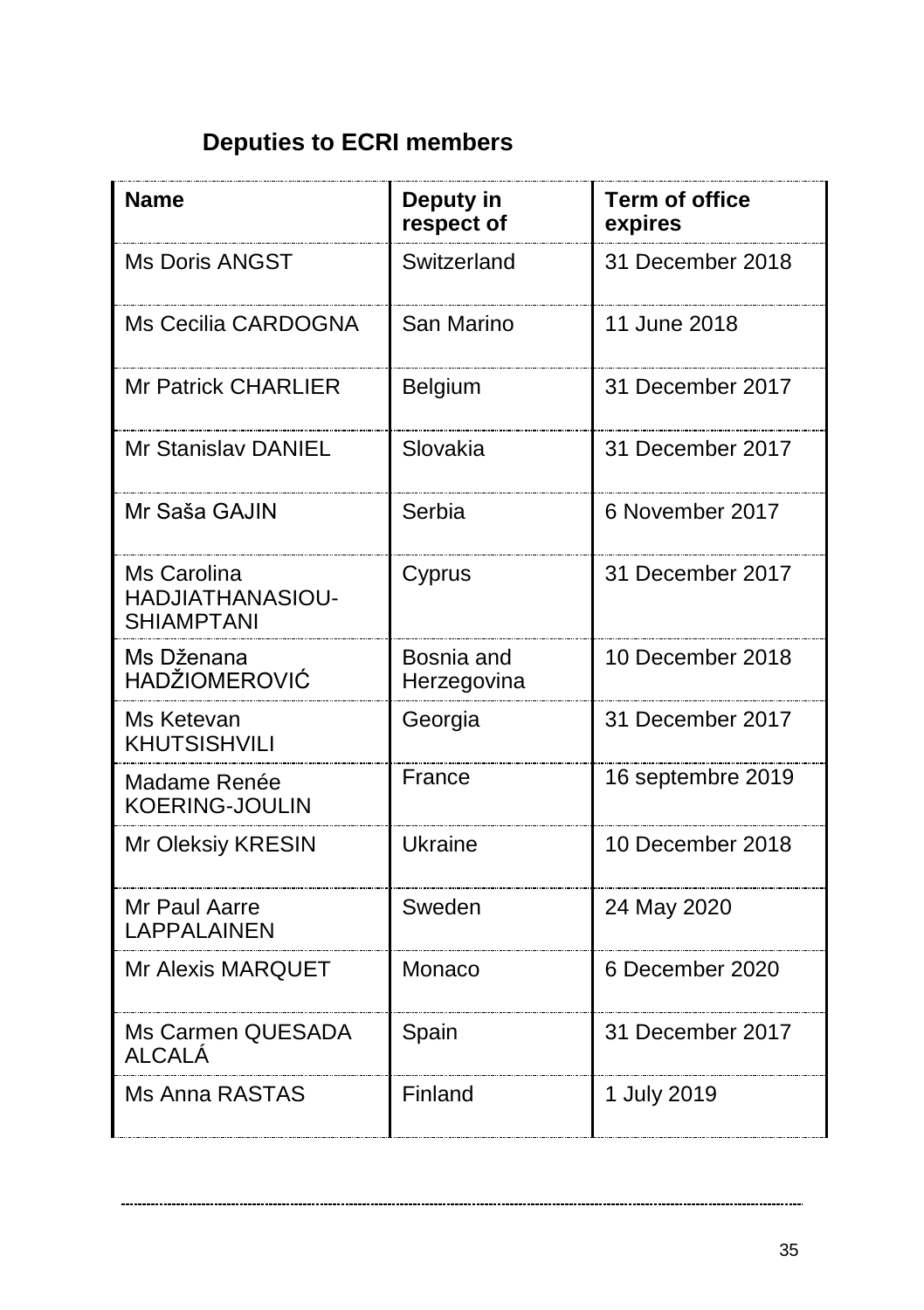## **Observers to ECRI**

#### *Parliamentary Assembly of the Council of Europe*

Mr Boriss CILEVIČS Mr Pierre-Yves LE BORGN'

## *Congress of Local and Regional Authorities of the Council of Europe*

Ms Sherma BATSON

*Holy See* Mr Jean-Pierre MACHELON

### *European Commission*

Ms Pia LINDHOLM Ms Linda Maria RAVO

#### *Mexico*

Ms Alexandra HAAS PACIUC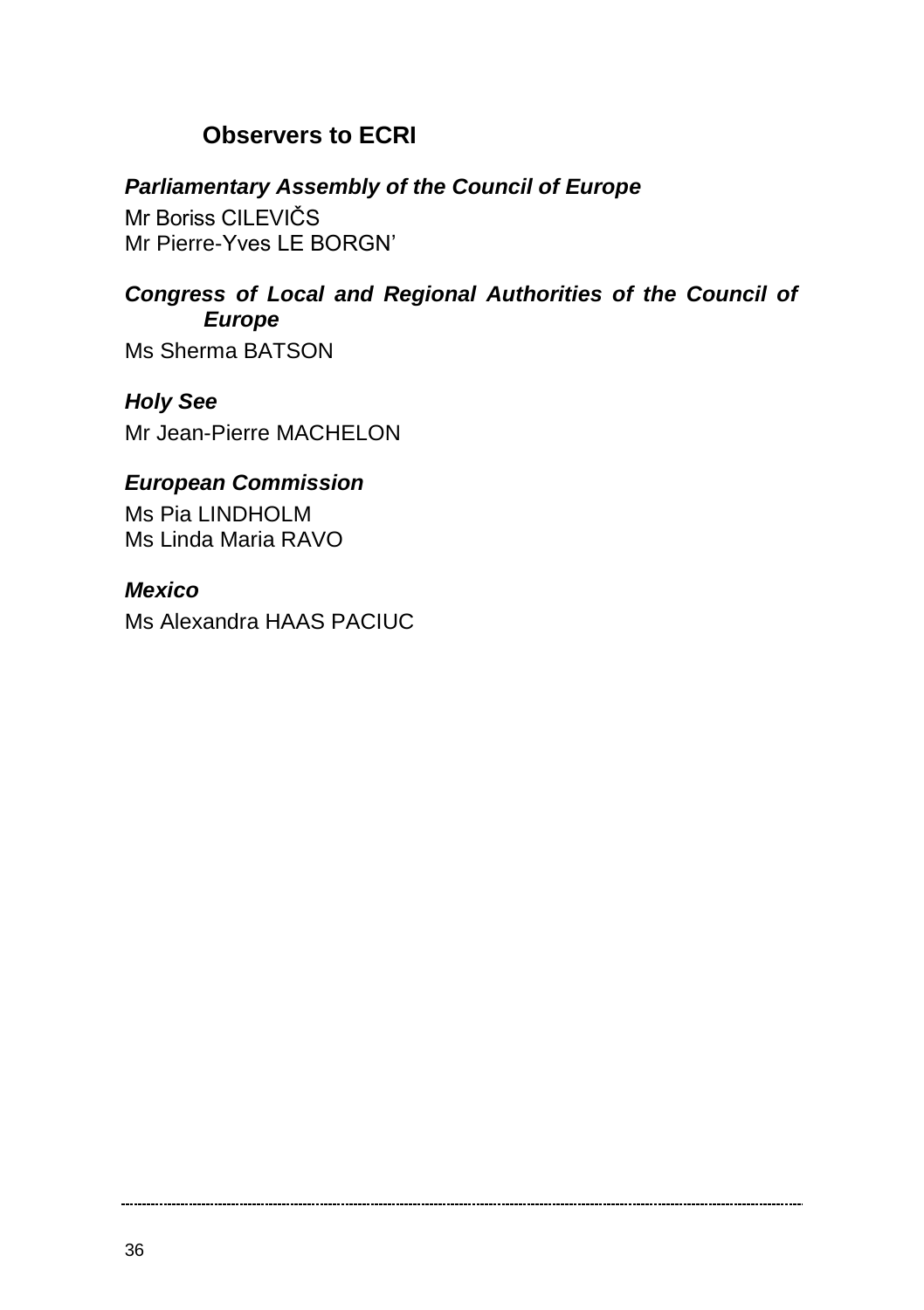### **ECRI's Bureau**

Mr Christian AHLUND Chair member in respect of Sweden

Ms Barbara JOHN Vice-Chair member in respect of Germany

Mr Mirosław WYRZYKOWSKI Vice-Chair member in respect of Poland

Mr Siniša BJEKOVIC Bureau member member in respect of Montenegro

Mr Jean-Paul LEHNERS Bureau member member in respect of Luxembourg

Mr Šarūnas LIEKIS Bureau member member in respect of Lithuania

Mr Daniel THÜRER Bureau member member in respect of Switzerland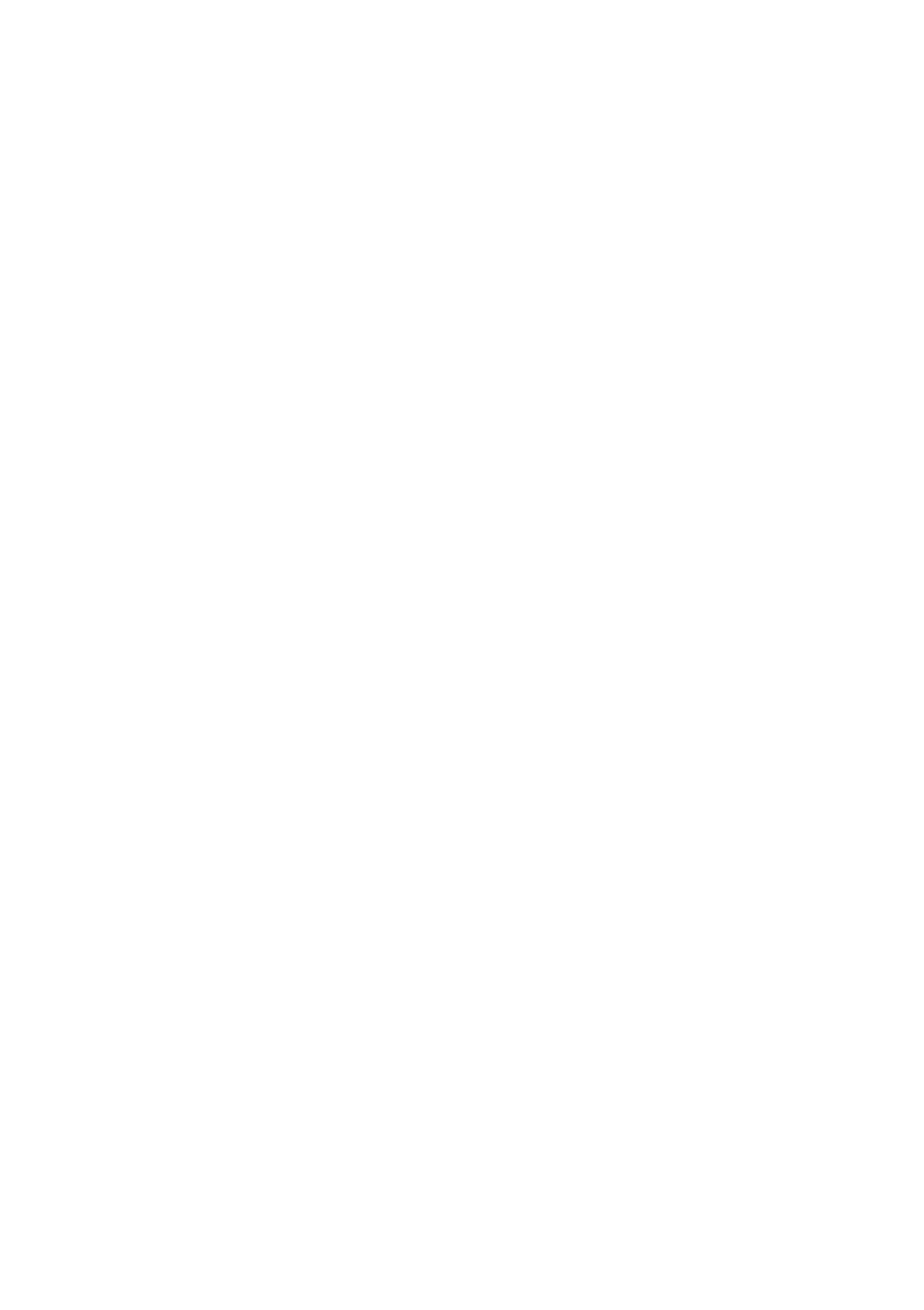## **Appendix II**<sup>5</sup>

### **ECRI's Secretariat**

**Mr Stephanos STAVROS**, Executive Secretary to ECRI Tel: +33 (0) 3 88 41 30 62

**Mr Pierre MASSON**, Programme Adviser Tel: + 33 (0) 3 88 41 30 08

**Mr Stefano VALENTI**, External Relations Officer Tel: +33 (0) 3 90 21 43 28

**Ms Camilla TESSENYI**, Lawyer Tel: + 33 (0) 3 88 41 30 29

**Mr Thobias BERGMANN**, Programme Adviser Tel: +33 (0) 3 90 21 46 19

**Mr Wolfram BECHTEL**, Lawyer Tel: + 33 (0) 3 90 21 58 44

**Mr Denis ROTH-FICHET**, Lawyer Tel: +33 (0) 3 90 21 56 27

**Ms Sophie KURT TORUN**, Researcher/Project Officer Tel: +33 (0) 3 88 41 35 28

**Ms Paula ECK-WALTERS**, Documentalist Tel: +33 (0) 3 88 41 33 99

**Ms Sylvia LEHMANN**, Assistant Tel: +33 (0) 3 88 41 29 64

**Ms Maya RASMUSSEN**, Assistant Tel: +33 (0) 3 88 41 24 02

 $\overline{a}$ 

<sup>&</sup>lt;sup>5</sup> This appendix reflects the situation on 31 December 2015.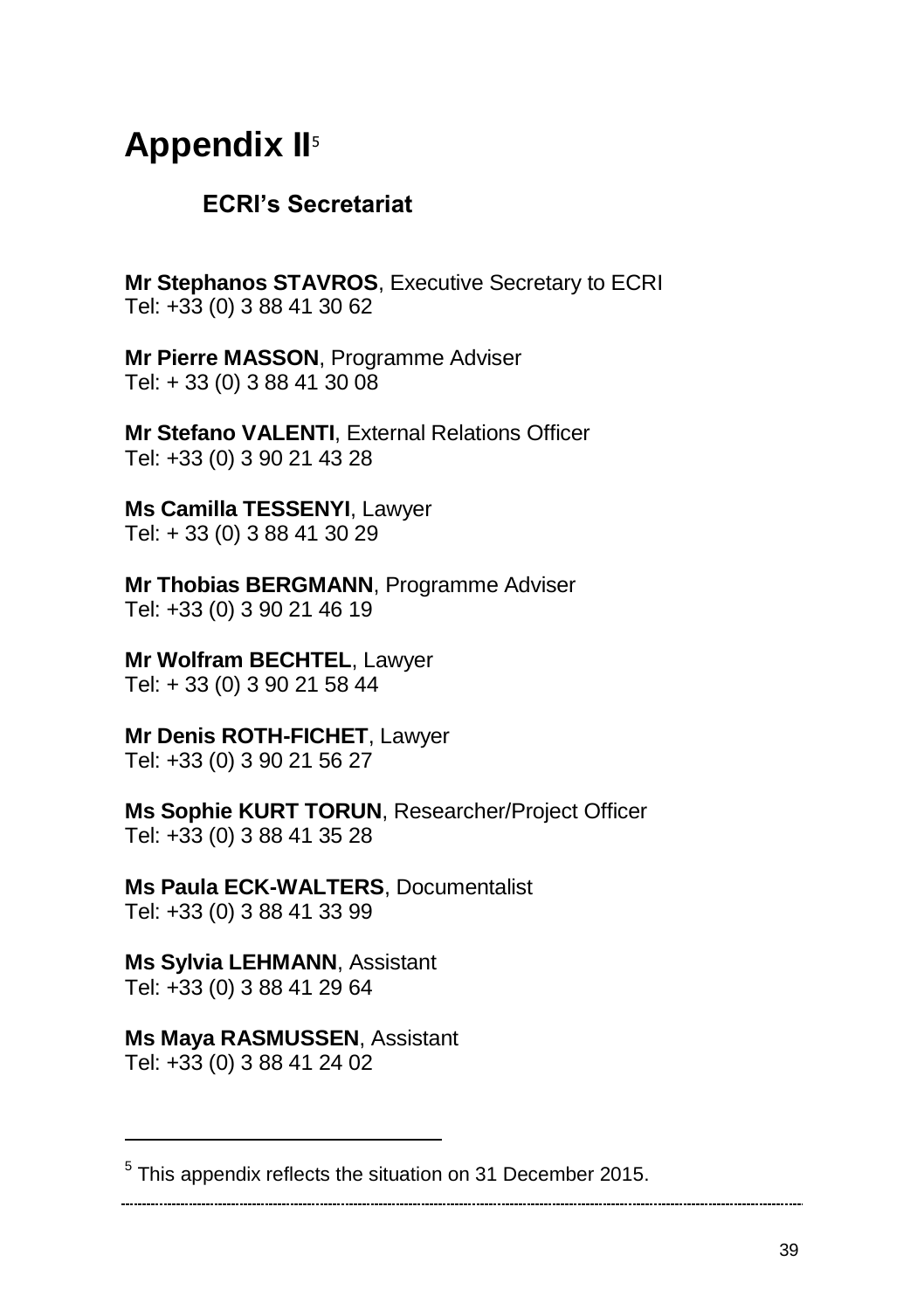### **Secretariat's address**

Directorate General II - Democracy Directorate of Human Dignity and Equality Council of Europe 67075 STRASBOURG CEDEX France

**E-mail Secretariat:** ecri@coe.int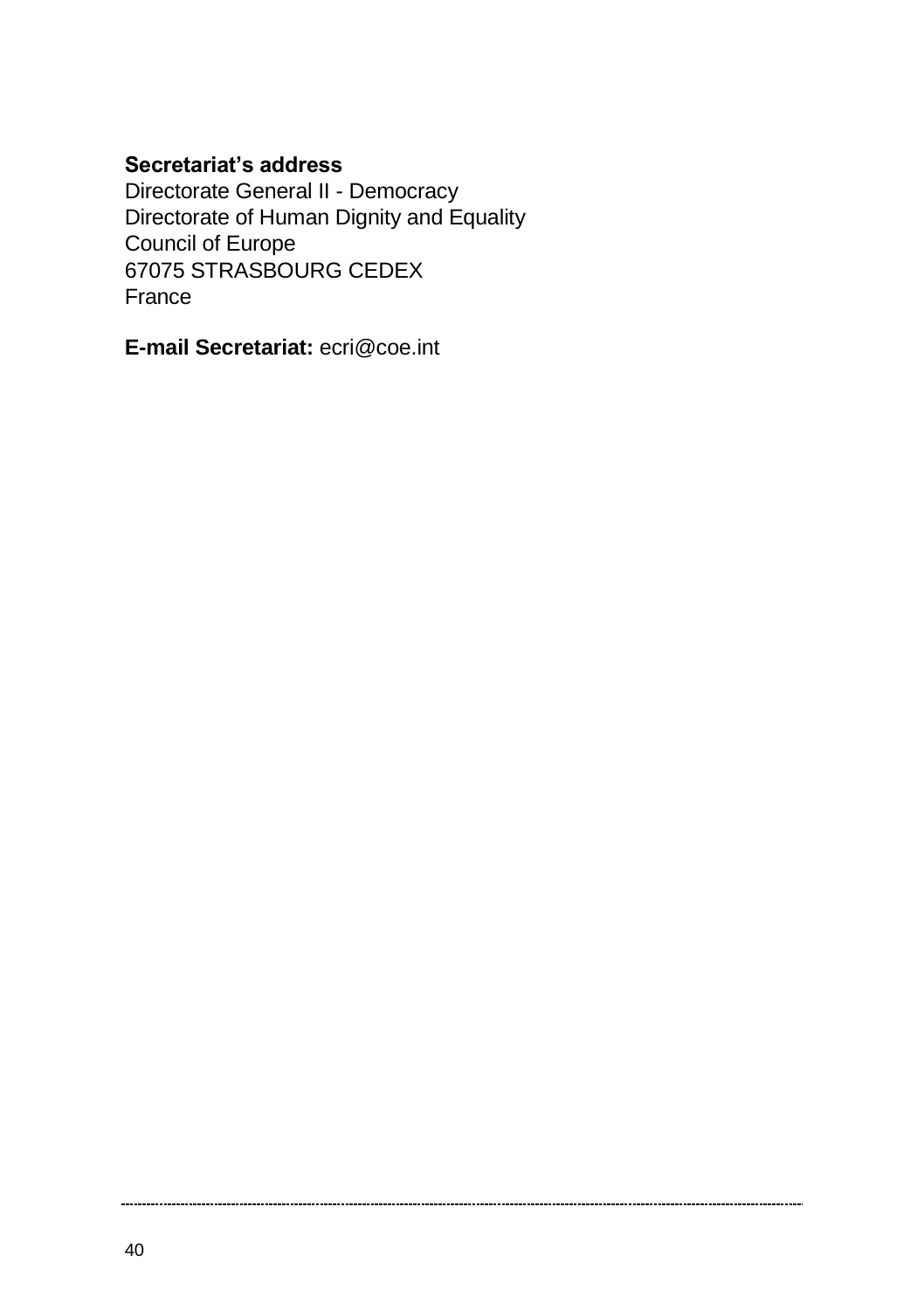## **Appendix III**

## **Meetings held by ECRI in 2015**

### **Plenary sessions**

- 18-20 March 2015
- 16-19 June 2015
- 8-11 December 2015

#### **Meetings of the Working Group on relations with civil society and specialised bodies**

- 20 February 2015
- 17 March 2015
- 15 June 2015
- 2 October 2015
- 7 December 2015

#### **Meetings of the Working Group on Hate Speech**

- 27 February 2015
- 17 April 2015
- 1 June 2015
- 16 June 2015
- 5 October 2015
- 7 December 2015

#### **Bureau meetings**

- 17 March 2015
- 15 June 2015
- 7 December 2015

#### **Meetings of the Working Group on Irregular Migrants**

- 21 January 2015
- 17 March 2015
- 4 May 2015
- 12 November 2015

#### **National round tables**

- Helsinki: 7 May 2015
- Brussels: 1 July 2015
- Bucharest: 29 September 2015

**Seminar with national Specialised Bodies to combat racism and racial discrimination on "The role of national Specialised Bodies in addressing underreporting of discrimination and hate crime"**

28-29 May 2015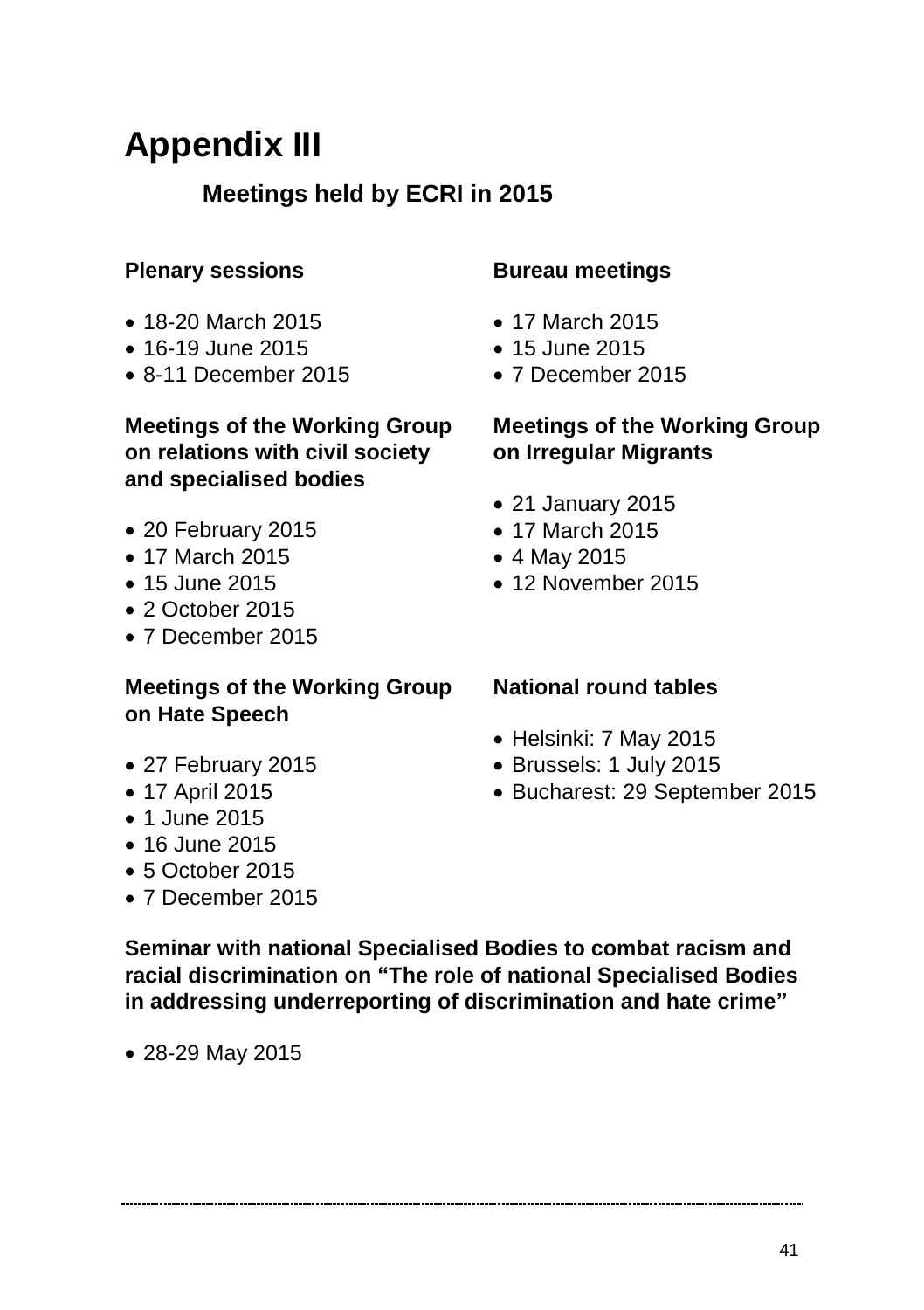### **Meetings of CBC Working Groups**

*Preparation of contact visits*:

- 
- 
- 
- 
- 
- 
- "The former Yugoslav Republic of Macedonia": 31 July 2015
- 
- United Kingdom: 31 August 2015

#### *Amendments:*

- 
- 
- 
- Czech Republic: 18 March 2015
- 
- 
- 
- 
- 
- 
- "The former Yugoslav Republic of Macedonia": 8 December 2015
- Andorra: 7 December 2015 Armenia: 15 June 2015 Azerbaijan: 17 March 2015 Cyprus: 22 January 2015 • Iceland: 13 November 2015 • Italy: 15 June 2015
- Turkey: 17 July 2015
- Austria: 18 March 2015 Azerbaijan: 8 December 2015 Cyprus: 8 December 2015 Estonia: 18 March 2015 France: 16 June 2015 Georgia: 16 June 2015 • Italy: 8 December 2015 Lithuania: 9 December 2015 Monaco: 17 June 2015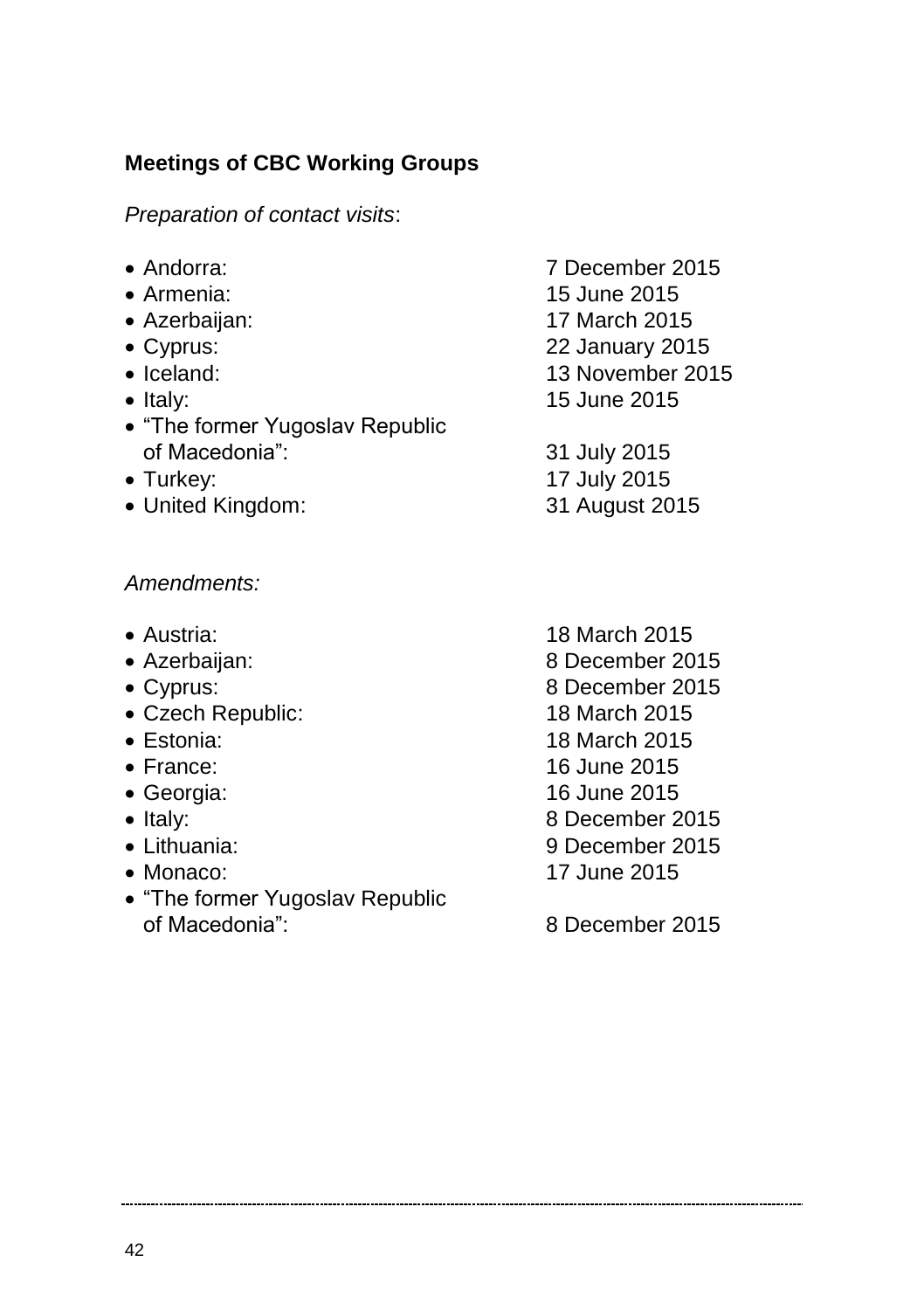#### *Interim follow-up:*

- 
- 
- Liechtenstein: 16 June 2015
- 
- Republic of Moldova: 10 December 2015
- 
- 
- Russian Federation: 11 December 2015
- San Marino: 10 December 2015

#### **Contact Visits**

- 
- 
- 
- 
- 
- 
- 
- 
- "The former Yugoslav Republic<br>of Macedonia":
- 
- 
- Finland: 11 December 2015 • Ireland: 17 June 2015 • Malta: 10 December 2015 Netherlands: 10 December 2015 Portugal: 9 December 2015
- Armenia: 7-11 September 2015 Azerbaijan: 1-5 June 2015
- Cyprus: 20-24 April 2015
- France: 23-27 March 2015
- Georgia: 23-27 March 2015
- Italy: 13-18 September 2015
- Lithuania: 23-27 February 2015
- Monaco: 25-27 March 2015
- 21-25 September 2015 Turkey: 2-6 November 2015 United Kingdom: 2-6 November 2015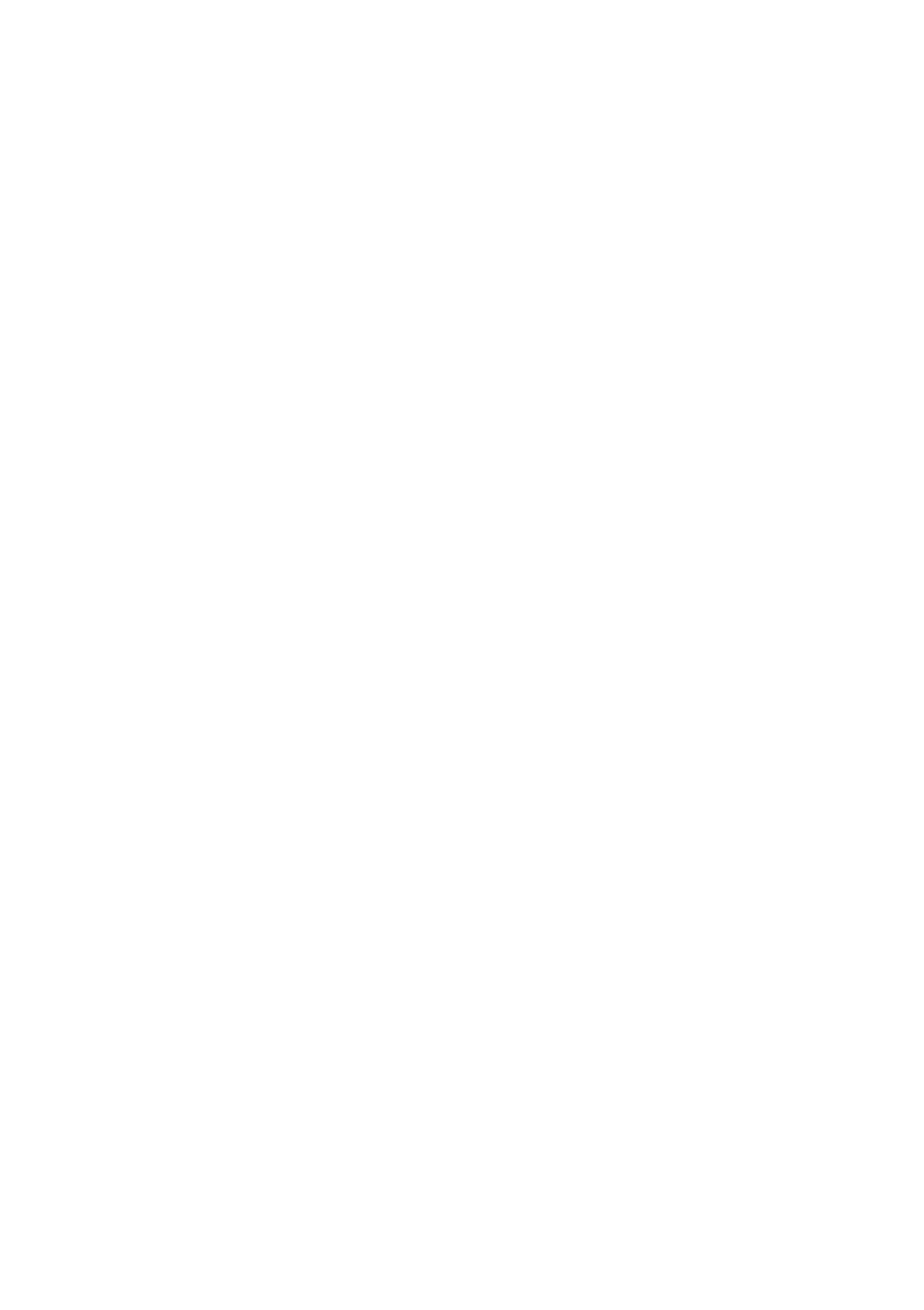## **Appendix IV**

## **List of publications**<sup>6</sup>

- **ECRI General Policy Recommendation No.1: Combating racism,** xenophobia antisemitism and intolerance (Strasbourg, 4 October 1996)
- ECRI General Policy Recommendation No.2: Specialised bodies to combat racism, xenophobia, antisemitism and intolerance at national level (Strasbourg, 13 June 1997)
- ECRI General Policy Recommendation No.3: combating racism and intolerance against Roma/Gypsies (Strasbourg, 6 March 1998)
- ECRI General Policy Recommendation No.4: National surveys on the experience and perception of discrimination and racism from the point of view of potential victims (Strasbourg, 6 March 1998)
- ECRI General Policy Recommendation No.5: Combating intolerance and discrimination against Muslims (Strasbourg, 27 April 2000)
- **ECRI General Policy Recommendation No.6: Combating the** dissemination of racist, xenophobic and antisemitic material via the Internet (Strasbourg, 15 December 2000)
- ECRI General Policy Recommendation No.7: National legislation to combat racism and racial discrimination (Strasbourg, 13 December 2002)
- **ECRI General Policy Recommendation No.8: Combating racism** while fighting terrorism (Strasbourg, 8 June 2004)
- ECRI General Policy Recommendation No.9: The fight against antisemitism (Strasbourg, 9 September 2004)
- ECRI General Policy Recommendation No.10: Combating racism and racial discrimination in and through school education (Strasbourg, 21 March 2007)
- ECRI General Policy Recommendation No.11: Combating racism and racial discrimination in policing (Strasbourg, 4 October 2007)

 $\overline{a}$ 

 $6$  Publications that are out of date no longer figure on this list.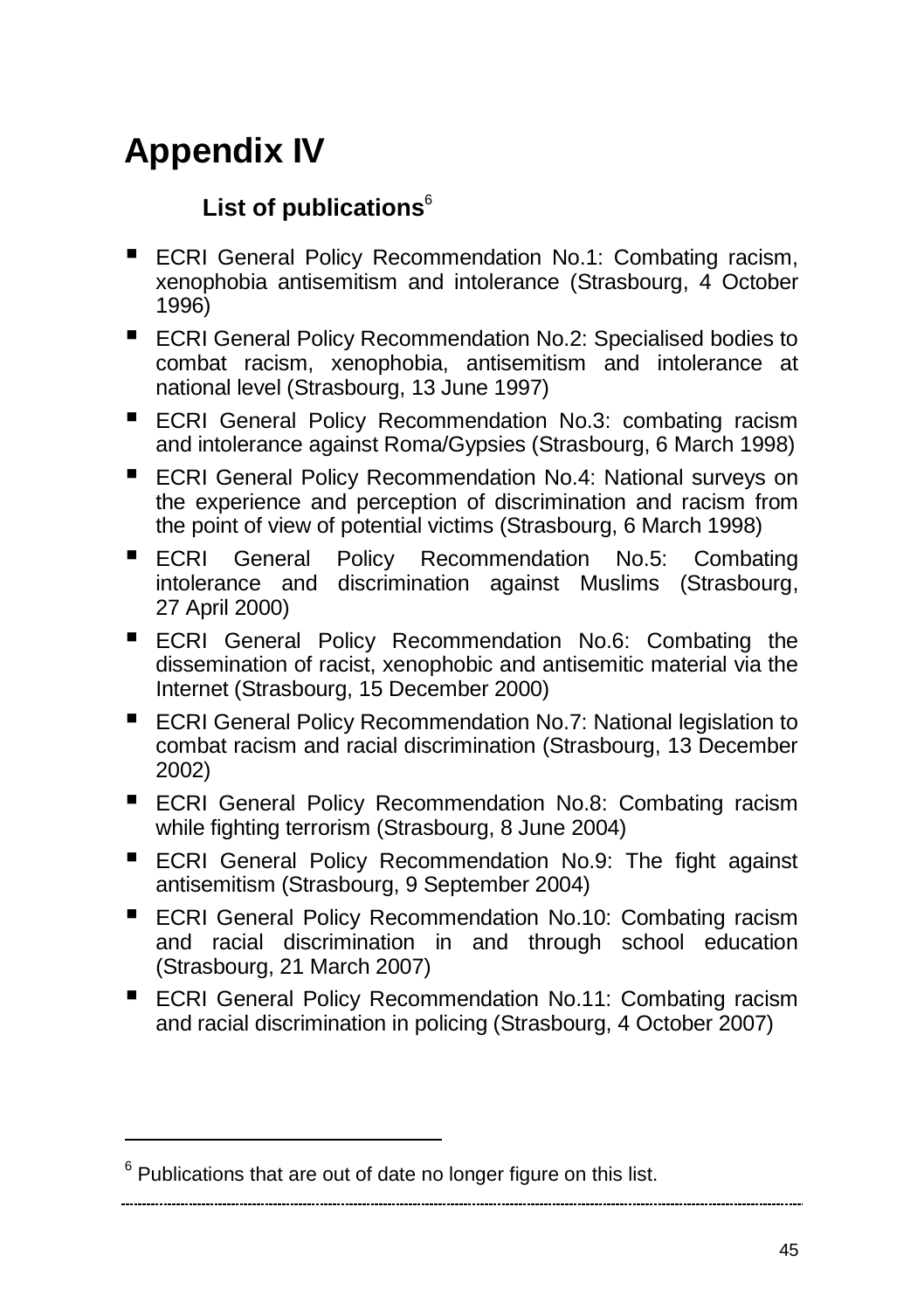- ECRI General Policy Recommendation No.12: Combating racism and racial discrimination in the field of sport (Strasbourg, 19 March 2009)
- ECRI General Policy Recommendation No.13: Combating anti-<br>Gypsyism and discrimination against Roma (Strasbourg, discrimination against Roma 19 September 2011)
- ECRI General Policy Recommendation No.14: Combating racism and racial discrimination in employment (Strasbourg, 25 September 2012)
- ECRI's country-by-country approach:

 $\rightarrow$  First round:

- Volume I (Strasbourg, September 1997)
- Volume II (Strasbourg, March 1998)
- Volume III (Strasbourg, 15 June 1998)
- Volume IV (Strasbourg, 26 January 1999)
- Volume V (Strasbourg, 13 March 1999)
- Volume VI (Strasbourg, 24 May 1999)
- Volume VII (Strasbourg, 9 November 1999)
- $\rightarrow$  Second round:
- Albania (Strasbourg, 3 April 2001)
- Andorra (Strasbourg, 15 April 2003)
- Armenia (Strasbourg, 8 July 2003)
- Austria (Strasbourg, 3 April 2001)
- Azerbaijan (Strasbourg, 15 April 2003)
- Belgium (Strasbourg, 21 March 2000)
- Bulgaria (Strasbourg, 21 March 2000)
- Croatia (Strasbourg, 3 July 2001)
- Cyprus (Strasbourg, 3 July 2001)
- Czech Republic (Strasbourg, 21 March 2000)
- Denmark (Strasbourg, 3 March 2001)
- Estonia (Strasbourg, 23 April 2002)
- Finland (Strasbourg, 23 July 2002)
- France (Strasbourg, 27 June 2000)
- Georgia (Strasbourg, 23 April 2002)
- Germany (Strasbourg, 3 July 2001)
- Greece (Strasbourg, 27 June 2000)
- Hungary (Strasbourg, 21 March 2000)
- Iceland (Strasbourg, 8 July 2003)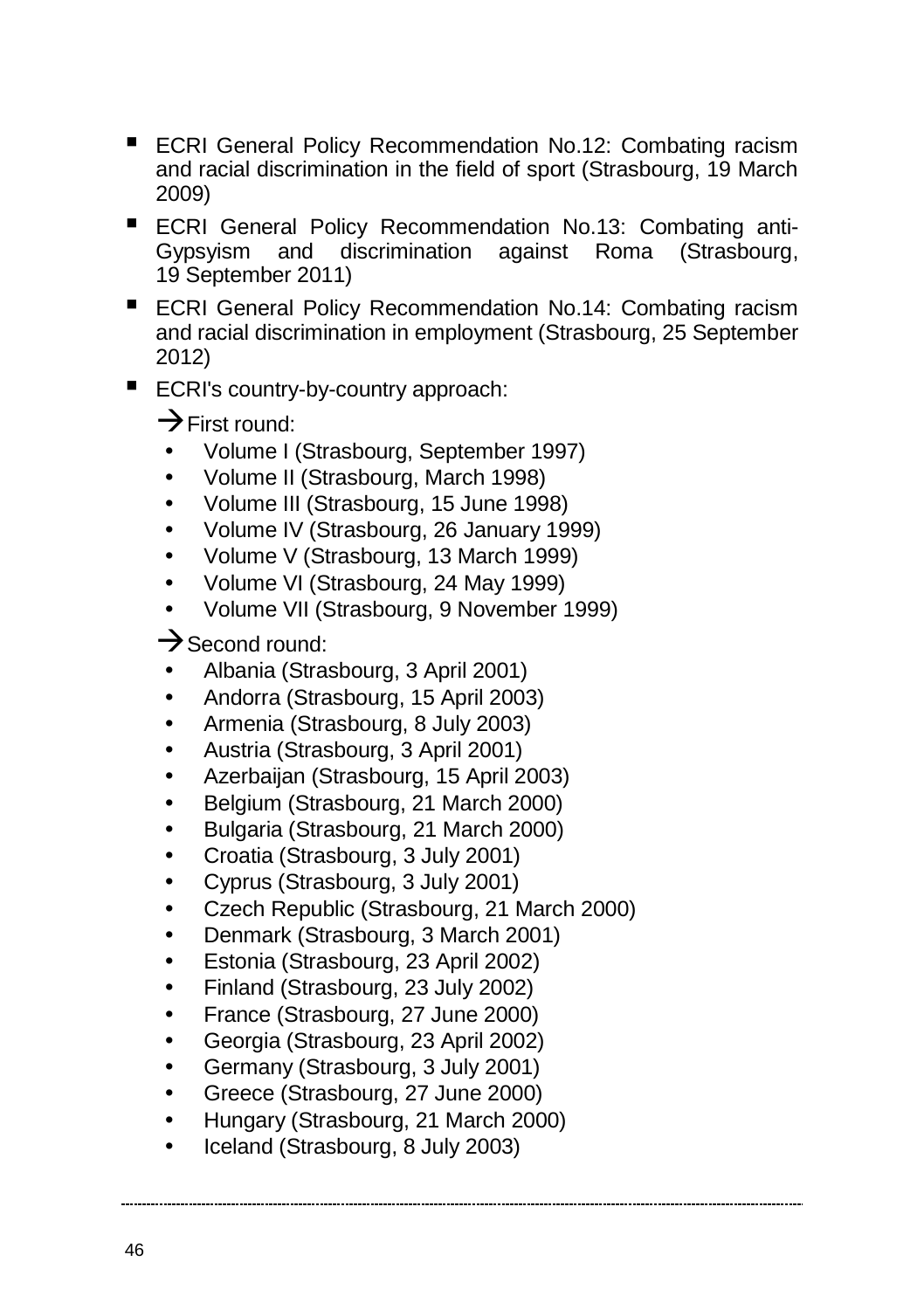- Ireland (Strasbourg, 23 April 2002)
- Italy (Strasbourg, 23 April 2002)
- Latvia (Strasbourg, 23 July 2002)
- Liechtenstein (Strasbourg, 15 April 2003)
- Lithuania (Strasbourg, 15 April 2003)
- Luxembourg (Strasbourg, 8 July 2003)
- Malta (Strasbourg, 23 July 2002)
- Republic of Moldova (Strasbourg, 15 April 2003)
- The Netherlands (Strasbourg, 13 November 2001)
- Norway (Strasbourg, 27 June 2000)
- Poland (Strasbourg, 27 June 2000)
- Portugal (Strasbourg, 4 November 2002)
- Romania (Strasbourg, 23 April 2002)
- Russian Federation (Strasbourg, 13 November 2001)
- San Marino (Strasbourg, 4 November 2003)
- Slovakia (Strasbourg, 27 June 2000)
- Slovenia (Strasbourg, 8 July 2003)
- Spain (Strasbourg, 8 July 2003)
- Sweden (Strasbourg, 15 April 2003)
- Switzerland (Strasbourg, 21 March 2000)
- "the former Yugoslav Republic of Macedonia" (Strasbourg, 3 April 2001)
- Turkey (Strasbourg, 3 July 2001)
- Ukraine (Strasbourg, 23 July 2002)
- United Kingdom (Strasbourg, 3 April 2001)
- Compilation of second round reports (Strasbourg, February 2004)

 $\rightarrow$  Third round:

- Albania (Strasbourg, 14 June 2005)
- Andorra (Strasbourg, 12 February 2008)
- Armenia (Strasbourg, 13 February 2007)
- Austria (Strasbourg, 15 February 2005)
- Azerbaijan (Strasbourg, 24 May 2007)
- Belgium (Strasbourg, 27 January 2004)
- Bosnia and Herzegovina (Strasbourg, 15 February 2005)
- Bulgaria (Strasbourg, 27 January 2004)
- Croatia (Strasbourg, 14 June 2005)
- Cyprus (Strasbourg, 16 May 2006)
- Czech Republic (Strasbourg, 8 June 2004)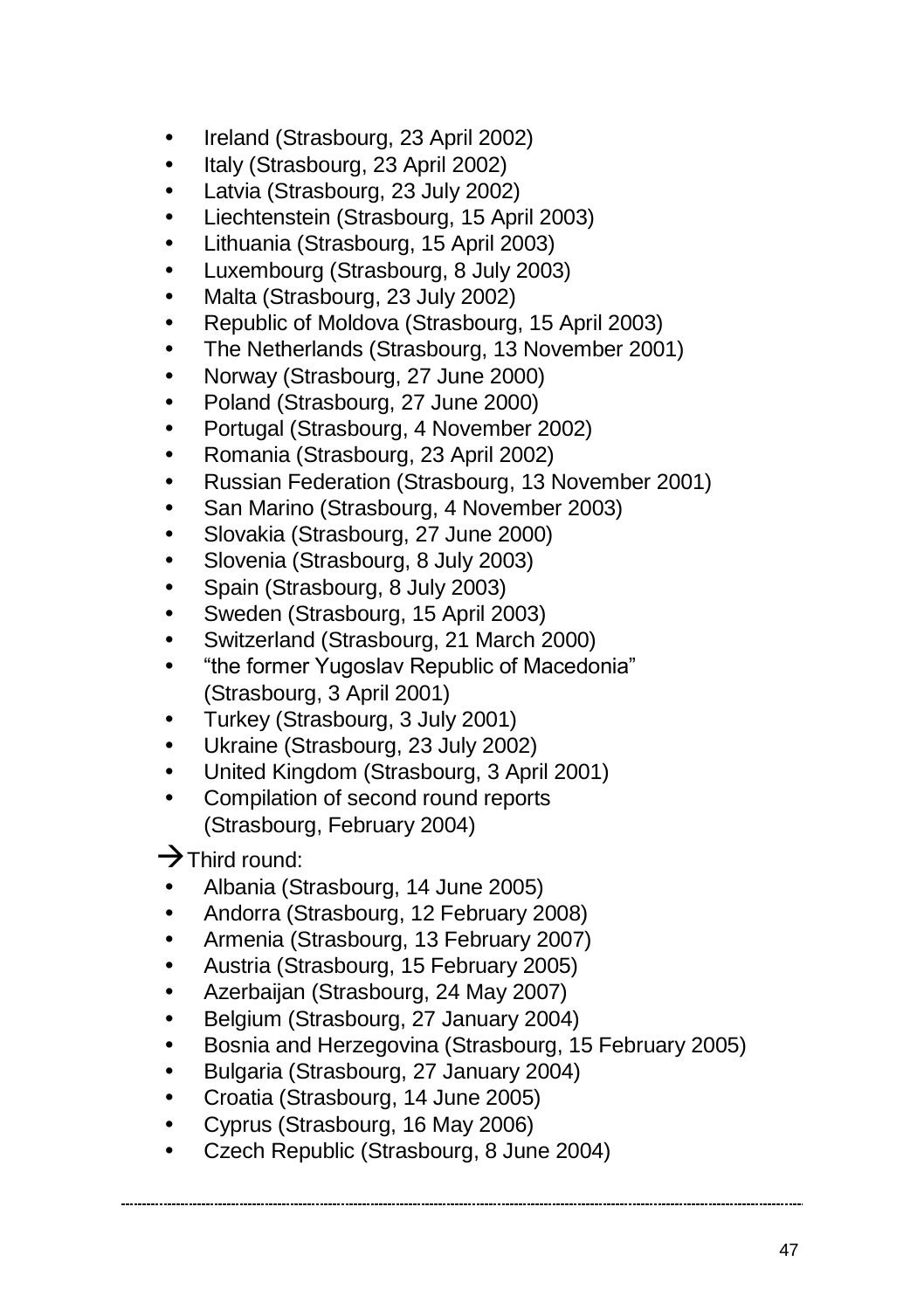- Denmark (Strasbourg, 16 May 2006)
- Estonia (Strasbourg, 21 February 2006)
- Finland (Strasbourg, 24 May 2007)
- France (Strasbourg, 15 February 2005)
- Georgia (Strasbourg, 13 February 2007)
- Germany (Strasbourg, 8 June 2004)
- Greece (Strasbourg, 8 June 2004)
- Hungary (Strasbourg, 8 June 2004)
- Iceland (Strasbourg, 13 February 2007)
- Ireland (Strasbourg, 24 May 2007)
- Italy (Strasbourg, 16 May 2006)
- Latvia (Strasbourg, 12 February 2008)
- Liechtenstein (Strasbourg, 29 April 2008)
- Lithuania (Strasbourg, 21 February 2006)
- Luxembourg (Strasbourg, 16 May 2006)
- Malta (Strasbourg, 29 April 2008)
- Republic of Moldova (Strasbourg, 29 April 2008)
- Monaco (Strasbourg, 24 May 2007)
- Netherland (Strasbourg, 12 February 2008)
- Norway (Strasbourg, 27 January 2004)
- Poland (Strasbourg, 14 June 2005)
- Portugal (Strasbourg, 13 February 2007)
- Romania (Strasbourg, 21 February 2006)
- Russian Federation (Strasbourg, 16 May 2006)
- San Marino (Strasbourg, 29 April 2008)
- Serbia (Strasbourg, 29 April 2008)
- Slovakia (Strasbourg, 27 January 2004)
- Slovenia (Strasbourg, 13 February 2007)
- Spain (Strasbourg, 21 February 2006)
- Sweden (Strasbourg, 14 June 2005)
- Switzerland (Strasbourg, 27 January 2004)
- "the former Yugoslav Republic of Macedonia" (Strasbourg, 15 February 2005)
- Turkey (Strasbourg, 15 February 2005)
- Ukraine (Strasbourg, 12 February 2008)
- United Kingdom (Strasbourg, 14 June 2005)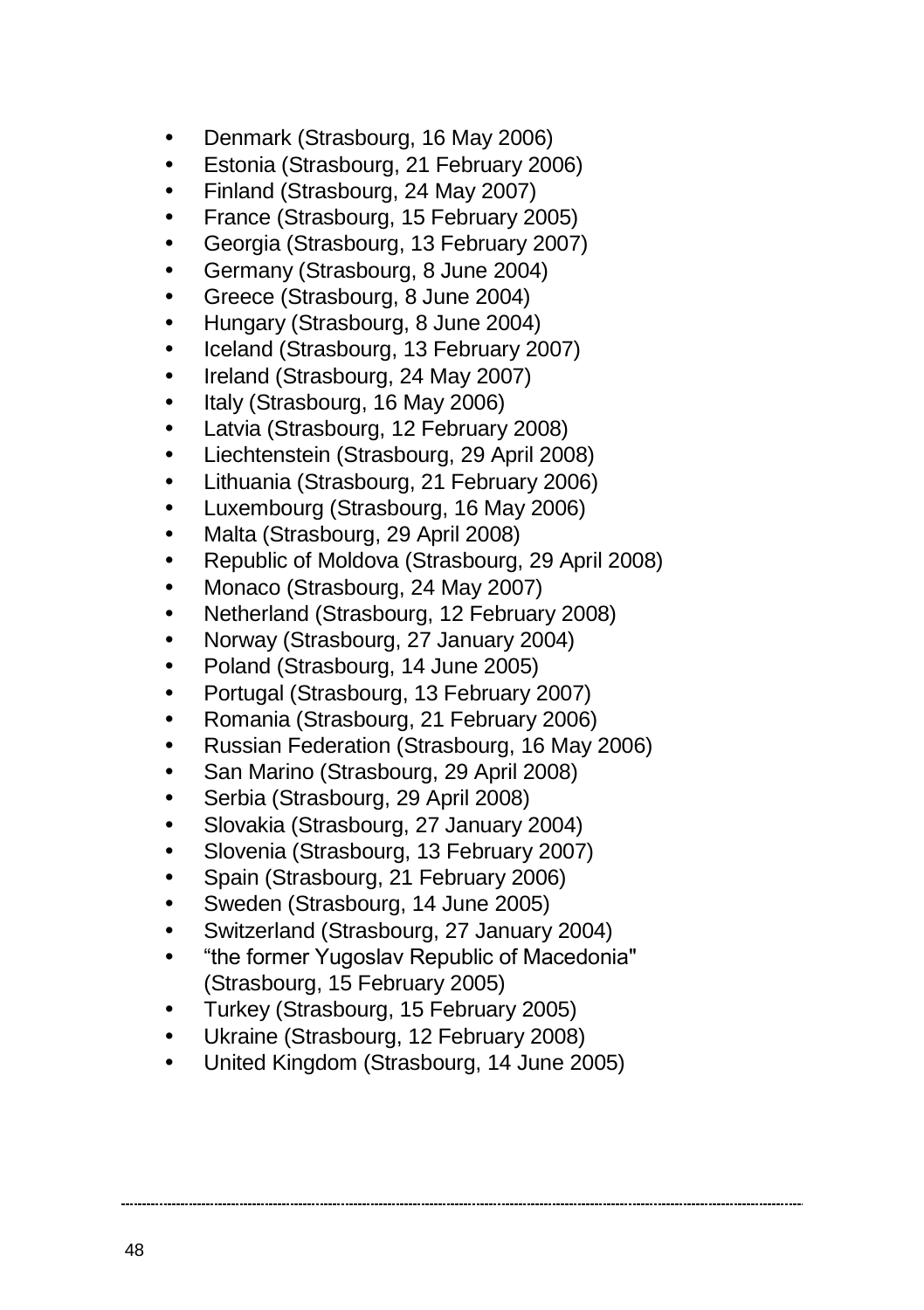$\rightarrow$  Fourth round:

- Albania (Strasbourg, 2 March 2010)
- Andorra (Strasbourg, 22 May 2012)
- Armenia (Strasbourg, 9 February 2011)
- Austria (Strasbourg, 2 March 2010)
- Azerbaijan (Strasbourg, 31 May 2011)
- Belgium (Strasbourg, 26 May 2009)
- Bosnia and Herzegovina (Strasbourg, 8 February 2011)
- Bulgaria (Strasbourg, 24 February 2009)
- Croatia (Strasbourg, 25 September 2012)
- Cyprus (Strasbourg, 31 May 2011)
- Czech Republic (Strasbourg, 15 September 2009)
- Denmark (Strasbourg, 22 May 2012)
- Estonia (Strasbourg, 2 March 2010)
- Finland (Strasbourg, 9 July 2014)
- France (Strasbourg, 15 June 2010)
- Georgia (Strasbourg, 15 June 2010)
- Germany (Strasbourg, 26 May 2009)
- Greece (Strasbourg, 15 September 2009)
- Hungary (Strasbourg, 24 February 2009)
- Iceland (Strasbourg, 21 February 2012)
- Ireland (Strasbourg, 19 February 2014)
- Italy (Strasbourg, 21 February 2012)
- Latvia (Strasbourg, 21 February 2012)
- Liechtenstein (Strasbourg, 19 February 2014)
- Lithuania (Strasbourg, 13 September 2011)
- Luxembourg (Strasbourg, 21 February 2012)
- Malta (Strasbourg, 15 October 2014)
- Republic of Moldova (Strasbourg, 15 October 2014)
- Monaco (Strasbourg, 8 February 2011)
- Montenegro (Strasbourg, 21 February 2012)
- Netherlands (Strasbourg, 15 October 2014)
- Norway (Strasbourg, 24 February 2009)
- Poland (Strasbourg, 15 June 2010)
- Portugal (Strasbourg, 9 July 2014)
- Romania (Strasbourg, 3 June 2014)
- Russian Federation (Strasbourg, 15 October 2014)
- San Marino (Strasbourg, 9 July 2014)
- Serbia (Strasbourg, 31 May 2011)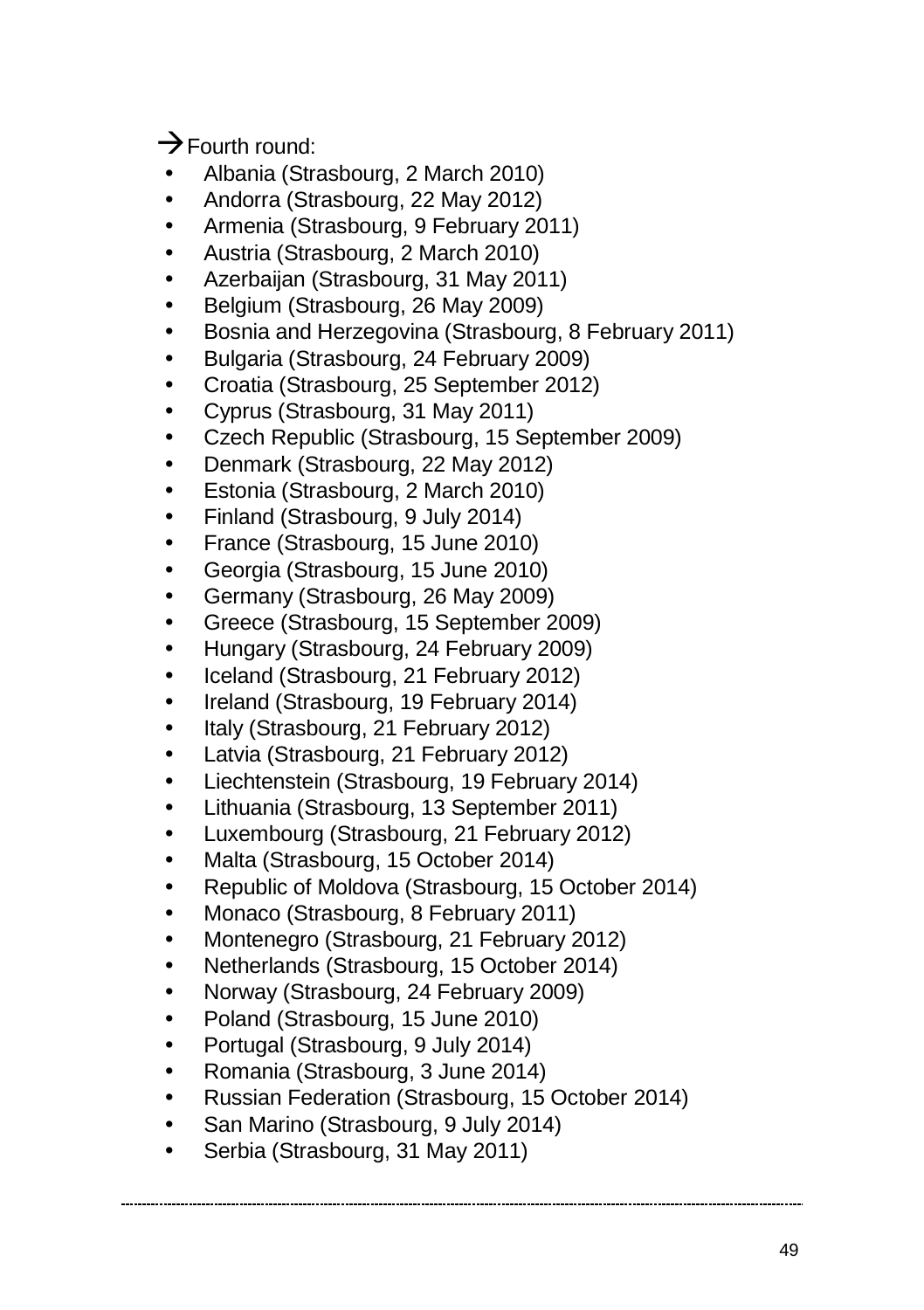- Slovakia (Strasbourg, 26 May 2009)
- Slovenia (Strasbourg, 16 September 2014)
- Spain (Strasbourg, 8 February 2011)
- Sweden (Strasbourg, 25 September 2012)
- Switzerland (Strasbourg, 15 September 2009)
- "the former Yugoslav Republic of Macedonia (Strasbourg, 15 June 2010)
- Turkey (Strasbourg, 8 February 2011)
- Ukraine (Strasbourg, 21 February 2012)
- United Kingdom (Strasbourg, 2 March 2010)

 $\rightarrow$  Follow-up recommendations fourth round:

- Albania (Strasbourg, 19 February 2013)
- Andorra (Strasbourg, 9 June 2015)
- Armenia (Strasbourg, 25 February 2014)
- Austria (Strasbourg, 19 February 2013)
- Azerbaijan (Strasbourg, 3 June 2014)
- Belgium (Strasbourg, 22 May 2012)
- Bosnia and Herzegovina (Strasbourg, 25 February 2014)
- Bulgaria (Strasbourg, 21 February 2012)
- Croatia (Strasbourg, 9 June 2015)
- Cyprus (Strasbourg, 3 June 2014)
- Czech Republic (Strasbourg, 22 May 2012)
- Denmark (Strasbourg, 9 June 2015)
- Estonia (Strasbourg, 19 February 2013)
- France (Strasbourg, 9 July 2013)
- Georgia (Strasbourg, 15 October 2013)
- Germany (Strasbourg, 22 May 2012)
- Greece (Strasbourg, 25 September 2012)
- Hungary (Strasbourg, 21 February 2012)
- Iceland (Strasbourg, 24 February 2015)
- Italy (Strasbourg, 24 February 2015)
- Latvia (Strasbourg, 24 February 2015)
- Lithuania (Strasbourg, 3 June 2014)
- Luxembourg (Strasbourg, 24 February 2015)
- Monaco (Strasbourg, 3 June 2014)
- Montenegro (Strasbourg, 24 February 2015)
- Norway (Strasbourg, 21 February 2012)
- Poland (Strasbourg, 9 July 2013)
- Serbia (Strasbourg, 3 June 2014)